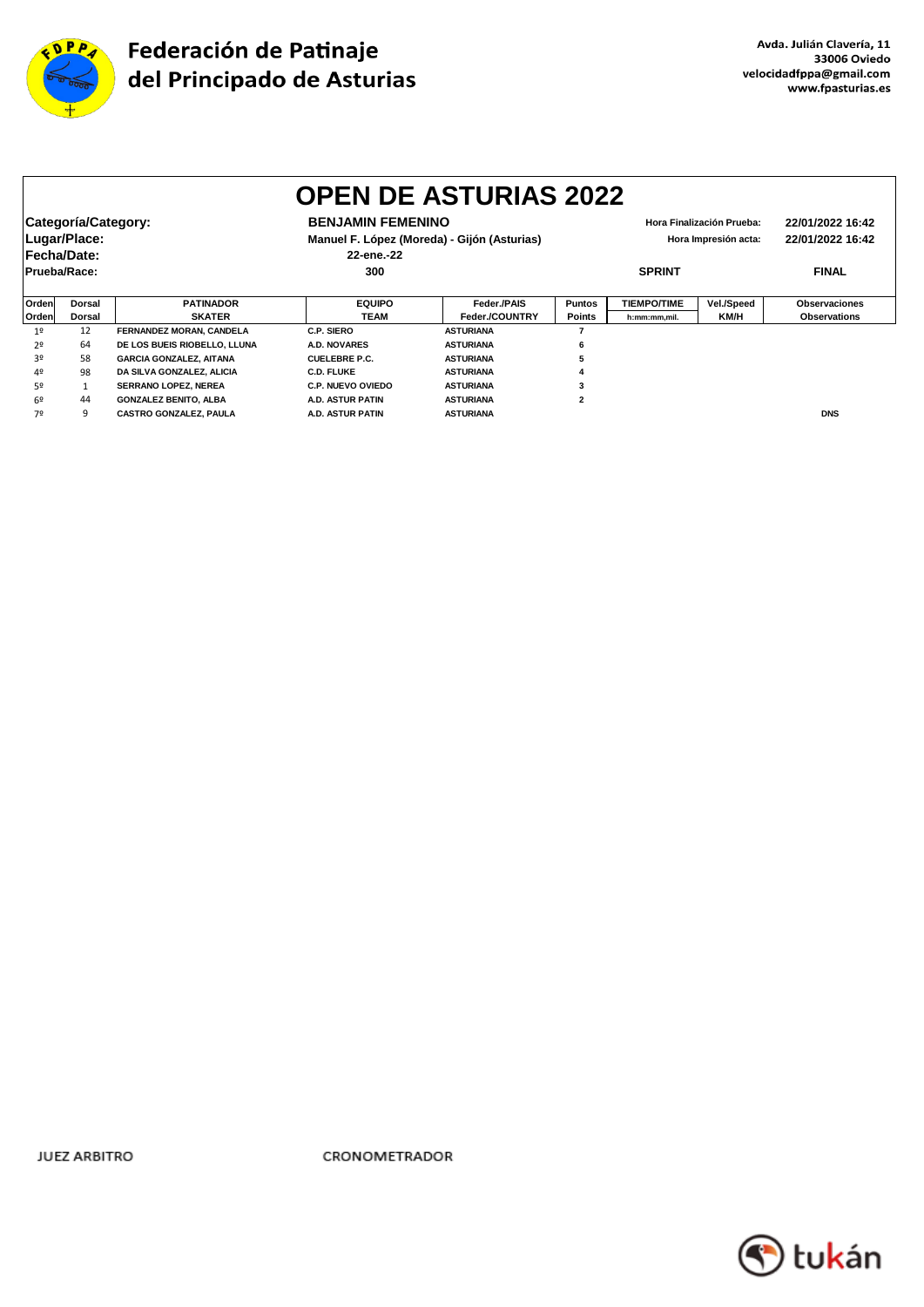

|              | <b>OPEN DE ASTURIAS 2022</b>                              |                                |                         |                  |                                                   |                                      |            |                     |  |  |
|--------------|-----------------------------------------------------------|--------------------------------|-------------------------|------------------|---------------------------------------------------|--------------------------------------|------------|---------------------|--|--|
|              | Categoría/Category:<br>Lugar/Place:<br><b>Fecha/Date:</b> |                                |                         |                  | Hora Finalización Prueba:<br>Hora Impresión acta: | 22/01/2022 16:42<br>22/01/2022 16:42 |            |                     |  |  |
|              | Prueba/Race:                                              |                                | 300                     |                  | <b>SPRINT</b>                                     |                                      |            | <b>FINAL</b>        |  |  |
| <b>Orden</b> | <b>Dorsal</b>                                             | <b>PATINADOR</b>               | <b>EQUIPO</b>           | Feder./PAIS      | <b>Puntos</b>                                     | <b>TIEMPO/TIME</b>                   | Vel./Speed | Observaciones       |  |  |
| Orden        | Dorsal                                                    | <b>SKATER</b>                  | <b>TEAM</b>             | Feder./COUNTRY   | <b>Points</b>                                     | h:mm:mm,mil.                         | KM/H       | <b>Observations</b> |  |  |
| 1º           | 77                                                        | <b>GARCIA MENENDEZ, DANIEL</b> | C.P. SIERO              | <b>ASTURIANA</b> | $\overline{2}$                                    |                                      |            |                     |  |  |
| 2º           | 11                                                        | <b>VELASCO TRAVIESA, JOEL</b>  | <b>A.D. ASTUR PATIN</b> | <b>ASTURIANA</b> |                                                   |                                      |            |                     |  |  |

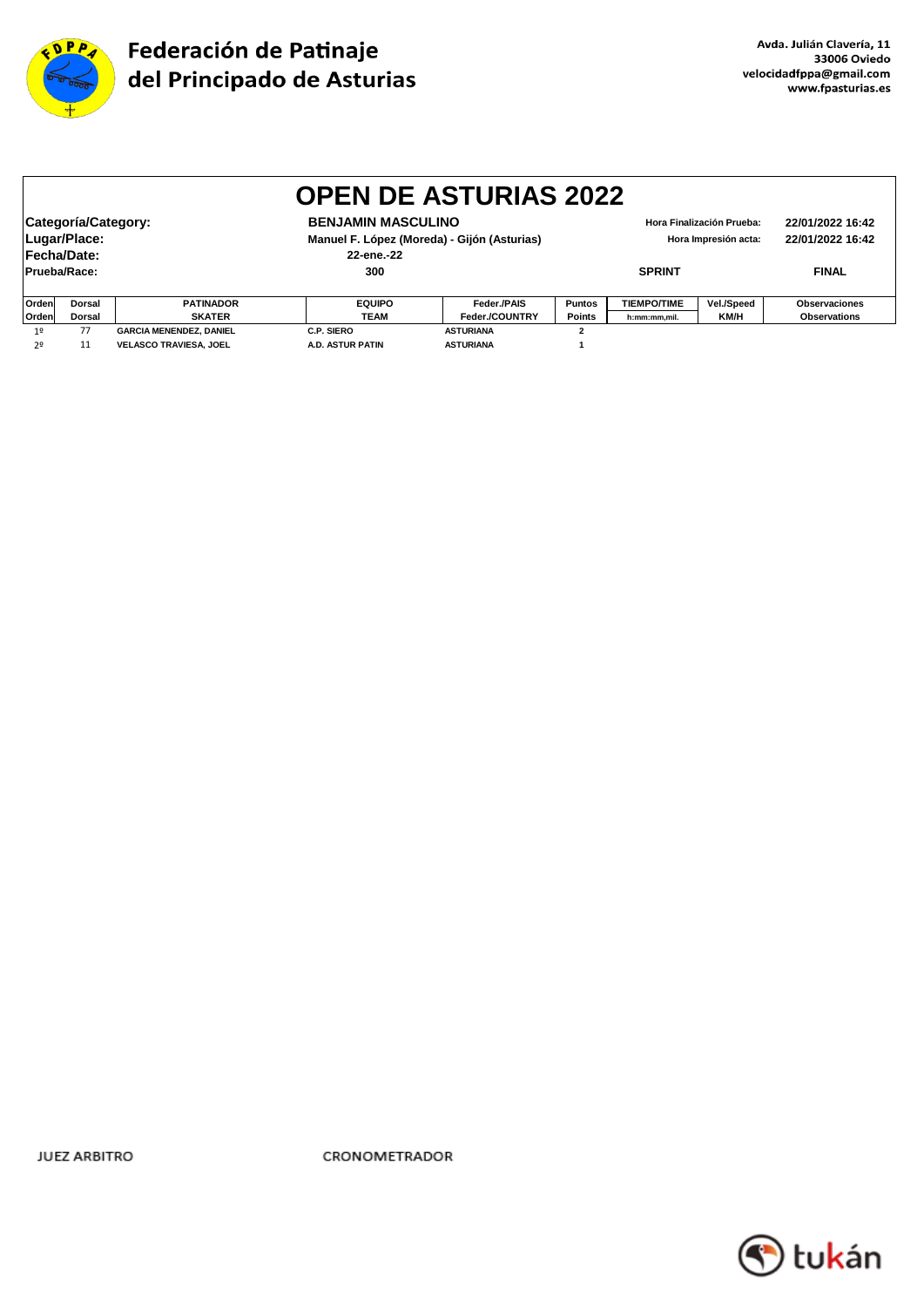

|       | <b>OPEN DE ASTURIAS 2022</b> |                                |                                             |                  |                         |                      |                           |                      |  |  |
|-------|------------------------------|--------------------------------|---------------------------------------------|------------------|-------------------------|----------------------|---------------------------|----------------------|--|--|
|       | Categoría/Category:          |                                | <b>BENJAMIN MIXTO</b>                       |                  |                         |                      | Hora Finalización Prueba: | 22/01/2022 16:42     |  |  |
|       | Lugar/Place:                 |                                | Manuel F. López (Moreda) - Gijón (Asturias) |                  |                         | Hora Impresión acta: | 22/01/2022 16:42          |                      |  |  |
|       | Fecha/Date:                  |                                | 22-ene.-22                                  |                  |                         |                      |                           |                      |  |  |
|       | Prueba/Race:                 |                                | 300                                         |                  | <b>SPRINT</b>           |                      |                           | <b>FINAL</b>         |  |  |
|       |                              |                                |                                             |                  |                         |                      |                           |                      |  |  |
| Orden | <b>Dorsal</b>                | <b>PATINADOR</b>               | <b>EQUIPO</b>                               | Feder./PAIS      | <b>Puntos</b>           | <b>TIEMPO/TIME</b>   | <b>PUNTOS</b>             | <b>Observaciones</b> |  |  |
| Orden | <b>Dorsal</b>                | <b>SKATER</b>                  | <b>TEAM</b>                                 | Feder./COUNTRY   | <b>Points</b>           | h:mm:mm.mil.         | <b>Points</b>             | <b>Observations</b>  |  |  |
| 19    | 77                           | <b>GARCIA MENENDEZ, DANIEL</b> | C.P. SIERO                                  | <b>ASTURIANA</b> | 9                       |                      |                           |                      |  |  |
| 2º    | 12                           | FERNANDEZ MORAN, CANDELA       | C.P. SIERO                                  | <b>ASTURIANA</b> | 8                       |                      |                           |                      |  |  |
| 3º    | 64                           | DE LOS BUEIS RIOBELLO, LLUNA   | A.D. NOVARES                                | <b>ASTURIANA</b> |                         |                      |                           |                      |  |  |
| 4º    | 58                           | <b>GARCIA GONZALEZ, AITANA</b> | <b>CUELEBRE P.C.</b>                        | <b>ASTURIANA</b> | 6                       |                      |                           |                      |  |  |
| 52    | 98                           | DA SILVA GONZALEZ, ALICIA      | <b>C.D. FLUKE</b>                           | <b>ASTURIANA</b> | 4,5                     |                      |                           |                      |  |  |
| 52    | 11                           | <b>VELASCO TRAVIESA, JOEL</b>  | A.D. ASTUR PATIN                            | <b>ASTURIANA</b> | 4,5                     |                      |                           |                      |  |  |
| 7º    |                              | <b>SERRANO LOPEZ, NEREA</b>    | <b>C.P. NUEVO OVIEDO</b>                    | <b>ASTURIANA</b> | 3                       |                      |                           |                      |  |  |
| 80    | 44                           | <b>GONZALEZ BENITO, ALBA</b>   | <b>A.D. ASTUR PATIN</b>                     | <b>ASTURIANA</b> | $\overline{\mathbf{2}}$ |                      |                           |                      |  |  |
| 9º    | q                            | <b>CASTRO GONZALEZ, PAULA</b>  | A.D. ASTUR PATIN                            | <b>ASTURIANA</b> |                         |                      |                           | <b>DNS</b>           |  |  |

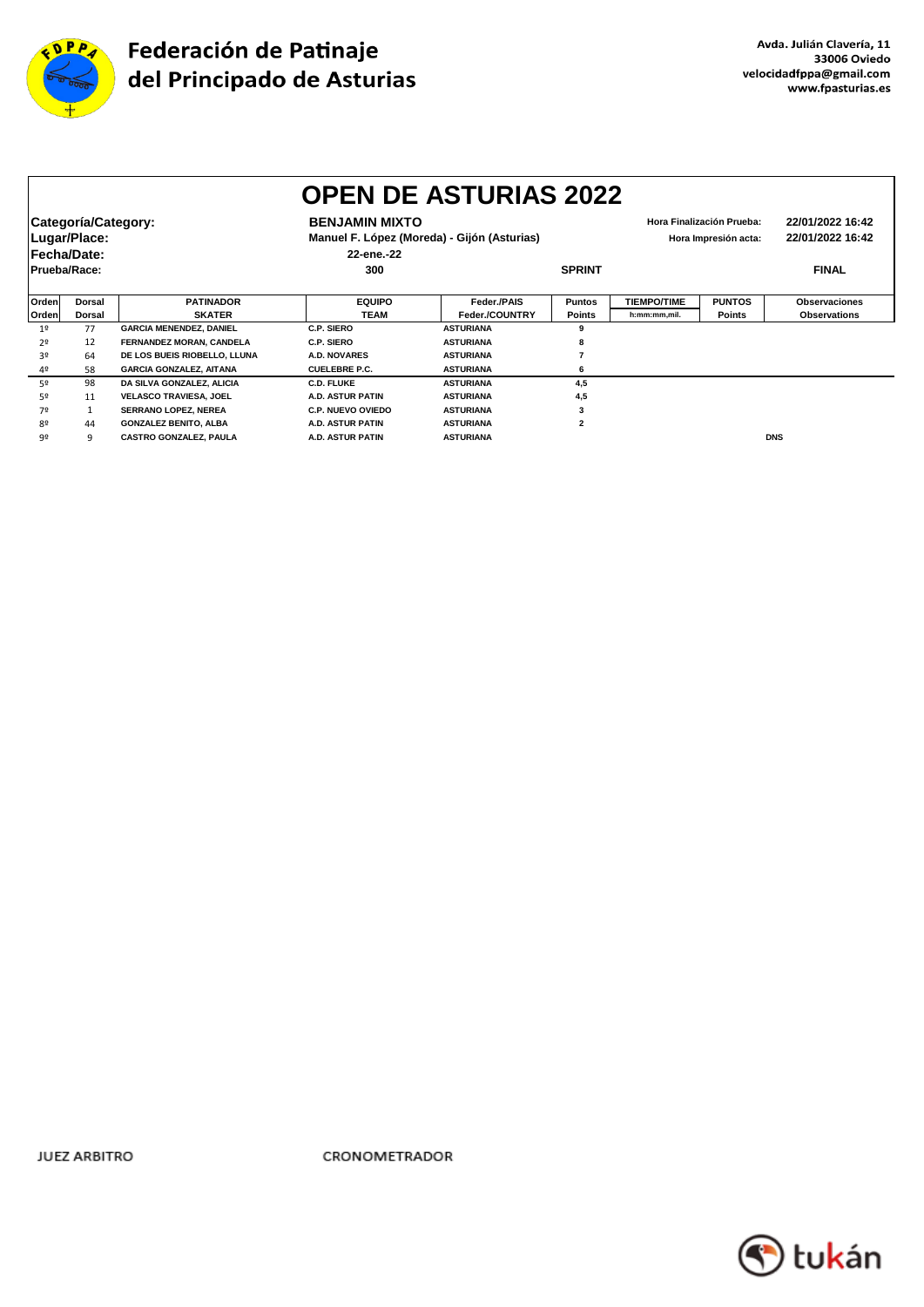

|                | <b>OPEN DE ASTURIAS 2022</b> |                                     |                          |                                             |                      |                    |                           |                      |
|----------------|------------------------------|-------------------------------------|--------------------------|---------------------------------------------|----------------------|--------------------|---------------------------|----------------------|
|                | Categoría/Category:          |                                     | <b>ALEVIN FEMENINO</b>   |                                             |                      |                    | Hora Finalización Prueba: | 22/01/2022 16:44     |
|                | Lugar/Place:                 |                                     |                          | Manuel F. López (Moreda) - Gijón (Asturias) | Hora Impresión acta: |                    |                           | 22/01/2022 16:44     |
|                | Fecha/Date:                  |                                     | 22-ene.-22               |                                             |                      |                    |                           |                      |
| Prueba/Race:   |                              |                                     | 300                      |                                             | <b>SPRINT</b>        |                    |                           | <b>FINAL</b>         |
|                |                              |                                     |                          |                                             |                      |                    |                           |                      |
| Orden          | <b>Dorsal</b>                | <b>PATINADOR</b>                    | <b>EQUIPO</b>            | Feder./PAIS                                 | <b>Puntos</b>        | <b>TIEMPO/TIME</b> | <b>PUNTOS</b>             | <b>Observaciones</b> |
| Orden          | <b>Dorsal</b>                | <b>SKATER</b>                       | <b>TEAM</b>              | Feder./COUNTRY                              | <b>Points</b>        | h:mm:mm,mil.       | <b>Points</b>             | <b>Observations</b>  |
| 1 <sup>°</sup> | 95                           | <b>DIAZ GARCIA, IRIS</b>            | <b>A.D. NOVARES</b>      | <b>ASTURIANA</b>                            | 20                   |                    |                           |                      |
| 2º             | 53                           | <b>CASAIS GERPE, SELINA</b>         | C.P. SIERO               | <b>ASTURIANA</b>                            | 19                   |                    |                           |                      |
| 3º             | 89                           | PIENKO GARCIA, INDIRA               | C.P. SIERO               | <b>ASTURIANA</b>                            | 18                   |                    |                           |                      |
| 4º             | 96                           | <b>BUSTO CUERVO, MARINA</b>         | C.P. SIERO               | <b>ASTURIANA</b>                            | 17                   |                    |                           |                      |
| 52             | 97                           | ALONSO AMANDI, MARTA                | C.P. SIERO               | <b>ASTURIANA</b>                            | 15,5                 |                    |                           |                      |
| 52             | 63                           | <b>CASTELLANOS VAZQUEZ, DESIREE</b> | <b>C.D. FLUKE</b>        | <b>ASTURIANA</b>                            | 15,5                 |                    |                           |                      |
| 7º             | 81                           | ARCE IGLESIAS, LLARA                | <b>A.D. NOVARES</b>      | <b>ASTURIANA</b>                            | 13,5                 |                    |                           | FS(1)                |
| 7º             | 11                           | VAZQUEZ GARCIA, SARA                | A.D. NOVARES             | <b>ASTURIANA</b>                            | 13,5                 |                    |                           |                      |
| 9º             | 47                           | <b>BEN ALI, ROEYA</b>               | <b>C.P. NUEVO OVIEDO</b> | <b>ASTURIANA</b>                            | 10.5                 |                    |                           |                      |
| 92             | 58                           | <b>LOBATO ROSETE, CLAUDIA</b>       | C.P. PELAYO              | <b>ASTURIANA</b>                            | 10,5                 |                    |                           |                      |
| 92             | 32                           | LOPEZ JUAREZ, DANIELA               | C.P. SIERO               | <b>ASTURIANA</b>                            | 10,5                 |                    |                           |                      |
| 92             | 45                           | PATON ALVAREZ, ELSA                 | C.P. PELAYO              | <b>ASTURIANA</b>                            | 10,5                 |                    |                           |                      |
| 13º            | 99                           | ALLER GALLO, HEIDI                  | <b>C.D. FLUKE</b>        | <b>ASTURIANA</b>                            | $\overline{7}$       |                    |                           |                      |
| 13º            | 13                           | FERNANDEZ GARCIA, ANA               | <b>A.D. ASTUR PATIN</b>  | <b>ASTURIANA</b>                            | 7                    |                    |                           |                      |
| 13º            | 42                           | <b>MORENO DIAZ, SANDRA</b>          | C.P. PELAYO              | <b>ASTURIANA</b>                            | 7                    |                    |                           |                      |
| 16º            | 31                           | CARDEÑOSO PRIETO, CARLA             | <b>A.D. ASTUR PATIN</b>  | <b>ASTURIANA</b>                            | 4,5                  |                    |                           |                      |
| 16º            | 30                           | FERNANDEZ VIJANDE, ZAIRA            | <b>C.D. FLUKE</b>        | <b>ASTURIANA</b>                            | 4,5                  |                    |                           |                      |
| 189            | 5                            | ALVAREZ NUÑO, CIRA                  | C.P. SIERO               | <b>ASTURIANA</b>                            |                      |                    |                           | <b>DNS</b>           |
| 189            | 92                           | LOPEZ ALVAREZ, NAIARA               | <b>CUELEBRE P.C.</b>     | <b>ASTURIANA</b>                            |                      |                    |                           | <b>DNS</b>           |
| 189            | 54                           | <b>MOSTEIRO TRABANCO, SARAY</b>     | <b>A.D. ASTUR PATIN</b>  | <b>ASTURIANA</b>                            |                      |                    |                           | <b>DNS</b>           |

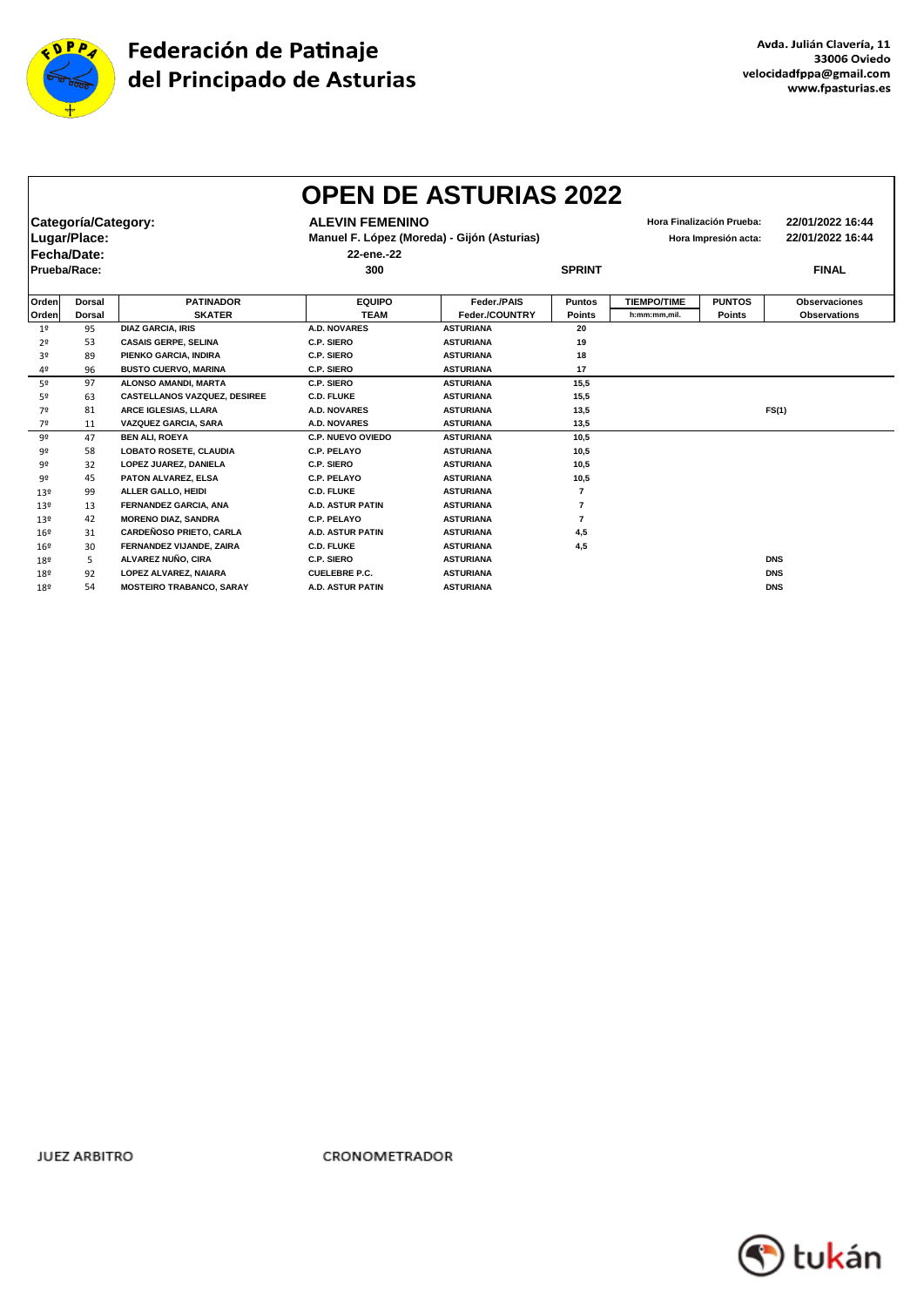

|                 |                     |                                      |                          | <b>OPEN DE ASTURIAS 2022</b>                |               |                      |                           |                      |
|-----------------|---------------------|--------------------------------------|--------------------------|---------------------------------------------|---------------|----------------------|---------------------------|----------------------|
|                 | Categoría/Category: |                                      | <b>INFANTIL FEMENINO</b> |                                             |               |                      | Hora Finalización Prueba: | 22/01/2022 16:45     |
|                 | Lugar/Place:        |                                      |                          | Manuel F. López (Moreda) - Gijón (Asturias) |               | Hora Impresión acta: |                           | 22/01/2022 16:45     |
|                 | Fecha/Date:         |                                      | 22-ene.-22               |                                             |               |                      |                           |                      |
|                 |                     |                                      |                          |                                             |               |                      |                           |                      |
|                 | Prueba/Race:        |                                      | 300                      |                                             | <b>SPRINT</b> |                      |                           | <b>FINAL</b>         |
|                 |                     |                                      |                          |                                             |               |                      |                           |                      |
| Orden           | Dorsal              | <b>PATINADOR</b>                     | <b>EQUIPO</b>            | Feder./PAIS                                 | <b>Puntos</b> | <b>TIEMPO/TIME</b>   | <b>PUNTOS</b>             | <b>Observaciones</b> |
| Orden           | <b>Dorsal</b>       | <b>SKATER</b>                        | <b>TEAM</b>              | Feder./COUNTRY                              | Points        | h:mm:mm.mil.         | <b>Points</b>             | <b>Observations</b>  |
| 1 <sup>°</sup>  | 10                  | <b>MONTIEL RODRIGUEZ, LEYRE</b>      | <b>A.D. ASTUR PATIN</b>  | <b>ASTURIANA</b>                            | 24            |                      |                           |                      |
| 2 <sup>o</sup>  | 8                   | <b>BEDIA JURADO, SARA</b>            | <b>A.D. ASTUR PATIN</b>  | <b>ASTURIANA</b>                            | 23            |                      |                           |                      |
| 3º              | 72                  | <b>DIAZ LOPEZ. DANIELA</b>           | <b>A.D. ASTUR PATIN</b>  | <b>ASTURIANA</b>                            | 22            |                      |                           |                      |
| 4º              | 48                  | GALEANO ORTIZ, LIZZA SOFIA JAZMIN    | C.P. PELAYO              | <b>ASTURIANA</b>                            | 21            |                      |                           |                      |
| 5º              | 24                  | <b>NAYA LAVANDERA, SAIDA</b>         | C.P. PELAYO              | <b>ASTURIANA</b>                            | 19.5          |                      |                           |                      |
| 5º              | 25                  | PORTILLA BALSA, PAULA                | C.P. SIERO               | <b>ASTURIANA</b>                            | 19,5          |                      |                           |                      |
| 7º              | 44                  | <b>BLANCO TARRIÑO, NAHIARA</b>       | <b>C.D. FLUKE</b>        | <b>ASTURIANA</b>                            | 17,5          |                      |                           |                      |
| 7º              | 22                  | <b>GONZALEZ FIRMINO, CARLA</b>       | A.D. ASTUR PATIN         | <b>ASTURIANA</b>                            | 17,5          |                      |                           | FS(1)                |
| 92              | 34                  | <b>MENENDEZ RODRIGUEZ, LLARA</b>     | <b>C.D. FLUKE</b>        | <b>ASTURIANA</b>                            | 14,5          |                      |                           | FS(1)                |
| 92              | 26                  | RODRIGUEZ SUAREZ, CLAUDIA            | <b>A.D. ASTUR PATIN</b>  | <b>ASTURIANA</b>                            | 14,5          |                      |                           |                      |
| 92              | 16                  | SUAREZ MUÑIZ, SIRA                   | <b>C.D. FLUKE</b>        | <b>ASTURIANA</b>                            | 14,5          |                      |                           | FS(1)                |
| 92              | 28                  | <b>VEGA FERNANDEZ, JULIA</b>         | C.P. SIERO               | <b>ASTURIANA</b>                            | 14,5          |                      |                           |                      |
| 13º             | 6                   | <b>CALDERON CARDONA, LAURA SOFIA</b> | <b>C.D. FLUKE</b>        | <b>ASTURIANA</b>                            | 10,5          |                      |                           |                      |
| 13º             | 84                  | LOPEZ ALVAREZ, YAIZA                 | <b>CUELEBRE P.C.</b>     | <b>ASTURIANA</b>                            | 10,5          |                      |                           |                      |
| 13º             | 21                  | <b>MARTINEZ RIVERA, NAIARA</b>       | <b>C.P. NUEVO OVIEDO</b> | <b>ASTURIANA</b>                            | 10.5          |                      |                           |                      |
| 13 <sup>°</sup> | 12                  | VIZAN FERNANDEZ, PAULA               | <b>C.D. FLUKE</b>        | <b>ASTURIANA</b>                            | 10,5          |                      |                           |                      |
| 179             | 76                  | <b>BENGOA RODRIGUEZ, ALBA</b>        | C.P. SIERO               | <b>ASTURIANA</b>                            | 6,5           |                      |                           | FS(1)                |
| 179             | 88                  | <b>GARCIA GONZALEZ, AINHOA</b>       | <b>CUELEBRE P.C.</b>     | <b>ASTURIANA</b>                            | 6,5           |                      |                           |                      |
| 179             | 49                  | <b>MARTINEZ PATIÑO, SARA</b>         | C.P. NUEVO OVIEDO        | <b>ASTURIANA</b>                            | 6,5           |                      |                           |                      |
| 179             | 20                  | ROBLEDO TROITIÑO, MONICA             | <b>A.D. ASTUR PATIN</b>  | <b>ASTURIANA</b>                            | 6,5           |                      |                           |                      |
| 21°             | 17                  | <b>ACEVEDO ESPINA, LAURA</b>         | <b>C.D. FLUKE</b>        | <b>ASTURIANA</b>                            | 3             |                      |                           |                      |
| 21°             | 19                  | ALVAREZ MENDEZ, YAIZA                | <b>C.P. SIERO</b>        | <b>ASTURIANA</b>                            | 3             |                      |                           |                      |
| 219             | 3                   | PEREZ ELORZA, IYANA                  | <b>A.D. NOVARES</b>      | <b>ASTURIANA</b>                            | 3             |                      |                           |                      |
| 24º             | 29                  | ALVAREZ NUÑO, ALBA                   | C.P. SIERO               | <b>ASTURIANA</b>                            |               |                      |                           | <b>DNS</b>           |
|                 |                     |                                      |                          |                                             |               |                      |                           |                      |

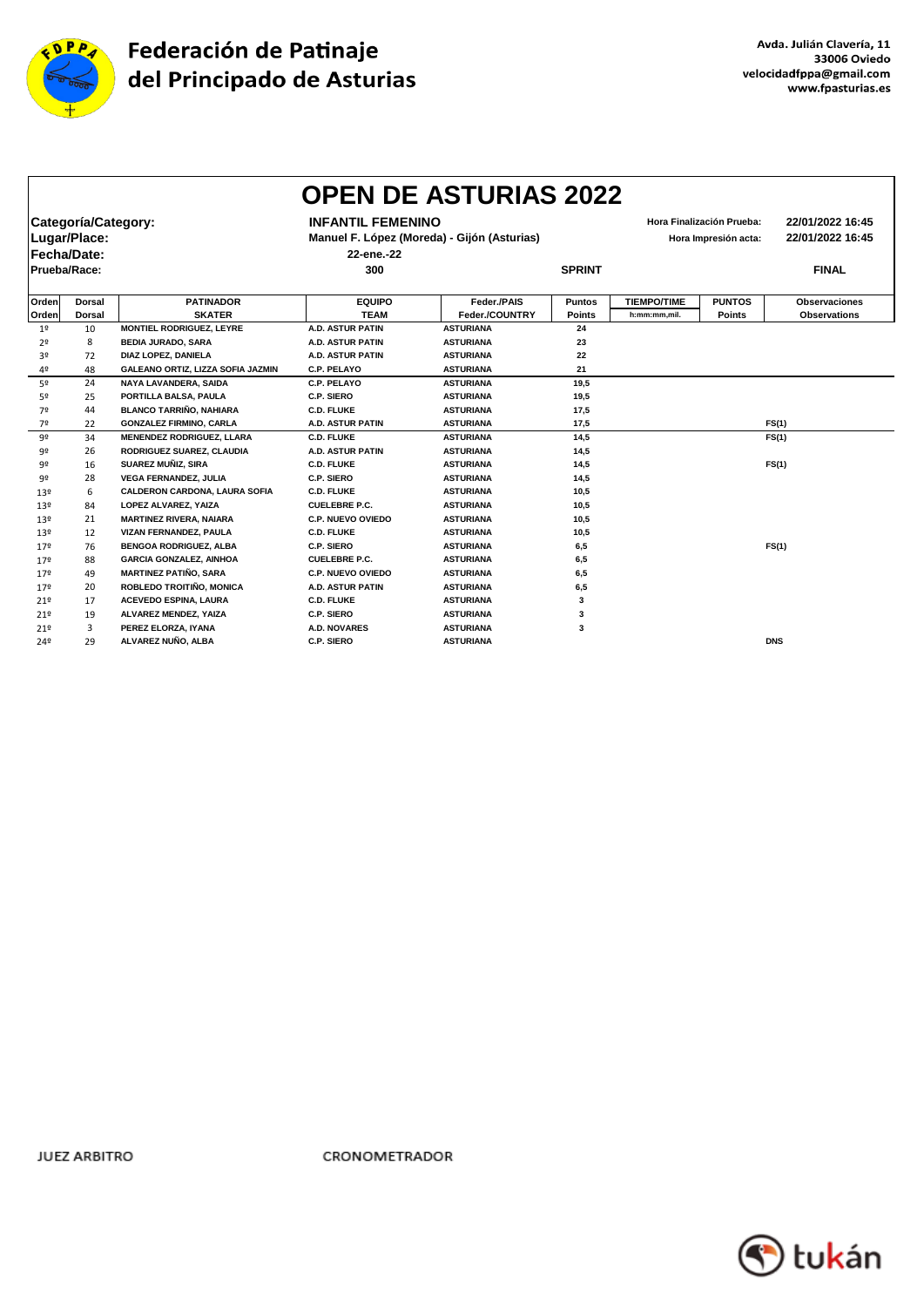

|                |                     |                               | <b>OPEN DE ASTURIAS 2022</b>                |                  |                |                                          |                           |                     |
|----------------|---------------------|-------------------------------|---------------------------------------------|------------------|----------------|------------------------------------------|---------------------------|---------------------|
|                |                     |                               |                                             |                  |                |                                          |                           |                     |
|                | Categoría/Category: |                               | <b>ALEVIN MASCULINO</b>                     |                  |                |                                          | Hora Finalización Prueba: | 22/01/2022 16:47    |
|                | Lugar/Place:        |                               | Manuel F. López (Moreda) - Gijón (Asturias) |                  |                | 22/01/2022 16:47<br>Hora Impresión acta: |                           |                     |
|                | Fecha/Date:         |                               | 22-ene.-22                                  |                  |                |                                          |                           |                     |
|                | Prueba/Race:        |                               | 300                                         |                  |                | <b>SPRINT</b>                            |                           | <b>FINAL</b>        |
|                |                     |                               |                                             |                  |                |                                          |                           |                     |
| Orden          | <b>Dorsal</b>       | <b>PATINADOR</b>              | <b>EQUIPO</b>                               | Feder./PAIS      | <b>Puntos</b>  | <b>TIEMPO/TIME</b>                       | Vel./Speed                | Observaciones       |
| Orden          | <b>Dorsal</b>       | <b>SKATER</b>                 | <b>TEAM</b>                                 | Feder./COUNTRY   | <b>Points</b>  | h:mm:mm,mil.                             | KM/H                      | <b>Observations</b> |
| 1 <sup>°</sup> | 6                   | ALVAREZ MENDEZ, YOEL          | C.P. SIERO                                  | <b>ASTURIANA</b> | 3              |                                          |                           |                     |
| 2º             | 13                  | DE LA UZ REVOLLO, MATEO       | <b>C.P. NUEVO OVIEDO</b>                    | <b>ASTURIANA</b> | $\overline{2}$ |                                          |                           |                     |
| 3º             | 87                  | <b>CASTRO GONZALEZ, BRUNO</b> | <b>A.D. ASTUR PATIN</b>                     | <b>ASTURIANA</b> |                |                                          |                           | <b>DNS</b>          |

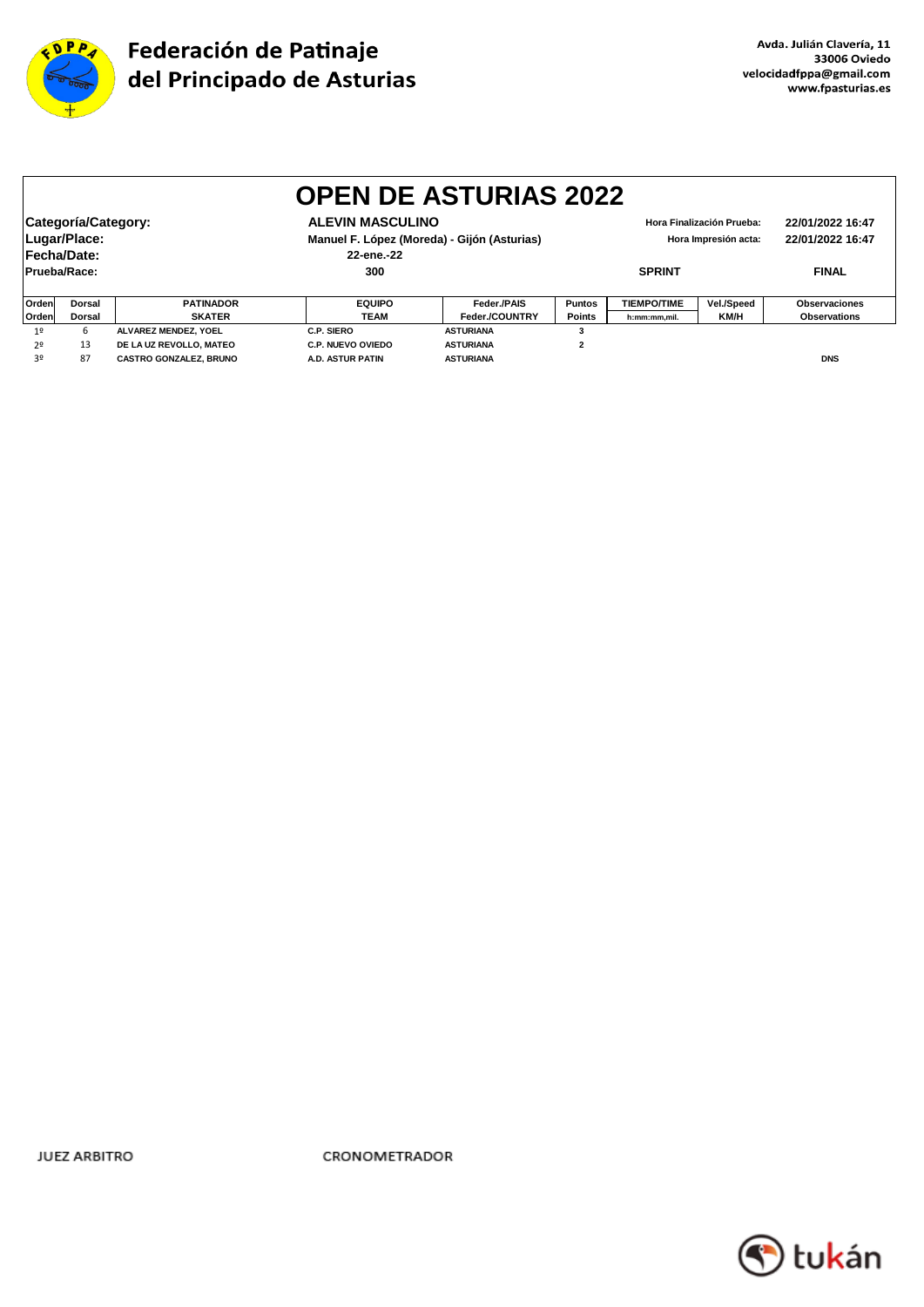

|                                                                                                                                                                                                   | <b>OPEN DE ASTURIAS 2022</b> |                               |                         |                  |               |                    |              |                                      |  |  |
|---------------------------------------------------------------------------------------------------------------------------------------------------------------------------------------------------|------------------------------|-------------------------------|-------------------------|------------------|---------------|--------------------|--------------|--------------------------------------|--|--|
| Categoría/Category:<br><b>INFANTIL MASCULINO</b><br>Hora Finalización Prueba:<br>Lugar/Place:<br>Manuel F. López (Moreda) - Gijón (Asturias)<br>Hora Impresión acta:<br>Fecha/Date:<br>22-ene.-22 |                              |                               |                         |                  |               |                    |              | 22/01/2022 16:47<br>22/01/2022 16:47 |  |  |
|                                                                                                                                                                                                   | Prueba/Race:                 |                               | 300                     |                  | <b>SPRINT</b> |                    | <b>FINAL</b> |                                      |  |  |
| <b>Orden</b>                                                                                                                                                                                      | <b>Dorsal</b>                | <b>PATINADOR</b>              | <b>EQUIPO</b>           | Feder./PAIS      | <b>Puntos</b> | <b>TIEMPO/TIME</b> | Vel./Speed   | Observaciones                        |  |  |
| <b>Orden</b>                                                                                                                                                                                      | <b>Dorsal</b>                | <b>SKATER</b>                 | TEAM                    | Feder./COUNTRY   | <b>Points</b> | h:mm:mm,mil.       | KM/H         | <b>Observations</b>                  |  |  |
| 1 <sup>°</sup>                                                                                                                                                                                    | 35                           | <b>GARCIA MENENDEZ, DIEGO</b> | C.P. SIERO              | <b>ASTURIANA</b> | 3             |                    |              |                                      |  |  |
| 2º                                                                                                                                                                                                | 48                           | <b>MENDEZ RODRIGUEZ, GAEL</b> | <b>A.D. ASTUR PATIN</b> | <b>ASTURIANA</b> |               |                    |              |                                      |  |  |
| 3∘                                                                                                                                                                                                | 97                           | <b>CUETO GUTIERREZ, HUGO</b>  | <b>A.D. NOVARES</b>     | <b>ASTURIANA</b> |               |                    |              |                                      |  |  |

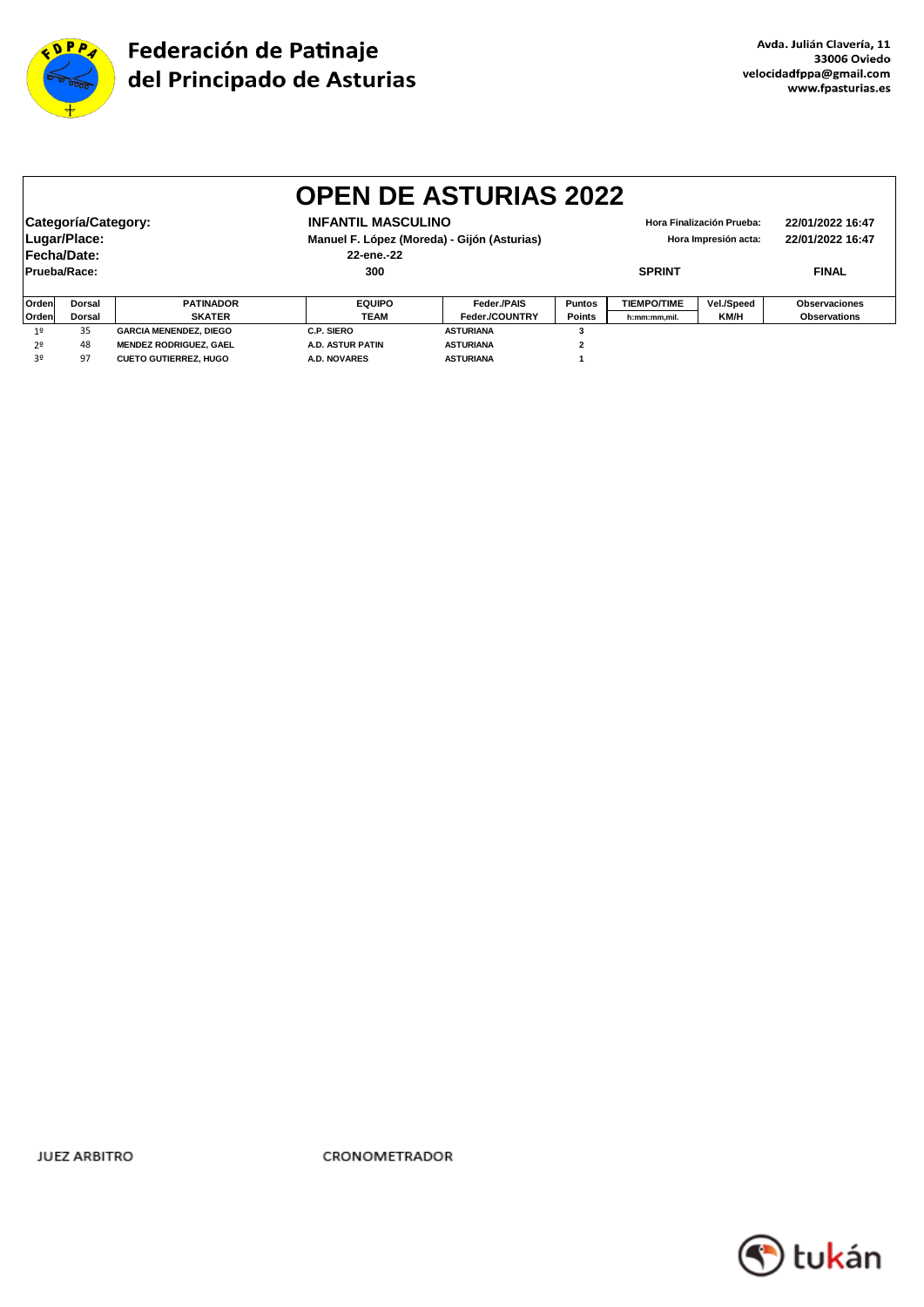

|              | <b>OPEN DE ASTURIAS 2022</b> |                               |                           |                                             |                |                    |                           |                      |  |  |  |
|--------------|------------------------------|-------------------------------|---------------------------|---------------------------------------------|----------------|--------------------|---------------------------|----------------------|--|--|--|
|              | Categoría/Category:          |                               | <b>ALEV-INF MASCULINO</b> |                                             |                |                    | Hora Finalización Prueba: | 22/01/2022 16:47     |  |  |  |
|              | Lugar/Place:                 |                               |                           | Manuel F. López (Moreda) - Gijón (Asturias) |                | 22/01/2022 16:47   |                           |                      |  |  |  |
|              | Fecha/Date:                  |                               | 22-ene.-22                |                                             |                |                    |                           |                      |  |  |  |
| Prueba/Race: |                              |                               | 300                       |                                             | <b>SPRINT</b>  |                    |                           | <b>FINAL</b>         |  |  |  |
|              |                              |                               |                           |                                             |                |                    |                           |                      |  |  |  |
| Orden        | Dorsal                       | <b>PATINADOR</b>              | <b>EQUIPO</b>             | Feder./PAIS                                 | <b>Puntos</b>  | <b>TIEMPO/TIME</b> | <b>PUNTOS</b>             | <b>Observaciones</b> |  |  |  |
| Orden        | Dorsal                       | <b>SKATER</b>                 | <b>TEAM</b>               | Feder./COUNTRY                              | <b>Points</b>  | h:mm:mm,mil.       | <b>Points</b>             | <b>Observations</b>  |  |  |  |
| 19           | 35                           | <b>GARCIA MENENDEZ, DIEGO</b> | C.P. SIERO                | <b>ASTURIANA</b>                            | 6              |                    |                           |                      |  |  |  |
| 2º           | 48                           | <b>MENDEZ RODRIGUEZ, GAEL</b> | A.D. ASTUR PATIN          | <b>ASTURIANA</b>                            | 5              |                    |                           |                      |  |  |  |
| 3º           | 6                            | <b>ALVAREZ MENDEZ. YOEL</b>   | <b>C.P. SIERO</b>         | <b>ASTURIANA</b>                            | 4              |                    |                           |                      |  |  |  |
| 40           | 97                           | <b>CUETO GUTIERREZ, HUGO</b>  | <b>A.D. NOVARES</b>       | <b>ASTURIANA</b>                            | 3              |                    |                           |                      |  |  |  |
| 52           | 13                           | DE LA UZ REVOLLO, MATEO       | <b>C.P. NUEVO OVIEDO</b>  | <b>ASTURIANA</b>                            | $\overline{2}$ |                    |                           |                      |  |  |  |
| 69           | 87                           | CASTRO GONZALEZ, BRUNO        | A.D. ASTUR PATIN          | <b>ASTURIANA</b>                            |                |                    |                           | <b>DNS</b>           |  |  |  |

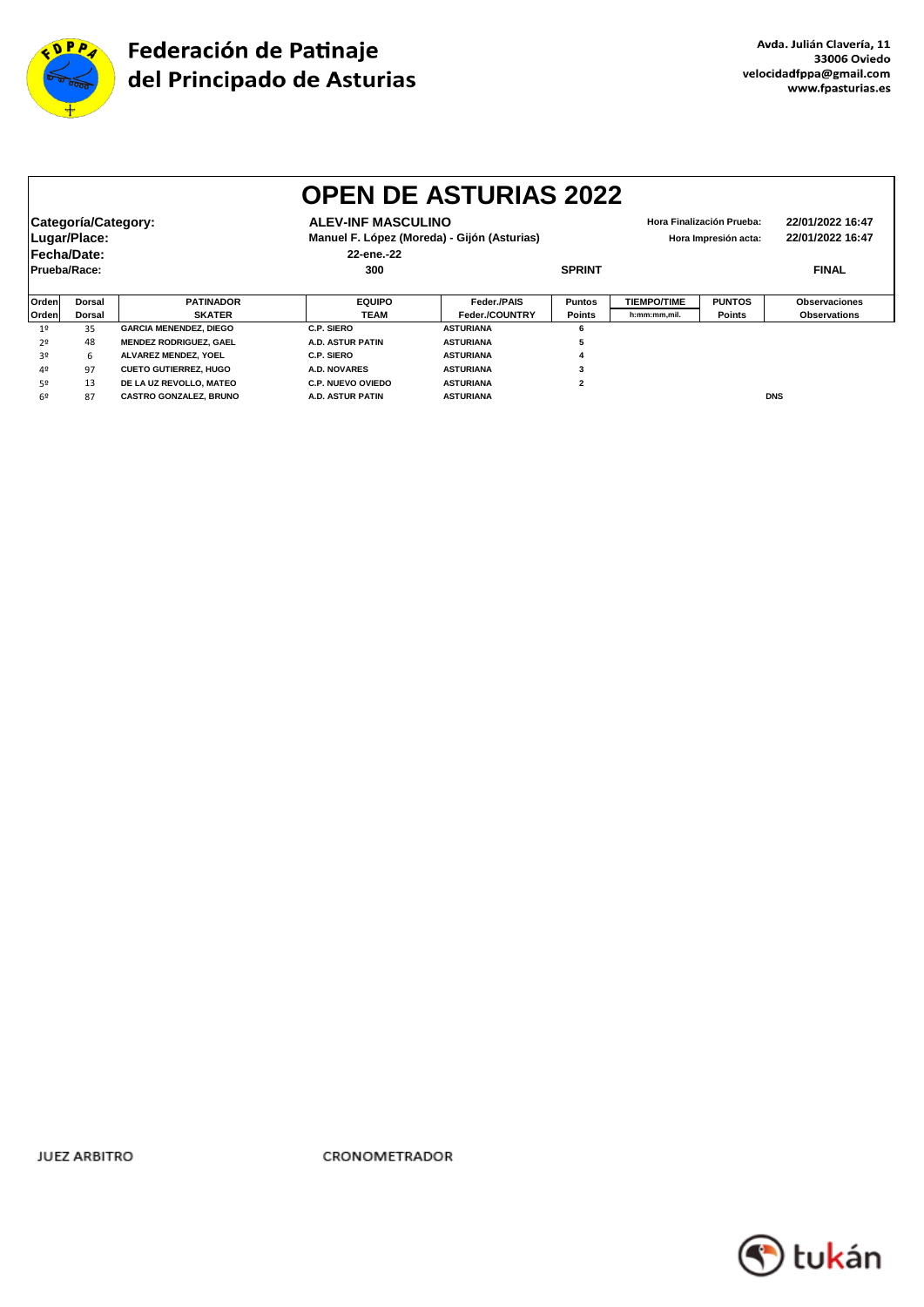

|                 | <b>OPEN DE ASTURIAS 2022</b>        |                                    |                                                           |                  |                |                    |                                                   |                                      |  |  |
|-----------------|-------------------------------------|------------------------------------|-----------------------------------------------------------|------------------|----------------|--------------------|---------------------------------------------------|--------------------------------------|--|--|
|                 | Categoría/Category:<br>Lugar/Place: |                                    | <b>JUVENIL FEMENINO</b>                                   |                  |                |                    | Hora Finalización Prueba:<br>Hora Impresión acta: | 22/01/2022 16:49<br>22/01/2022 16:49 |  |  |
|                 | Fecha/Date:                         |                                    | Manuel F. López (Moreda) - Gijón (Asturias)<br>22-ene.-22 |                  |                |                    |                                                   |                                      |  |  |
|                 | Prueba/Race:                        |                                    | 500                                                       |                  | <b>SPRINT</b>  |                    |                                                   | <b>FINAL</b>                         |  |  |
| Orden           | <b>Dorsal</b>                       | <b>PATINADOR</b>                   | <b>EQUIPO</b>                                             | Feder./PAIS      | <b>Puntos</b>  | <b>TIEMPO/TIME</b> | Vel./Speed                                        | <b>Observaciones</b>                 |  |  |
| Orden           | <b>Dorsal</b>                       | <b>SKATER</b>                      | <b>TEAM</b>                                               | Feder./COUNTRY   | <b>Points</b>  | h:mm:mm.mil.       | KM/H                                              | <b>Observations</b>                  |  |  |
| 1 <sup>°</sup>  | 54                                  | <b>COCA REYERO, ALBA</b>           | <b>A.D. ASTUR PATIN</b>                                   | <b>ASTURIANA</b> | 13             |                    |                                                   |                                      |  |  |
| 2 <sup>o</sup>  | 93                                  | <b>ALVAREZ CONDE. LUCIA</b>        | <b>A.D. ASTUR PATIN</b>                                   | <b>ASTURIANA</b> | 12             |                    |                                                   |                                      |  |  |
| 3º              | 43                                  | PUPATILLO SOLLA, CLAUDIA           | <b>A.D. ASTUR PATIN</b>                                   | <b>ASTURIANA</b> | 11             |                    |                                                   |                                      |  |  |
| 4º              | 24                                  | <b>FERNANDEZ GARCIA, YARA</b>      | C.P. PELAYO                                               | <b>ASTURIANA</b> | 9              |                    |                                                   |                                      |  |  |
| 4º              | 45                                  | <b>GUTIERREZ MARTIN, SARA</b>      | <b>A.D. ASTUR PATIN</b>                                   | <b>ASTURIANA</b> | g              |                    |                                                   |                                      |  |  |
| 4º              | 4                                   | PAÑEDA FRANCOS, NOA                | <b>A.D. ASTUR PATIN</b>                                   | <b>ASTURIANA</b> | g              |                    |                                                   |                                      |  |  |
| 7º              | 39                                  | <b>CARDEÑOSO PRIETO, LUNA</b>      | <b>A.D. ASTUR PATIN</b>                                   | <b>ASTURIANA</b> | 5,5            |                    |                                                   |                                      |  |  |
| 7º              | 57                                  | <b>IGLESIAS SIXTO, ANDREA</b>      | <b>C.P. NUEVO OVIEDO</b>                                  | <b>ASTURIANA</b> | 5,5            |                    |                                                   |                                      |  |  |
| 7º              | 94                                  | <b>INIESTA CASTELLANOS, SHEILA</b> | <b>A.D. ASTUR PATIN</b>                                   | <b>ASTURIANA</b> | 5,5            |                    |                                                   |                                      |  |  |
| 7º              | 8                                   | RAMON GONZALEZ, ALUA               | <b>A.D. ASTUR PATIN</b>                                   | <b>ASTURIANA</b> | 5,5            |                    |                                                   |                                      |  |  |
| 119             | 62                                  | FREIRE FERNANDEZ, ANTIA            | <b>C.P. SIERO</b>                                         | <b>ASTURIANA</b> | $\overline{2}$ |                    |                                                   |                                      |  |  |
| 11 <sup>°</sup> | 15                                  | <b>ROJAS BRAGA, SOFIA</b>          | <b>A.D. ASTUR PATIN</b>                                   | <b>ASTURIANA</b> | 2              |                    |                                                   |                                      |  |  |
| 119             | 91                                  | <b>VAZQUEZ GARCIA, IRENE</b>       | <b>A.D. NOVARES</b>                                       | <b>ASTURIANA</b> | $\overline{2}$ |                    |                                                   |                                      |  |  |

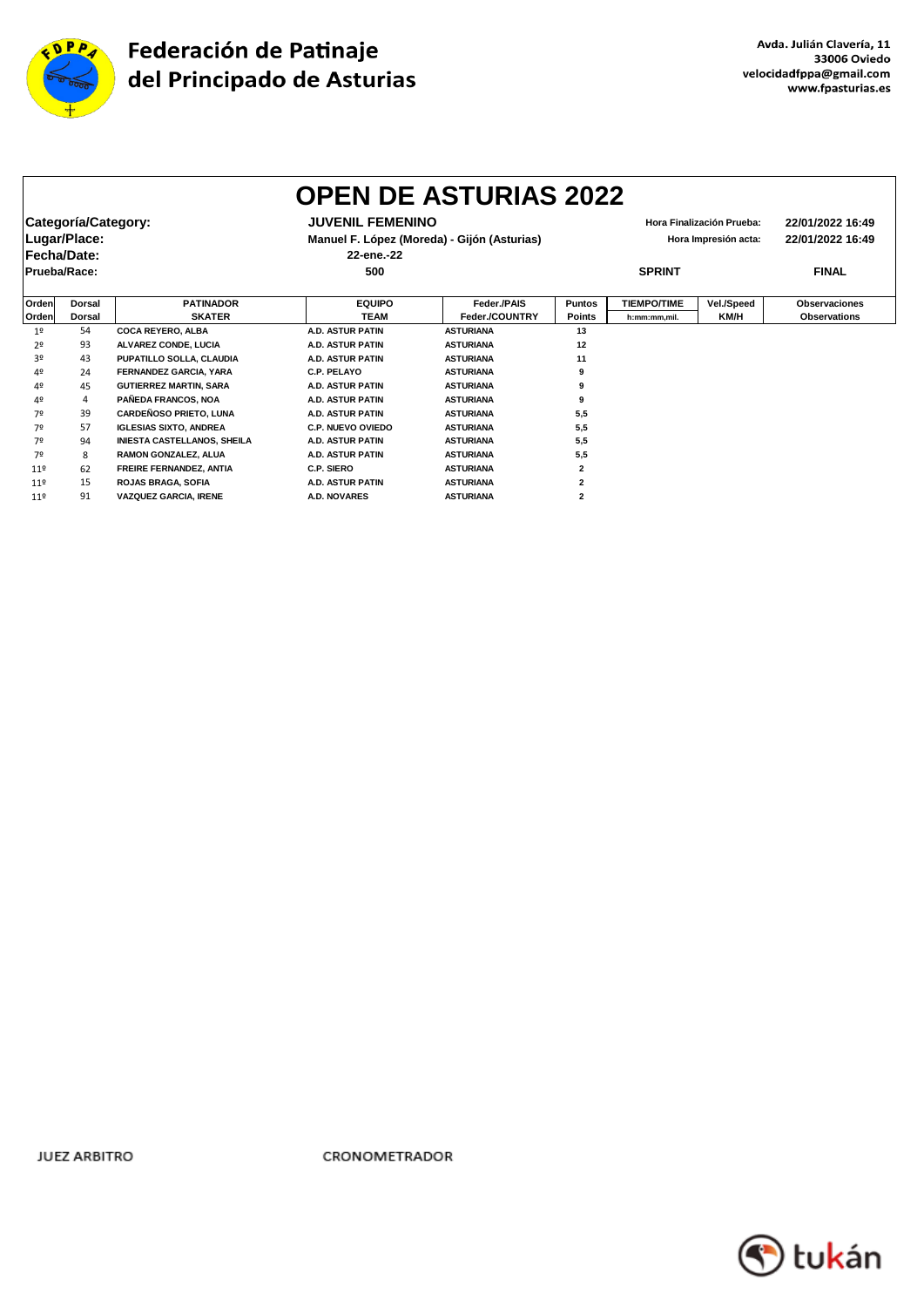

|                | <b>OPEN DE ASTURIAS 2022</b> |                                     |                        |                                                                     |               |                           |                  |                      |  |
|----------------|------------------------------|-------------------------------------|------------------------|---------------------------------------------------------------------|---------------|---------------------------|------------------|----------------------|--|
|                | Categoría/Category:          |                                     | <b>JUNIOR FEMENINO</b> |                                                                     |               | Hora Finalización Prueba: | 22/01/2022 16:49 |                      |  |
|                | Lugar/Place:                 |                                     |                        | Manuel F. López (Moreda) - Gijón (Asturias)<br>Hora Impresión acta: |               |                           |                  | 22/01/2022 16:49     |  |
|                | Fecha/Date:                  |                                     | 22-ene.-22             |                                                                     |               |                           |                  |                      |  |
|                | Prueba/Race:                 |                                     | 500                    |                                                                     | <b>SPRINT</b> |                           |                  | <b>FINAL</b>         |  |
|                |                              |                                     |                        |                                                                     |               |                           |                  |                      |  |
| Ordenl         | <b>Dorsal</b>                | <b>PATINADOR</b>                    | <b>EQUIPO</b>          | Feder./PAIS                                                         | <b>Puntos</b> | <b>TIEMPO/TIME</b>        | Vel./Speed       | <b>Observaciones</b> |  |
| Orden          | <b>Dorsal</b>                | <b>SKATER</b>                       | <b>TEAM</b>            | Feder./COUNTRY                                                      | <b>Points</b> | h:mm:mm,mil.              | <b>KM/H</b>      | <b>Observations</b>  |  |
| 1 <sup>°</sup> | 6                            | FERNANDEZ TUERO, ANDREA             | A.D. ASTUR PATIN       | <b>ASTURIANA</b>                                                    | 8             |                           |                  |                      |  |
| 2º             |                              | BUDIRINCA FURDUI, BEATRIZ ALEXANDRA | A.D. ASTUR PATIN       | <b>ASTURIANA</b>                                                    |               |                           |                  |                      |  |
| 30             | 20                           | <b>MONTES GONZALEZ, LAURA</b>       | C.P. PELAYO            | <b>ASTURIANA</b>                                                    |               |                           |                  |                      |  |
| 4º             | 9                            | ANTOLIN FERNADEZ, ALBA              | C.P. SIERO             | <b>ASTURIANA</b>                                                    |               |                           |                  |                      |  |
| 52             | 5                            | RODRIGUEZ GARCIA, PAULA             | A.D. ASTUR PATIN       | <b>ASTURIANA</b>                                                    |               |                           |                  |                      |  |
| 6º             | 3                            | HERNANDEZ VAZQUEZ, AINARA           | A.D. ASTUR PATIN       | <b>ASTURIANA</b>                                                    | 2,5           |                           |                  |                      |  |
| 6º             | 28                           | PRENDES MENDIOLA, MIRIAM            | C.P. SIERO             | <b>ASTURIANA</b>                                                    | 2,5           |                           |                  |                      |  |
| 80             | 64                           | <b>JIMENEZ ARROYO, MARIA</b>        | <b>C.D. FLUKE</b>      | <b>ASTURIANA</b>                                                    |               |                           |                  | <b>DNS</b>           |  |

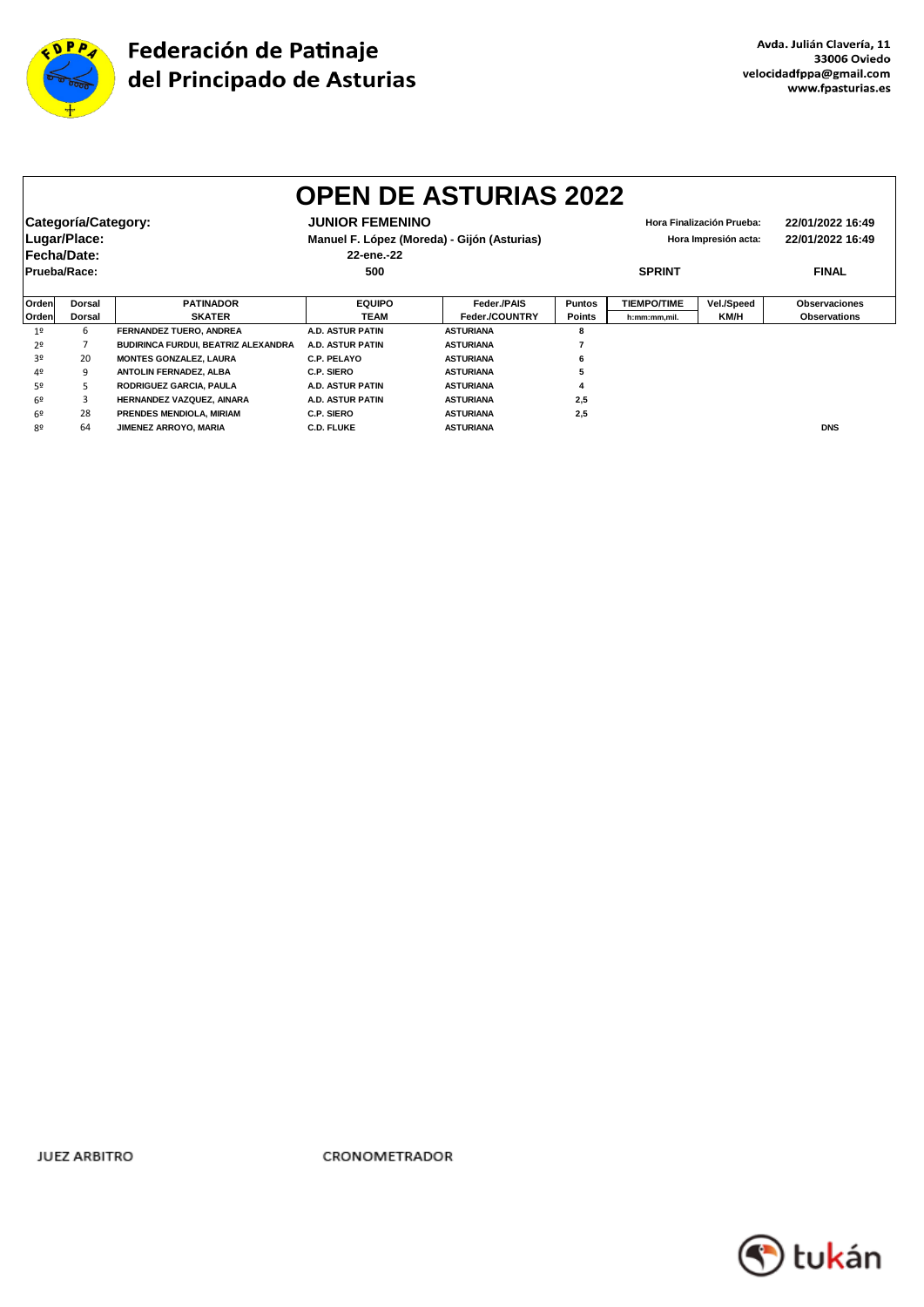

|                                                                                                                                                                                                                                        | <b>OPEN DE ASTURIAS 2022</b> |                                 |                         |                  |               |                    |              |                     |  |  |
|----------------------------------------------------------------------------------------------------------------------------------------------------------------------------------------------------------------------------------------|------------------------------|---------------------------------|-------------------------|------------------|---------------|--------------------|--------------|---------------------|--|--|
| Categoría/Category:<br><b>SENIOR FEMENINO</b><br>22/01/2022 16:49<br>Hora Finalización Prueba:<br>Lugar/Place:<br>Manuel F. López (Moreda) - Gijón (Asturias)<br>22/01/2022 16:50<br>Hora Impresión acta:<br>Fecha/Date:<br>22-ene.-22 |                              |                                 |                         |                  |               |                    |              |                     |  |  |
|                                                                                                                                                                                                                                        | Prueba/Race:                 |                                 | 500                     |                  | <b>SPRINT</b> |                    | <b>FINAL</b> |                     |  |  |
| Orden                                                                                                                                                                                                                                  | <b>Dorsal</b>                | <b>PATINADOR</b>                | <b>EQUIPO</b>           | Feder./PAIS      | <b>Puntos</b> | <b>TIEMPO/TIME</b> | Vel./Speed   | Observaciones       |  |  |
| Orden                                                                                                                                                                                                                                  | <b>Dorsal</b>                | <b>SKATER</b>                   | <b>TEAM</b>             | Feder./COUNTRY   | <b>Points</b> | h:mm:mm,mil.       | KM/H         | <b>Observations</b> |  |  |
| 1 <sup>°</sup>                                                                                                                                                                                                                         | 66                           | <b>SUAREZ ANGONES, ICIAR</b>    | <b>CUELEBRE P.C.</b>    | <b>ASTURIANA</b> |               |                    |              |                     |  |  |
| 2 <sup>0</sup>                                                                                                                                                                                                                         | 83                           | <b>REYES MACARRO. IRENE</b>     | C.P. SIERO              | <b>ASTURIANA</b> | $\mathbf{2}$  |                    |              |                     |  |  |
| 3º                                                                                                                                                                                                                                     | 63                           | <b>FERANDEZ IGLESIAS, ZAIRA</b> | <b>A.D. ASTUR PATIN</b> | <b>ASTURIANA</b> |               |                    |              |                     |  |  |

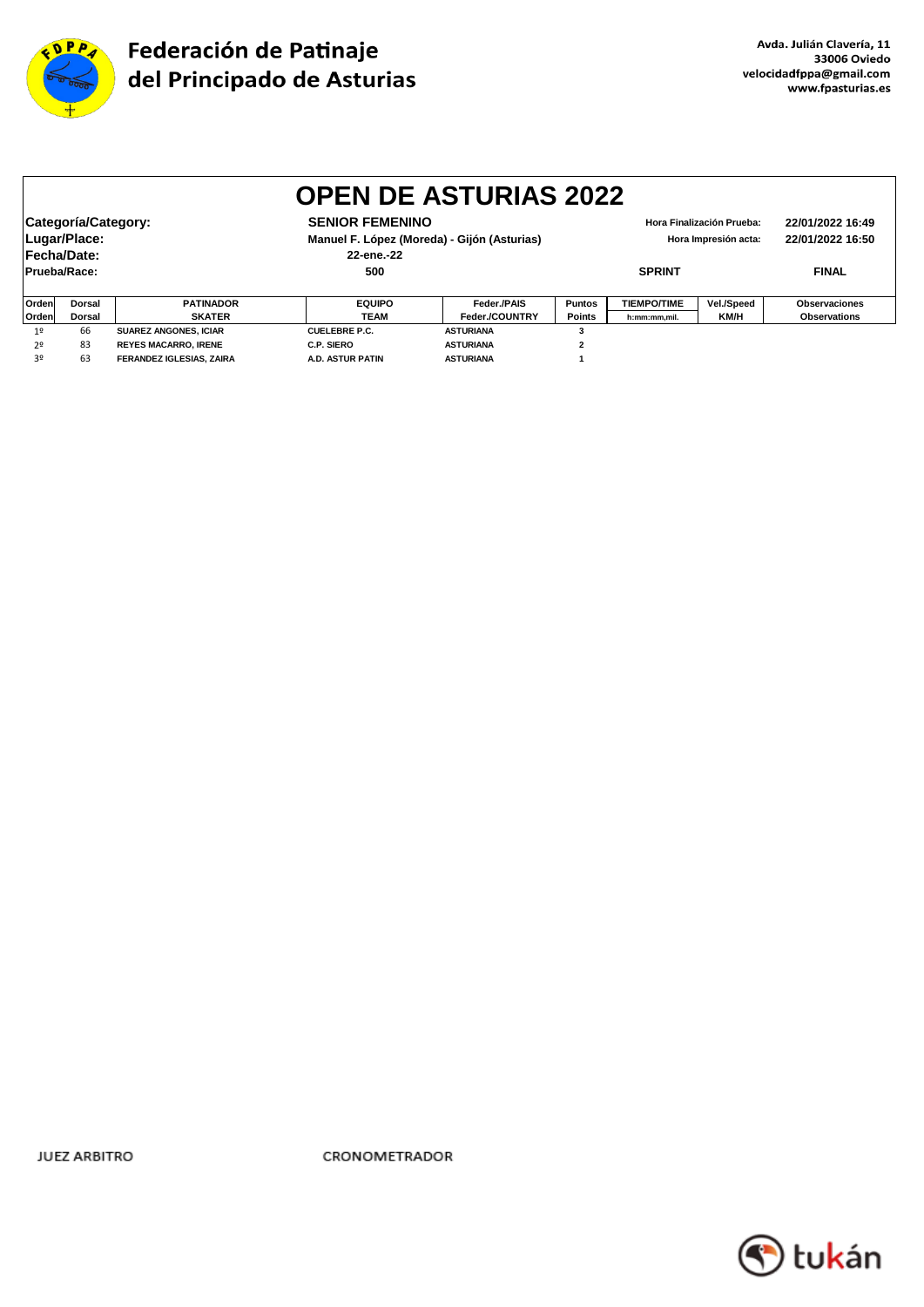

|                 |                                     |                                     |                                                                         | <b>OPEN DE ASTURIAS 2022</b> |               |                    |                                                   |                                      |
|-----------------|-------------------------------------|-------------------------------------|-------------------------------------------------------------------------|------------------------------|---------------|--------------------|---------------------------------------------------|--------------------------------------|
|                 | Categoría/Category:<br>Lugar/Place: |                                     | <b>ABSOLUTA FEMENINO</b><br>Manuel F. López (Moreda) - Gijón (Asturias) |                              |               |                    | Hora Finalización Prueba:<br>Hora Impresión acta: | 22/01/2022 16:49<br>22/01/2022 16:50 |
|                 | Fecha/Date:                         |                                     | 22-ene.-22                                                              |                              |               |                    |                                                   |                                      |
| Prueba/Race:    |                                     |                                     | 500                                                                     |                              | <b>SPRINT</b> |                    |                                                   | <b>FINAL</b>                         |
| Orden           | <b>Dorsal</b>                       | <b>PATINADOR</b>                    | <b>EQUIPO</b>                                                           | Feder./PAIS                  | Puntos        | <b>TIEMPO/TIME</b> | <b>PUNTOS</b>                                     | <b>Observaciones</b>                 |
| Orden           | <b>Dorsal</b>                       | <b>SKATER</b>                       | <b>TEAM</b>                                                             | Feder./COUNTRY               | <b>Points</b> | h:mm:mm.mil.       | Points                                            | <b>Observations</b>                  |
| 1 <sup>o</sup>  | 6                                   | FERNANDEZ TUERO, ANDREA             | <b>A.D. ASTUR PATIN</b>                                                 | <b>ASTURIANA</b>             | 24            |                    |                                                   |                                      |
| 2º              | 7                                   | BUDIRINCA FURDUI, BEATRIZ ALEXANDRA | <b>A.D. ASTUR PATIN</b>                                                 | <b>ASTURIANA</b>             | 23            |                    |                                                   |                                      |
| 3º              | 66                                  | <b>SUAREZ ANGONES, ICIAR</b>        | <b>CUELEBRE P.C.</b>                                                    | <b>ASTURIANA</b>             | 22            |                    |                                                   |                                      |
| 4º              | 20                                  | <b>MONTES GONZALEZ, LAURA</b>       | <b>C.P. PELAYO</b>                                                      | <b>ASTURIANA</b>             | 21            |                    |                                                   |                                      |
| 52              | 9                                   | ANTOLIN FERNADEZ, ALBA              | C.P. SIERO                                                              | <b>ASTURIANA</b>             | 19,5          |                    |                                                   |                                      |
| 5º              | 54                                  | <b>COCA REYERO, ALBA</b>            | <b>A.D. ASTUR PATIN</b>                                                 | <b>ASTURIANA</b>             | 19,5          |                    |                                                   |                                      |
| 7º              | 93                                  | ALVAREZ CONDE, LUCIA                | <b>A.D. ASTUR PATIN</b>                                                 | <b>ASTURIANA</b>             | 17,5          |                    |                                                   |                                      |
| 7º              | 5                                   | RODRIGUEZ GARCIA, PAULA             | <b>A.D. ASTUR PATIN</b>                                                 | <b>ASTURIANA</b>             | 17,5          |                    |                                                   |                                      |
| 92              | 3                                   | HERNANDEZ VAZQUEZ, AINARA           | <b>A.D. ASTUR PATIN</b>                                                 | <b>ASTURIANA</b>             | 14,5          |                    |                                                   |                                      |
| 92              | 28                                  | PRENDES MENDIOLA, MIRIAM            | <b>C.P. SIERO</b>                                                       | <b>ASTURIANA</b>             | 14,5          |                    |                                                   |                                      |
| 92              | 43                                  | PUPATILLO SOLLA, CLAUDIA            | <b>A.D. ASTUR PATIN</b>                                                 | <b>ASTURIANA</b>             | 14,5          |                    |                                                   |                                      |
| 92              | 83                                  | <b>REYES MACARRO, IRENE</b>         | <b>C.P. SIERO</b>                                                       | <b>ASTURIANA</b>             | 14,5          |                    |                                                   |                                      |
| 13 <sup>°</sup> | 63                                  | FERANDEZ IGLESIAS, ZAIRA            | <b>A.D. ASTUR PATIN</b>                                                 | <b>ASTURIANA</b>             | 10,5          |                    |                                                   |                                      |
| 13º             | 24                                  | <b>FERNANDEZ GARCIA, YARA</b>       | <b>C.P. PELAYO</b>                                                      | <b>ASTURIANA</b>             | 10,5          |                    |                                                   |                                      |
| 13 <sup>°</sup> | 45                                  | <b>GUTIERREZ MARTIN, SARA</b>       | <b>A.D. ASTUR PATIN</b>                                                 | <b>ASTURIANA</b>             | 10,5          |                    |                                                   |                                      |
| 13º             | 4                                   | PAÑEDA FRANCOS, NOA                 | <b>A.D. ASTUR PATIN</b>                                                 | <b>ASTURIANA</b>             | 10,5          |                    |                                                   |                                      |
| 179             | 39                                  | <b>CARDEÑOSO PRIETO, LUNA</b>       | <b>A.D. ASTUR PATIN</b>                                                 | <b>ASTURIANA</b>             | 6,5           |                    |                                                   |                                      |
| 179             | 57                                  | <b>IGLESIAS SIXTO, ANDREA</b>       | <b>C.P. NUEVO OVIEDO</b>                                                | <b>ASTURIANA</b>             | 6,5           |                    |                                                   |                                      |
| 179             | 94                                  | <b>INIESTA CASTELLANOS, SHEILA</b>  | <b>A.D. ASTUR PATIN</b>                                                 | <b>ASTURIANA</b>             | 6,5           |                    |                                                   |                                      |
| 179             | 8                                   | RAMON GONZALEZ, ALUA                | <b>A.D. ASTUR PATIN</b>                                                 | <b>ASTURIANA</b>             | 6,5           |                    |                                                   |                                      |
| 21°             | 62                                  | FREIRE FERNANDEZ, ANTIA             | C.P. SIERO                                                              | <b>ASTURIANA</b>             | 3             |                    |                                                   |                                      |
| 21°             | 15                                  | <b>ROJAS BRAGA, SOFIA</b>           | <b>A.D. ASTUR PATIN</b>                                                 | <b>ASTURIANA</b>             | 3             |                    |                                                   |                                      |
| 219             | 91                                  | <b>VAZQUEZ GARCIA, IRENE</b>        | <b>A.D. NOVARES</b>                                                     | <b>ASTURIANA</b>             | 3             |                    |                                                   |                                      |
| 24º             | 64                                  | JIMENEZ ARROYO, MARIA               | <b>C.D. FLUKE</b>                                                       | <b>ASTURIANA</b>             |               |                    |                                                   | <b>DNS</b>                           |

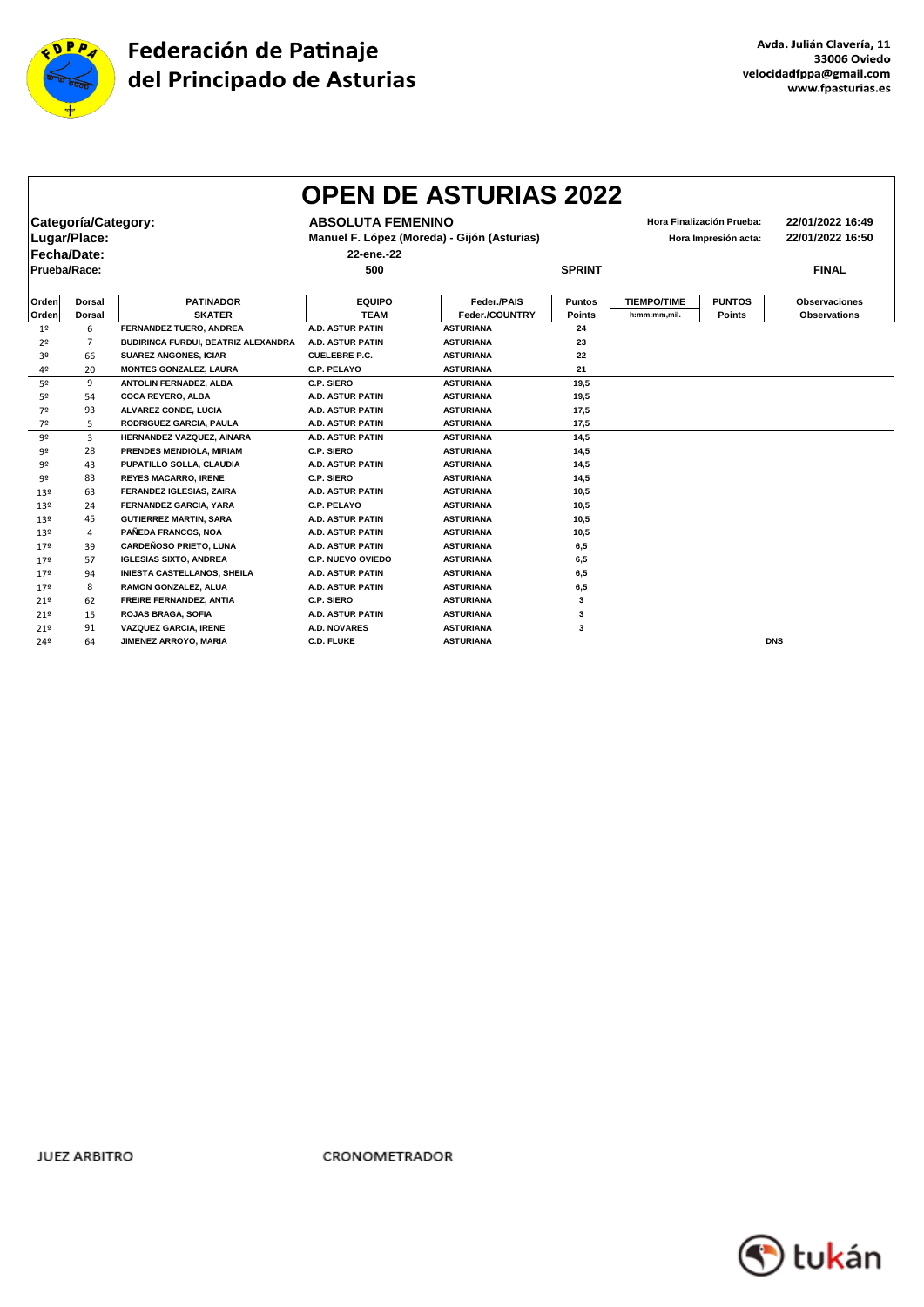

|                                                                     |                                                                                                                                                                                                                                          |                              | <b>OPEN DE ASTURIAS 2022</b> |                  |               |                    |             |                     |  |
|---------------------------------------------------------------------|------------------------------------------------------------------------------------------------------------------------------------------------------------------------------------------------------------------------------------------|------------------------------|------------------------------|------------------|---------------|--------------------|-------------|---------------------|--|
|                                                                     | Categoría/Category:<br><b>JUVENIL MASCULINO</b><br>22/01/2022 16:51<br>Hora Finalización Prueba:<br>Lugar/Place:<br>Manuel F. López (Moreda) - Gijón (Asturias)<br>22/01/2022 16:52<br>Hora Impresión acta:<br>Fecha/Date:<br>22-ene.-22 |                              |                              |                  |               |                    |             |                     |  |
| Prueba/Race:                                                        |                                                                                                                                                                                                                                          |                              | 500                          |                  |               | <b>SPRINT</b>      |             | <b>FINAL</b>        |  |
| Orden<br><b>EQUIPO</b><br>Feder./PAIS<br><b>PATINADOR</b><br>Dorsal |                                                                                                                                                                                                                                          |                              |                              |                  | <b>Puntos</b> | <b>TIEMPO/TIME</b> | Vel./Speed  | Observaciones       |  |
| Orden                                                               | <b>Dorsal</b>                                                                                                                                                                                                                            | <b>SKATER</b>                | <b>TEAM</b>                  | Feder./COUNTRY   | <b>Points</b> | h:mm:mm,mil.       | <b>KM/H</b> | <b>Observations</b> |  |
| 1 <sup>°</sup>                                                      | 50                                                                                                                                                                                                                                       | <b>VEGA FERNANDEZ, JORGE</b> | <b>C.P. SIERO</b>            | <b>ASTURIANA</b> |               |                    |             |                     |  |

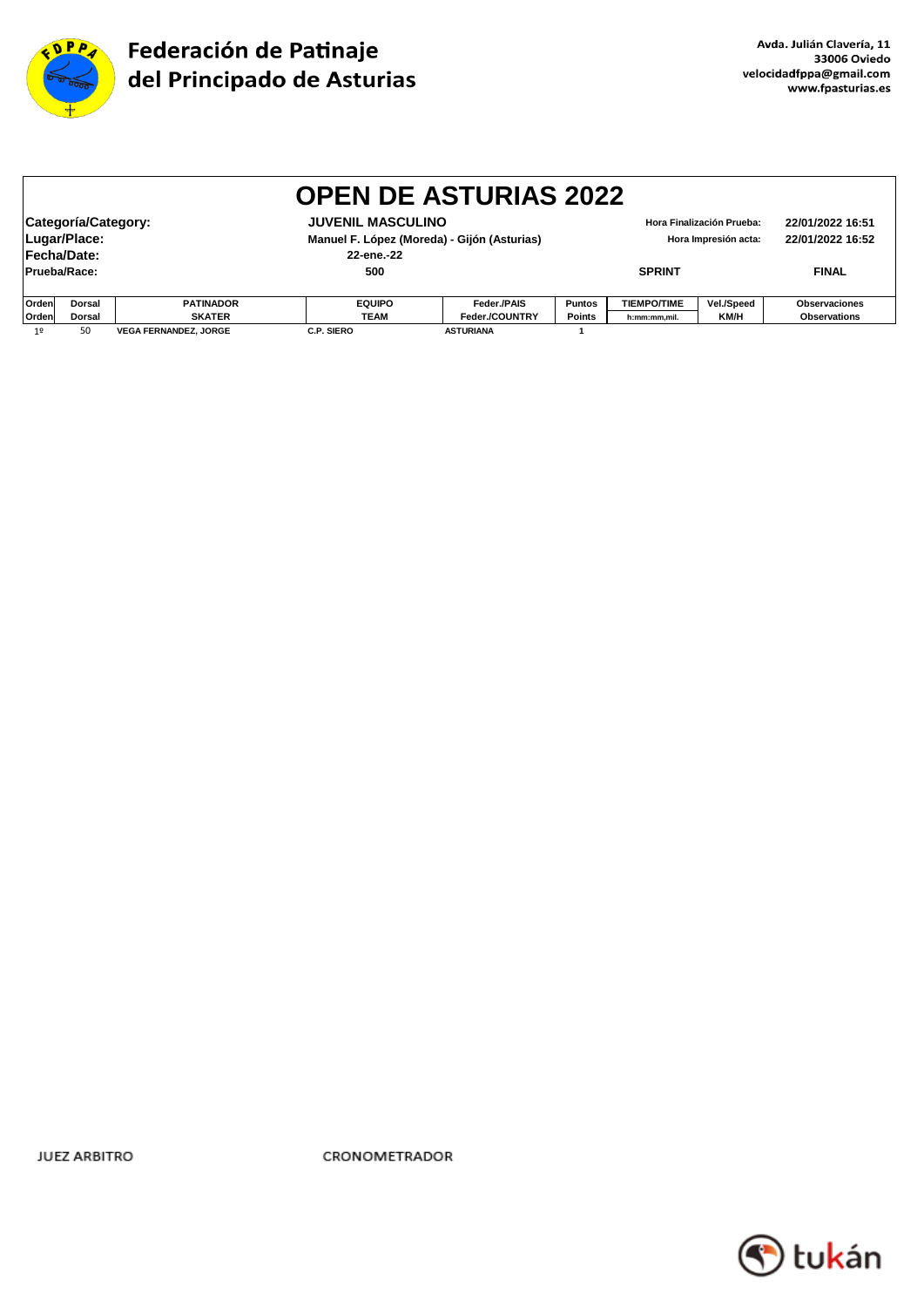

|                | <b>OPEN DE ASTURIAS 2022</b>                                                                    |                                |                          |                                             |               |                                          |            |                     |  |  |  |
|----------------|-------------------------------------------------------------------------------------------------|--------------------------------|--------------------------|---------------------------------------------|---------------|------------------------------------------|------------|---------------------|--|--|--|
|                |                                                                                                 |                                |                          |                                             |               |                                          |            |                     |  |  |  |
|                | Categoría/Category:<br><b>JUNIOR MASCULINO</b><br>22/01/2022 16:51<br>Hora Finalización Prueba: |                                |                          |                                             |               |                                          |            |                     |  |  |  |
|                | Lugar/Place:                                                                                    |                                |                          | Manuel F. López (Moreda) - Gijón (Asturias) |               | 22/01/2022 16:52<br>Hora Impresión acta: |            |                     |  |  |  |
|                | Fecha/Date:                                                                                     |                                | 22-ene.-22               |                                             |               |                                          |            |                     |  |  |  |
|                | Prueba/Race:                                                                                    |                                | 500                      |                                             |               | <b>SPRINT</b>                            |            | <b>FINAL</b>        |  |  |  |
|                |                                                                                                 |                                |                          |                                             |               |                                          |            |                     |  |  |  |
| Orden          | <b>Dorsal</b>                                                                                   | <b>PATINADOR</b>               | <b>EQUIPO</b>            | Feder./PAIS                                 | <b>Puntos</b> | <b>TIEMPO/TIME</b>                       | Vel./Speed | Observaciones       |  |  |  |
| Orden          | <b>SKATER</b><br><b>Dorsal</b>                                                                  |                                | TEAM                     | Feder./COUNTRY                              | <b>Points</b> | h:mm:mm,mil.                             | KM/H       | <b>Observations</b> |  |  |  |
| 1 <sup>0</sup> | 36                                                                                              | PIENKO BECERRA, NICOLAS        | C.P. SIERO               | <b>ASTURIANA</b>                            |               |                                          |            |                     |  |  |  |
| 2º             | 35                                                                                              | <b>MIGUELEZ MARTINEZ, JOSE</b> | <b>C.P. NUEVO OVIEDO</b> | <b>ASTURIANA</b>                            | $\mathbf{2}$  |                                          |            |                     |  |  |  |
| 3º             | 33                                                                                              | SUAREZ ARGÜELLES, MIGUEL       | C.P. SIERO               | <b>ASTURIANA</b>                            |               |                                          |            | <b>DNS</b>          |  |  |  |

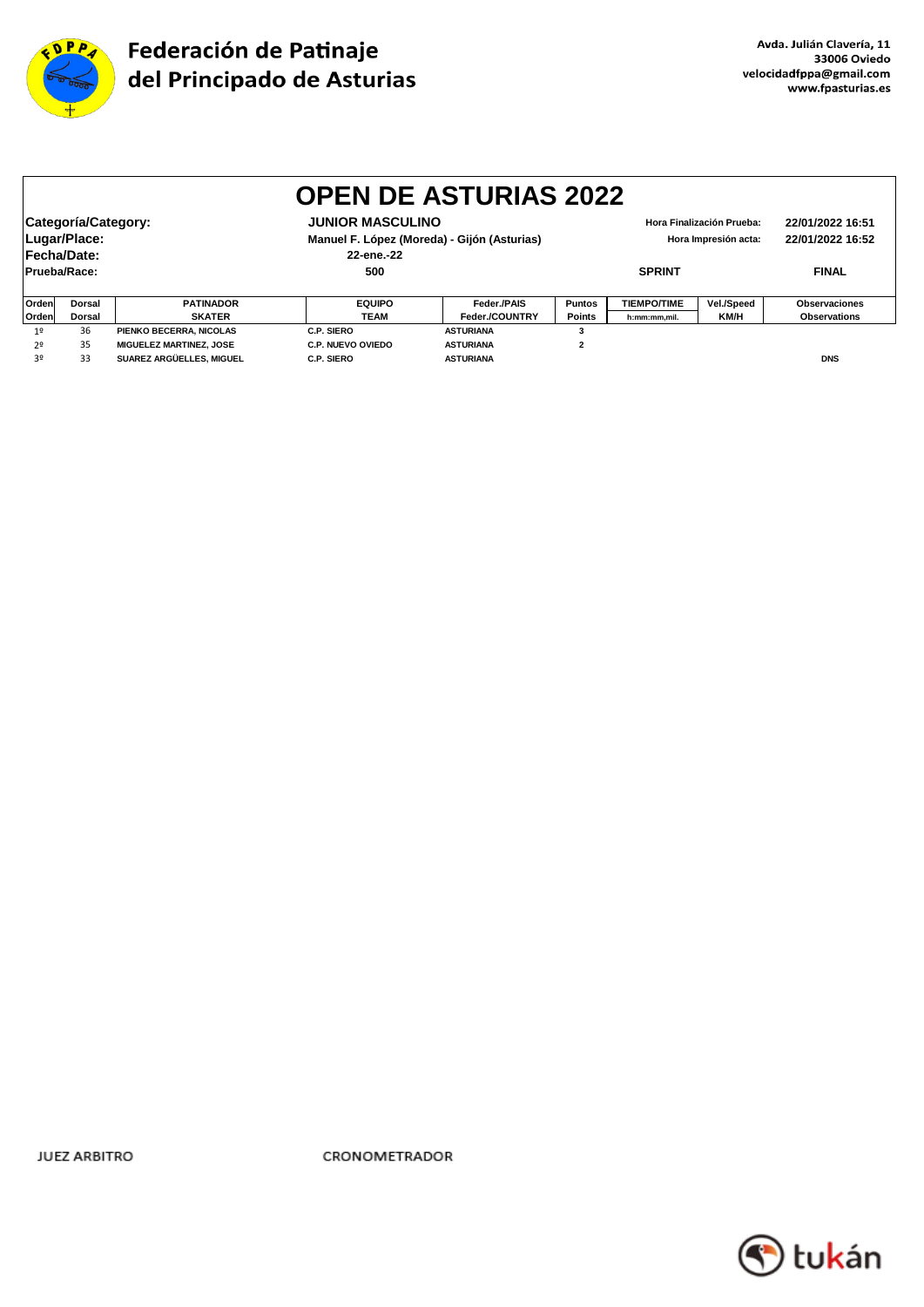

|                | <b>OPEN DE ASTURIAS 2022</b>                                                                                                                                                                                                            |                               |                          |                  |               |                    |              |                      |  |  |  |
|----------------|-----------------------------------------------------------------------------------------------------------------------------------------------------------------------------------------------------------------------------------------|-------------------------------|--------------------------|------------------|---------------|--------------------|--------------|----------------------|--|--|--|
|                | Categoría/Category:<br><b>SENIOR MASCULINO</b><br>22/01/2022 16:51<br>Hora Finalización Prueba:<br>Lugar/Place:<br>Manuel F. López (Moreda) - Gijón (Asturias)<br>22/01/2022 16:52<br>Hora Impresión acta:<br>Fecha/Date:<br>22-ene.-22 |                               |                          |                  |               |                    |              |                      |  |  |  |
|                | Prueba/Race:                                                                                                                                                                                                                            |                               | 500                      | <b>SPRINT</b>    |               |                    | <b>FINAL</b> |                      |  |  |  |
| <b>Orden</b>   | <b>Dorsal</b>                                                                                                                                                                                                                           | <b>PATINADOR</b>              | <b>EQUIPO</b>            | Feder./PAIS      | <b>Puntos</b> | <b>TIEMPO/TIME</b> | Vel./Speed   | <b>Observaciones</b> |  |  |  |
| <b>Orden</b>   | <b>SKATER</b><br><b>Dorsal</b>                                                                                                                                                                                                          |                               | TEAM                     | Feder./COUNTRY   | Points        | h:mm:mm,mil.       | KM/H         | <b>Observations</b>  |  |  |  |
| 1 <sup>°</sup> | 57                                                                                                                                                                                                                                      | RODRIGUEZ SUAREZ, NICOLAS     | <b>A.D. ASTUR PATIN</b>  | <b>ASTURIANA</b> |               |                    |              |                      |  |  |  |
| 2º             | 53                                                                                                                                                                                                                                      | ANTOLIN FERNANDEZ, IGNACIO    | A.D. ASTUR PATIN         | <b>ASTURIANA</b> | 2             |                    |              |                      |  |  |  |
| 30             | 76                                                                                                                                                                                                                                      | MIGUELEZ PEREZ. LUIS EMILIANO | <b>C.P. NUEVO OVIEDO</b> | <b>ASTURIANA</b> |               |                    |              |                      |  |  |  |

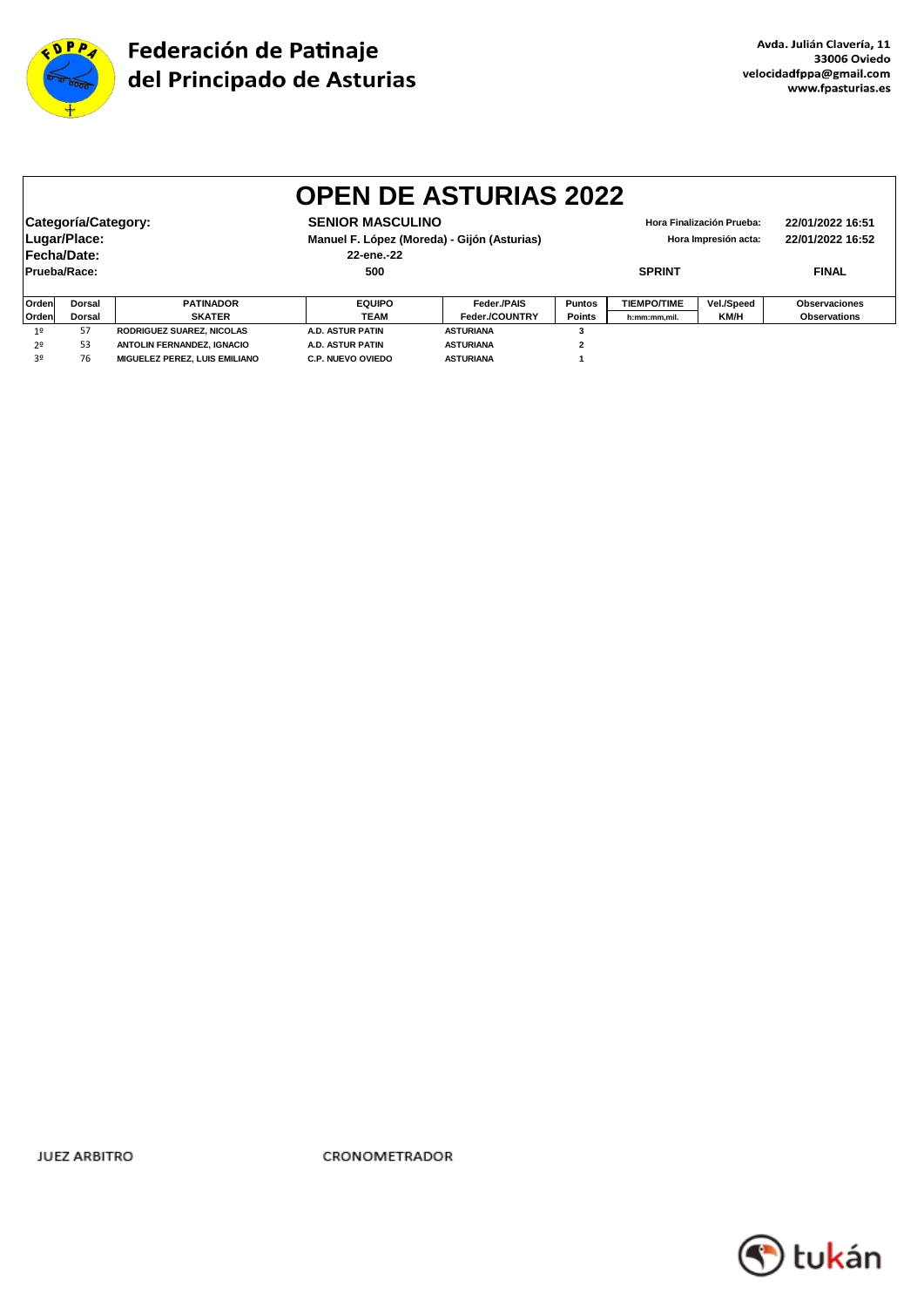

|                | <b>OPEN DE ASTURIAS 2022</b>                       |                                  |                                                                                                                                             |                  |               |                    |                                      |                      |  |  |  |
|----------------|----------------------------------------------------|----------------------------------|---------------------------------------------------------------------------------------------------------------------------------------------|------------------|---------------|--------------------|--------------------------------------|----------------------|--|--|--|
|                | Categoría/Category:<br>Lugar/Place:<br>Fecha/Date: |                                  | <b>ABSOLUTA MASCULINO</b><br>Hora Finalización Prueba:<br>Manuel F. López (Moreda) - Gijón (Asturias)<br>Hora Impresión acta:<br>22-ene.-22 |                  |               |                    | 22/01/2022 16:51<br>22/01/2022 16:53 |                      |  |  |  |
| Prueba/Race:   |                                                    |                                  | 500                                                                                                                                         |                  | <b>SPRINT</b> |                    |                                      | <b>FINAL</b>         |  |  |  |
| Orden          | <b>Dorsal</b>                                      | <b>PATINADOR</b>                 | <b>EQUIPO</b>                                                                                                                               | Feder./PAIS      | <b>Puntos</b> | <b>TIEMPO/TIME</b> | <b>PUNTOS</b>                        | <b>Observaciones</b> |  |  |  |
| Orden          | Dorsal                                             | <b>SKATER</b>                    | <b>TEAM</b>                                                                                                                                 | Feder./COUNTRY   | <b>Points</b> | h:mm:mm.mil.       | Points                               | <b>Observations</b>  |  |  |  |
| 1 <sup>0</sup> | 50                                                 | <b>VEGA FERNANDEZ, JORGE</b>     | C.P. SIERO                                                                                                                                  | <b>ASTURIANA</b> |               |                    |                                      |                      |  |  |  |
| 20             | 57                                                 | <b>RODRIGUEZ SUAREZ, NICOLAS</b> | A.D. ASTUR PATIN                                                                                                                            | <b>ASTURIANA</b> | 6             |                    |                                      |                      |  |  |  |
| 3º             | 53                                                 | ANTOLIN FERNANDEZ, IGNACIO       | A.D. ASTUR PATIN                                                                                                                            | <b>ASTURIANA</b> |               |                    |                                      |                      |  |  |  |
| 4º             | 36                                                 | PIENKO BECERRA, NICOLAS          | C.P. SIERO                                                                                                                                  | <b>ASTURIANA</b> |               |                    |                                      |                      |  |  |  |
| 52             | 35                                                 | <b>MIGUELEZ MARTINEZ, JOSE</b>   | <b>C.P. NUEVO OVIEDO</b>                                                                                                                    | <b>ASTURIANA</b> | 2,5           |                    |                                      |                      |  |  |  |
| 52             | 76                                                 | MIGUELEZ PEREZ, LUIS EMILIANO    | <b>C.P. NUEVO OVIEDO</b>                                                                                                                    | <b>ASTURIANA</b> | 2,5           |                    |                                      |                      |  |  |  |
| 7º             | 33                                                 | SUAREZ ARGÜELLES, MIGUEL         | C.P. SIERO                                                                                                                                  | <b>ASTURIANA</b> |               |                    |                                      | <b>DNS</b>           |  |  |  |

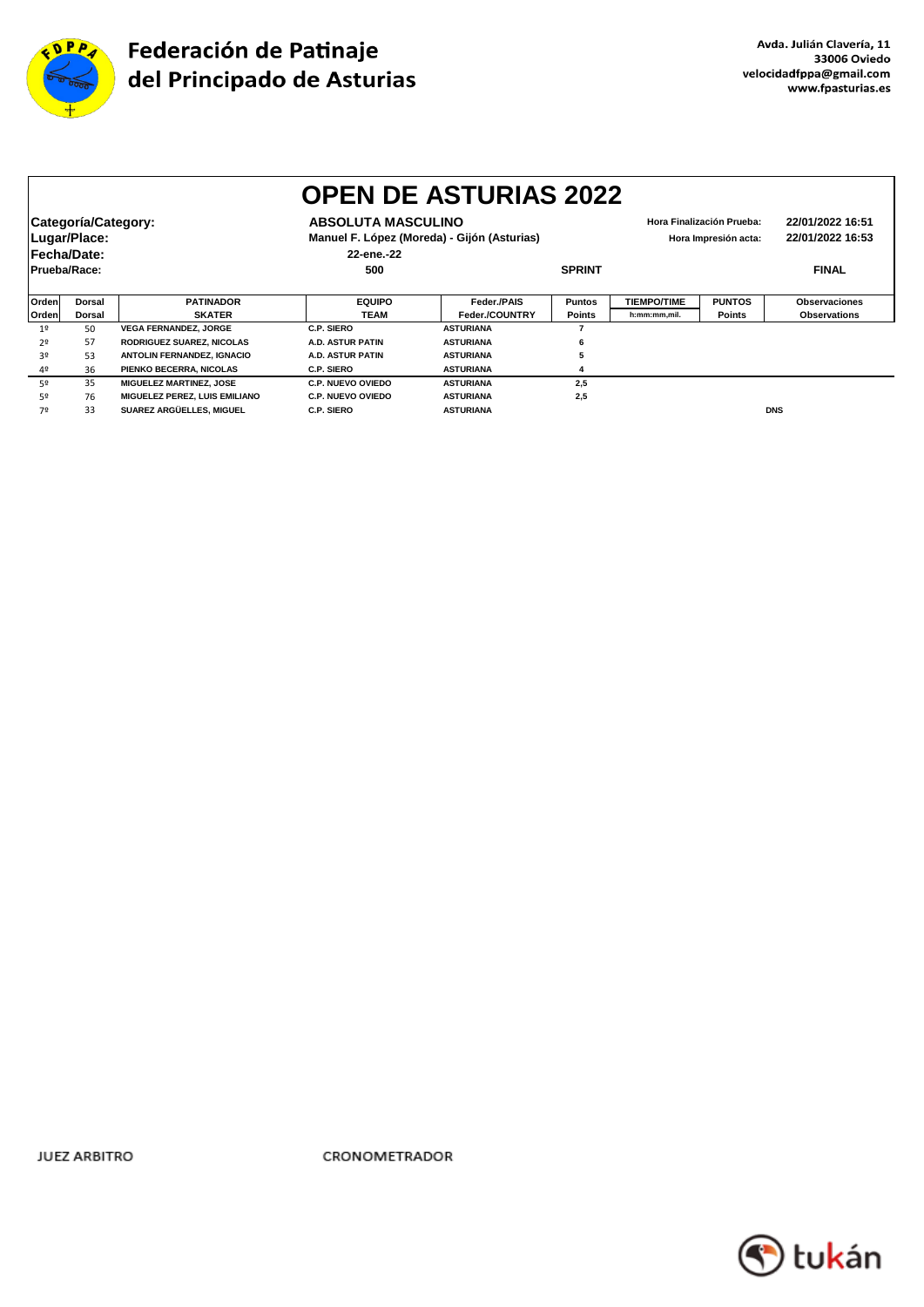

|                | <b>OPEN DE ASTURIAS 2022</b>                       |                                |                                        |                                             |                                                   |                    |              |                                    |  |  |  |
|----------------|----------------------------------------------------|--------------------------------|----------------------------------------|---------------------------------------------|---------------------------------------------------|--------------------|--------------|------------------------------------|--|--|--|
|                | Categoría/Category:<br>Lugar/Place:<br>Fecha/Date: |                                | <b>BENJAMIN FEMENINO</b><br>22-ene.-22 | Manuel F. López (Moreda) - Gijón (Asturias) | Hora Finalización Prueba:<br>Hora Impresión acta: |                    |              | 22/01/2022 %: %<br>22/01/2022 %: % |  |  |  |
|                | Prueba/Race:                                       |                                | 1000                                   |                                             | <b>LINEA</b>                                      |                    | <b>FINAL</b> |                                    |  |  |  |
| Ordenl         | Dorsal                                             | <b>PATINADOR</b>               | <b>EQUIPO</b>                          | Feder./PAIS                                 | <b>Puntos</b>                                     | <b>TIEMPO/TIME</b> | Vel./Speed   | <b>Observaciones</b>               |  |  |  |
| Orden          | Dorsal                                             | <b>SKATER</b>                  | TEAM                                   | Feder./COUNTRY                              | <b>Points</b>                                     | h:mm:mm,mil.       | KM/H         | <b>Observations</b>                |  |  |  |
| 1 <sup>°</sup> | 12                                                 | FERNANDEZ MORAN, CANDELA       | C.P. SIERO                             | <b>ASTURIANA</b>                            |                                                   |                    |              |                                    |  |  |  |
| 2º             | 64                                                 | DE LOS BUEIS RIOBELLO, LLUNA   | <b>A.D. NOVARES</b>                    | <b>ASTURIANA</b>                            | 6                                                 |                    |              |                                    |  |  |  |
| 30             | 58                                                 | <b>GARCIA GONZALEZ, AITANA</b> | <b>CUELEBRE P.C.</b>                   | <b>ASTURIANA</b>                            |                                                   |                    |              |                                    |  |  |  |
| 40             | 98                                                 | DA SILVA GONZALEZ, ALICIA      | <b>C.D. FLUKE</b>                      | <b>ASTURIANA</b>                            |                                                   |                    |              |                                    |  |  |  |
| 50             |                                                    | <b>SERRANO LOPEZ, NEREA</b>    | C.P. NUEVO OVIEDO                      | <b>ASTURIANA</b>                            |                                                   |                    |              |                                    |  |  |  |
| 69             | 44                                                 | <b>GONZALEZ BENITO, ALBA</b>   | A.D. ASTUR PATIN                       | <b>ASTURIANA</b>                            | $\overline{2}$                                    |                    |              | <b>DNF</b>                         |  |  |  |
| 7º             | 9                                                  | <b>CASTRO GONZALEZ, PAULA</b>  | A.D. ASTUR PATIN                       | <b>ASTURIANA</b>                            |                                                   |                    |              | <b>DNS</b>                         |  |  |  |

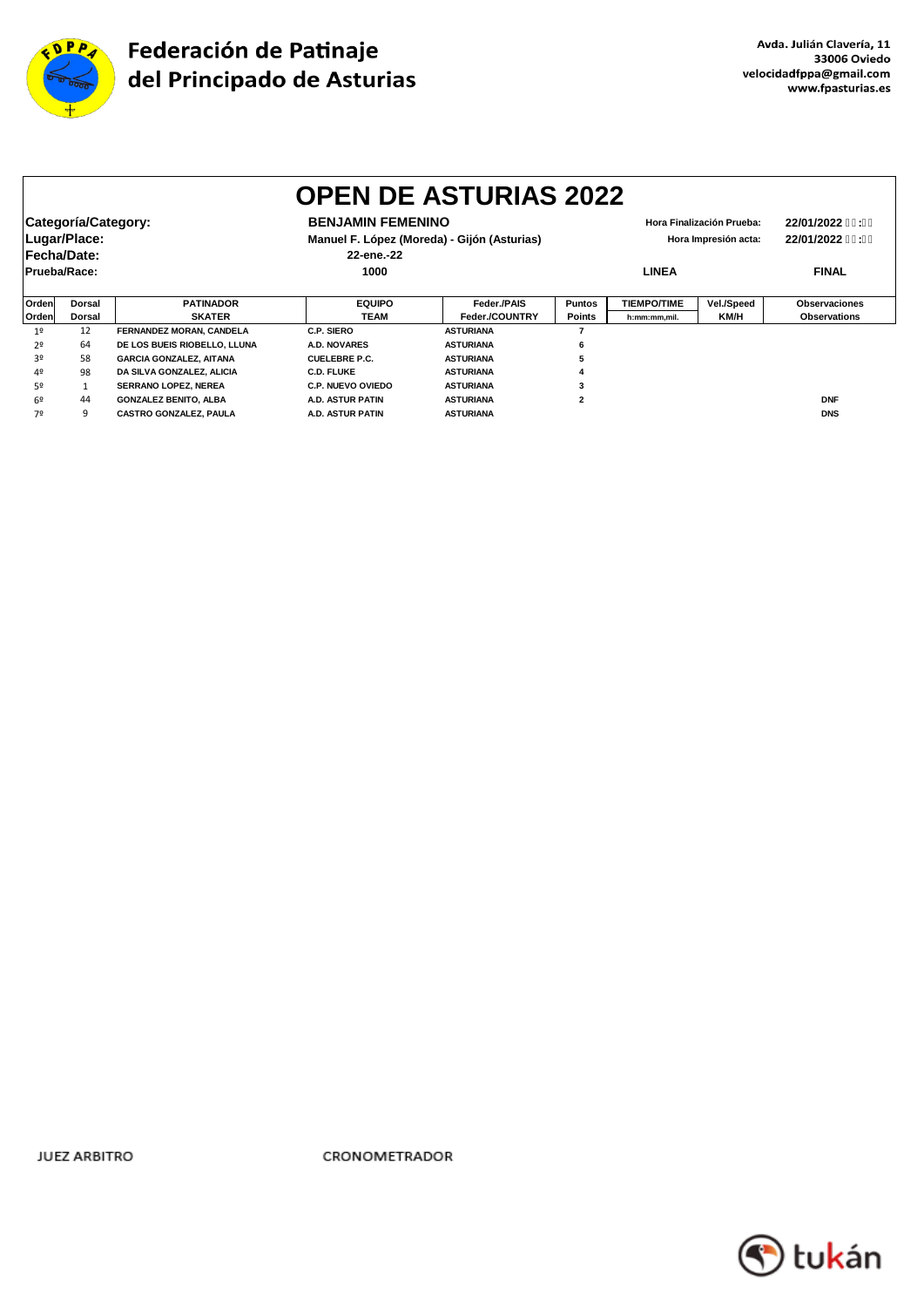

|                | <b>OPEN DE ASTURIAS 2022</b>                                                                                                                                                                                                            |                                |               |                  |                |                    |            |                     |  |  |
|----------------|-----------------------------------------------------------------------------------------------------------------------------------------------------------------------------------------------------------------------------------------|--------------------------------|---------------|------------------|----------------|--------------------|------------|---------------------|--|--|
|                | Categoría/Category:<br><b>BENJAMIN MASCULINO</b><br>22/01/2022 %: %<br>Hora Finalización Prueba:<br>Lugar/Place:<br>Manuel F. López (Moreda) - Gijón (Asturias)<br>22/01/2022 %: %<br>Hora Impresión acta:<br>Fecha/Date:<br>22-ene.-22 |                                |               |                  |                |                    |            |                     |  |  |
|                | Prueba/Race:                                                                                                                                                                                                                            |                                | 1000          |                  |                | <b>LINEA</b>       |            | <b>FINAL</b>        |  |  |
| Orden          | Dorsal                                                                                                                                                                                                                                  | <b>PATINADOR</b>               | <b>EQUIPO</b> | Feder./PAIS      | <b>Puntos</b>  | <b>TIEMPO/TIME</b> | Vel./Speed | Observaciones       |  |  |
| Orden          | <b>Dorsal</b>                                                                                                                                                                                                                           | <b>SKATER</b>                  | <b>TEAM</b>   | Feder./COUNTRY   | <b>Points</b>  | h:mm:mm.mil.       | KM/H       | <b>Observations</b> |  |  |
| 1 <sup>°</sup> | 77                                                                                                                                                                                                                                      | <b>GARCIA MENENDEZ, DANIEL</b> | C.P. SIERO    | <b>ASTURIANA</b> | $\overline{2}$ |                    |            |                     |  |  |
| 2 <sup>o</sup> | 11<br><b>VELASCO TRAVIESA, JOEL</b><br><b>A.D. ASTUR PATIN</b><br><b>ASTURIANA</b>                                                                                                                                                      |                                |               |                  |                |                    |            |                     |  |  |

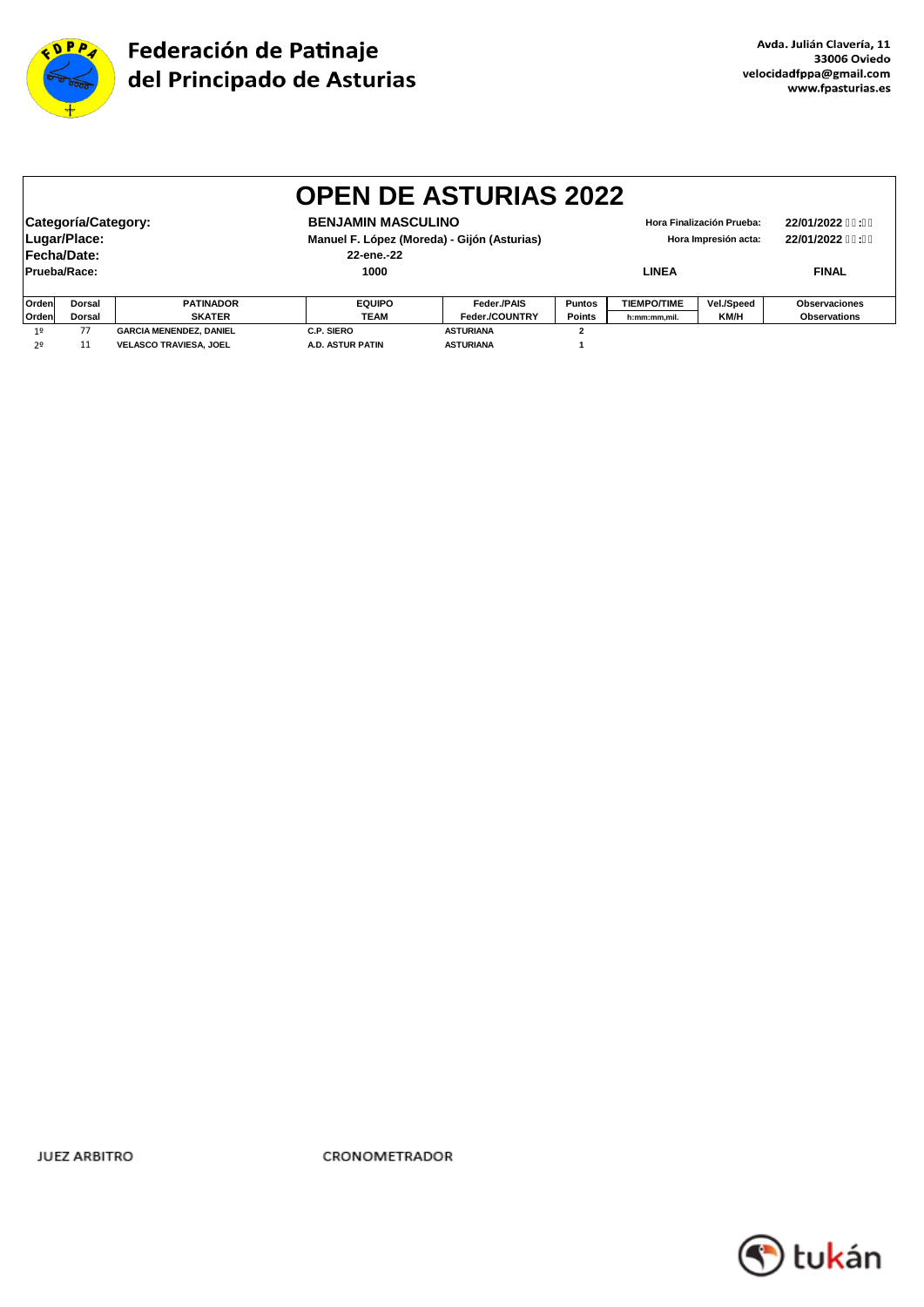

|                |                                                    |                                |                                     | <b>OPEN DE ASTURIAS 2022</b>                                                                     |                |                    |               |                                    |
|----------------|----------------------------------------------------|--------------------------------|-------------------------------------|--------------------------------------------------------------------------------------------------|----------------|--------------------|---------------|------------------------------------|
|                | Categoría/Category:<br>Lugar/Place:<br>Fecha/Date: |                                | <b>BENJAMIN MIXTO</b><br>22-ene.-22 | Hora Finalización Prueba:<br>Manuel F. López (Moreda) - Gijón (Asturias)<br>Hora Impresión acta: |                |                    |               | 22/01/2022 %: %<br>22/01/2022 %: 2 |
| Prueba/Race:   |                                                    |                                | 1000                                |                                                                                                  | <b>LINEA</b>   |                    |               | <b>FINAL</b>                       |
| Orden          | <b>Dorsal</b>                                      | <b>PATINADOR</b>               | <b>EQUIPO</b>                       | Feder./PAIS                                                                                      | <b>Puntos</b>  | <b>TIEMPO/TIME</b> | <b>PUNTOS</b> | <b>Observaciones</b>               |
| Orden          | Dorsal                                             | <b>SKATER</b>                  | <b>TEAM</b>                         | Feder./COUNTRY                                                                                   | <b>Points</b>  | h:mm:mm.mil.       | Points        | <b>Observations</b>                |
| 1 <sup>°</sup> | 12                                                 | FERNANDEZ MORAN, CANDELA       | C.P. SIERO                          | <b>ASTURIANA</b>                                                                                 | 9              |                    |               |                                    |
| 2º             | 77                                                 | <b>GARCIA MENENDEZ, DANIEL</b> | C.P. SIERO                          | <b>ASTURIANA</b>                                                                                 | 8              |                    |               |                                    |
| 3º             | 64                                                 | DE LOS BUEIS RIOBELLO, LLUNA   | <b>A.D. NOVARES</b>                 | <b>ASTURIANA</b>                                                                                 |                |                    |               |                                    |
| 4º             | 58                                                 | <b>GARCIA GONZALEZ, AITANA</b> | <b>CUELEBRE P.C.</b>                | <b>ASTURIANA</b>                                                                                 | 6              |                    |               |                                    |
| 52             | 98                                                 | DA SILVA GONZALEZ, ALICIA      | <b>C.D. FLUKE</b>                   | <b>ASTURIANA</b>                                                                                 |                |                    |               |                                    |
| 6º             | 11                                                 | <b>VELASCO TRAVIESA, JOEL</b>  | A.D. ASTUR PATIN                    | <b>ASTURIANA</b>                                                                                 |                |                    |               |                                    |
| 70             |                                                    | SERRANO LOPEZ, NEREA           | <b>C.P. NUEVO OVIEDO</b>            | <b>ASTURIANA</b>                                                                                 |                |                    |               |                                    |
| 80             | 44                                                 | <b>GONZALEZ BENITO, ALBA</b>   | <b>A.D. ASTUR PATIN</b>             | <b>ASTURIANA</b>                                                                                 | $\overline{2}$ |                    |               | <b>DNF</b>                         |
| 92             | 9                                                  | CASTRO GONZALEZ, PAULA         | A.D. ASTUR PATIN                    | <b>ASTURIANA</b>                                                                                 |                |                    |               | <b>DNS</b>                         |

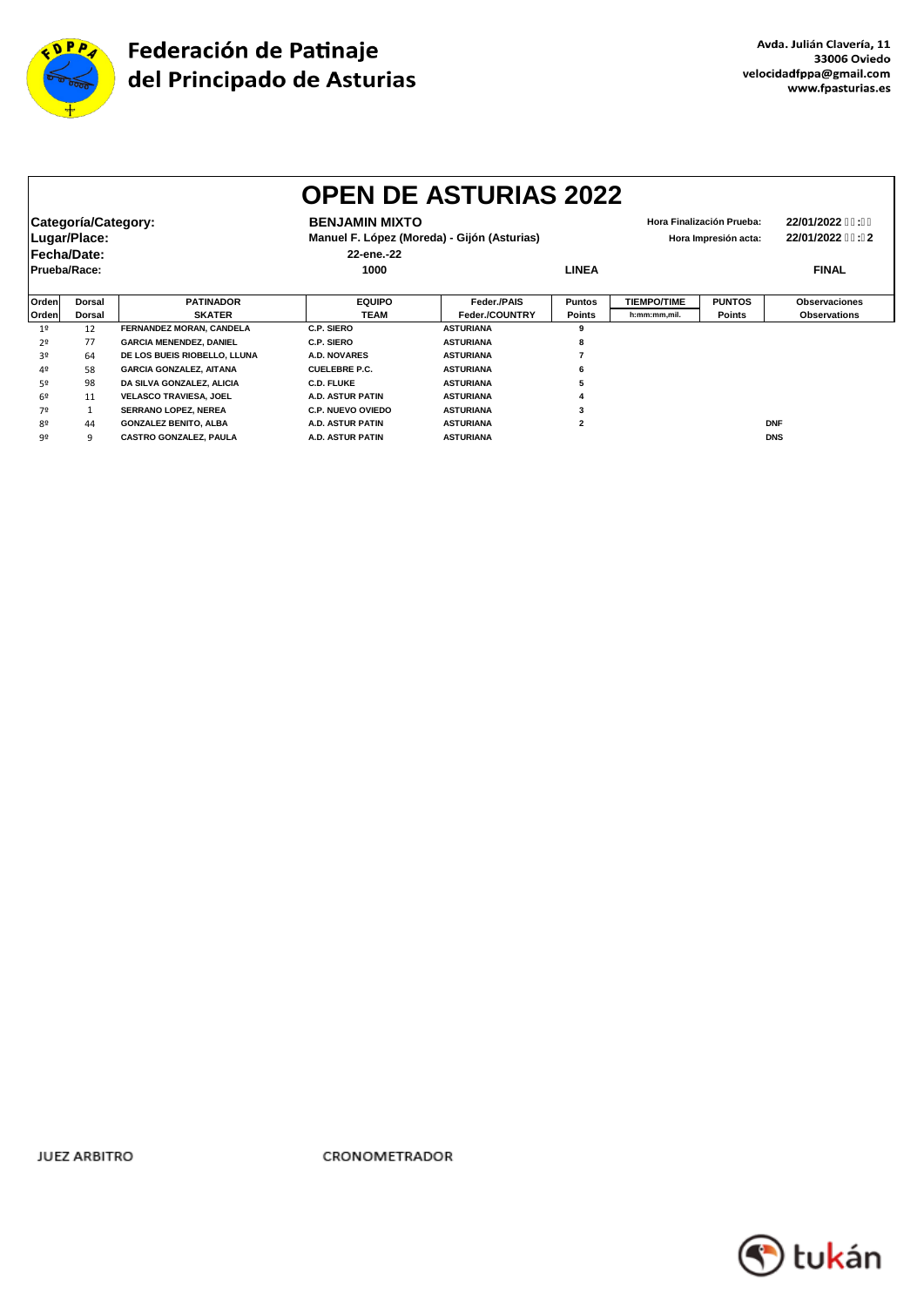

|                 |                     |                                     |                         | <b>OPEN DE ASTURIAS 2022</b>                |               |                    |                           |                      |
|-----------------|---------------------|-------------------------------------|-------------------------|---------------------------------------------|---------------|--------------------|---------------------------|----------------------|
|                 | Categoría/Category: |                                     | <b>ALEVIN FEMENINO</b>  |                                             |               |                    | Hora Finalización Prueba: | 22/01/2022 17:21     |
|                 | Lugar/Place:        |                                     |                         | Manuel F. López (Moreda) - Gijón (Asturias) |               |                    | Hora Impresión acta:      | 22/01/2022 17:21     |
| Fecha/Date:     |                     |                                     | 22-ene.-22              |                                             |               |                    |                           |                      |
| Prueba/Race:    |                     |                                     | 3000                    |                                             | <b>PUNTOS</b> |                    |                           | <b>FINAL</b>         |
| Orden           | <b>Dorsal</b>       | <b>PATINADOR</b>                    | <b>EQUIPO</b>           | Feder./PAIS                                 | <b>Puntos</b> | <b>TIEMPO/TIME</b> | <b>PUNTOS</b>             | <b>Observaciones</b> |
| Orden           | <b>Dorsal</b>       | <b>SKATER</b>                       | <b>TEAM</b>             | Feder./COUNTRY                              | <b>Points</b> | h:mm:mm.mil.       | <b>Points</b>             | <b>Observations</b>  |
| 1 <sup>o</sup>  | 95                  | <b>DIAZ GARCIA, IRIS</b>            | <b>A.D. NOVARES</b>     | <b>ASTURIANA</b>                            | 20            |                    | 12                        |                      |
| 2 <sup>o</sup>  | 53                  | <b>CASAIS GERPE, SELINA</b>         | C.P. SIERO              | <b>ASTURIANA</b>                            | 19            |                    | 8                         |                      |
| 30              | 96                  | <b>BUSTO CUERVO, MARINA</b>         | C.P. SIERO              | <b>ASTURIANA</b>                            | 18            |                    |                           |                      |
| 4º              | 63                  | <b>CASTELLANOS VAZQUEZ, DESIREE</b> | <b>C.D. FLUKE</b>       | <b>ASTURIANA</b>                            | 17            |                    |                           |                      |
| 5º              | 97                  | ALONSO AMANDI, MARTA                | C.P. SIERO              | <b>ASTURIANA</b>                            | 16            |                    |                           | <b>DNF</b>           |
| 6º              | 47                  | <b>BEN ALI, ROEYA</b>               | C.P. NUEVO OVIEDO       | <b>ASTURIANA</b>                            | 15            |                    |                           | <b>DNF</b>           |
| 79              | 89                  | PIENKO GARCIA, INDIRA               | C.P. SIERO              | <b>ASTURIANA</b>                            | 14            |                    |                           | <b>DNF</b>           |
| 80              | 81                  | ARCE IGLESIAS, LLARA                | A.D. NOVARES            | <b>ASTURIANA</b>                            | 13            |                    |                           | <b>DNF</b>           |
| 92              | 11                  | VAZQUEZ GARCIA, SARA                | <b>A.D. NOVARES</b>     | <b>ASTURIANA</b>                            | 12            |                    |                           | <b>DNF</b>           |
| 10 <sup>9</sup> | 99                  | ALLER GALLO, HEIDI                  | <b>C.D. FLUKE</b>       | <b>ASTURIANA</b>                            | 11            |                    |                           | <b>DNF</b>           |
| 119             | 58                  | <b>LOBATO ROSETE, CLAUDIA</b>       | C.P. PELAYO             | <b>ASTURIANA</b>                            | 10            |                    |                           | <b>DNF</b>           |
| 129             | 13                  | FERNANDEZ GARCIA, ANA               | <b>A.D. ASTUR PATIN</b> | <b>ASTURIANA</b>                            | 9             |                    |                           | <b>DNF</b>           |
| 13º             | 32                  | LOPEZ JUAREZ, DANIELA               | C.P. SIERO              | <b>ASTURIANA</b>                            | 8             |                    |                           | <b>DNF</b>           |
| 14º             | 30                  | FERNANDEZ VIJANDE, ZAIRA            | <b>C.D. FLUKE</b>       | <b>ASTURIANA</b>                            | 7             |                    |                           | <b>DNF</b>           |
| 15º             | 45                  | PATON ALVAREZ, ELSA                 | C.P. PELAYO             | <b>ASTURIANA</b>                            | 6             |                    |                           | <b>DNF</b>           |
| 16º             | 31                  | <b>CARDEÑOSO PRIETO, CARLA</b>      | <b>A.D. ASTUR PATIN</b> | <b>ASTURIANA</b>                            | 5             |                    |                           | <b>DNF</b>           |
| 179             | 42                  | <b>MORENO DIAZ, SANDRA</b>          | C.P. PELAYO             | <b>ASTURIANA</b>                            | 4             |                    |                           | $C(1)$ -DNF          |
| 18º             | 5                   | ALVAREZ NUÑO, CIRA                  | C.P. SIERO              | <b>ASTURIANA</b>                            |               |                    |                           | <b>DNS</b>           |
| 18º             | 92                  | LOPEZ ALVAREZ, NAIARA               | <b>CUELEBRE P.C.</b>    | <b>ASTURIANA</b>                            |               |                    |                           | <b>DNS</b>           |
| 18º             | 54                  | <b>MOSTEIRO TRABANCO, SARAY</b>     | <b>A.D. ASTUR PATIN</b> | <b>ASTURIANA</b>                            |               |                    |                           | <b>DNS</b>           |

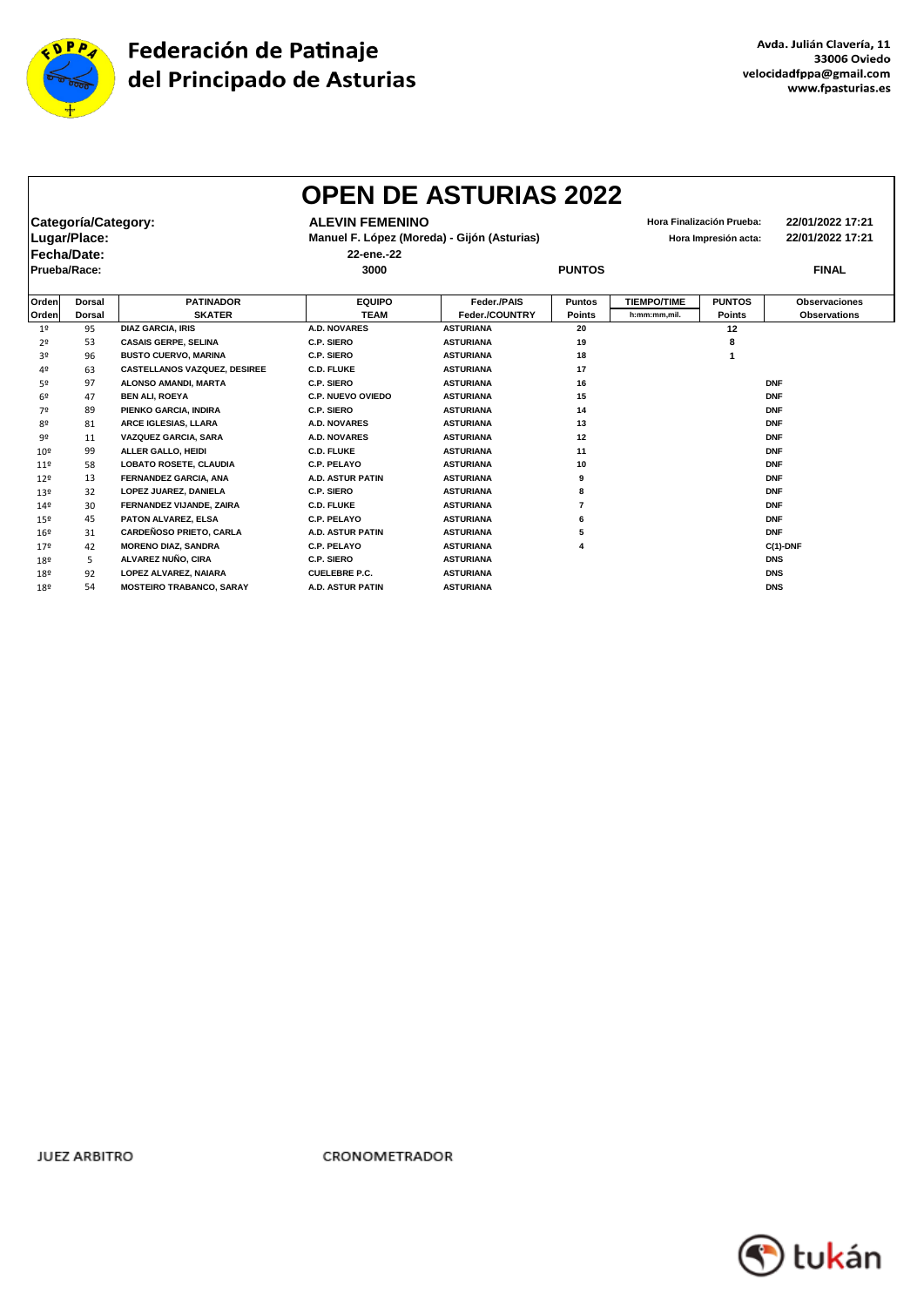

|                 |                     |                                      |                          | <b>OPEN DE ASTURIAS 2022</b>                |                         |                    |                           |                      |
|-----------------|---------------------|--------------------------------------|--------------------------|---------------------------------------------|-------------------------|--------------------|---------------------------|----------------------|
|                 | Categoría/Category: |                                      | <b>INFANTIL FEMENINO</b> |                                             |                         |                    | Hora Finalización Prueba: | 22/01/2022 17:31     |
|                 | Lugar/Place:        |                                      |                          | Manuel F. López (Moreda) - Gijón (Asturias) |                         |                    | Hora Impresión acta:      | 22/01/2022 17:31     |
| Fecha/Date:     |                     |                                      | 22-ene.-22               |                                             |                         |                    |                           |                      |
|                 |                     |                                      |                          |                                             |                         |                    |                           |                      |
| Prueba/Race:    |                     |                                      | 3000                     |                                             | <b>PUNTOS</b>           |                    |                           | <b>FINAL</b>         |
| Orden           | Dorsal              | <b>PATINADOR</b>                     | <b>EQUIPO</b>            | Feder./PAIS                                 | <b>Puntos</b>           | <b>TIEMPO/TIME</b> | <b>PUNTOS</b>             | <b>Observaciones</b> |
| Orden           | <b>Dorsal</b>       | <b>SKATER</b>                        | <b>TEAM</b>              | Feder./COUNTRY                              | <b>Points</b>           | h:mm:mm,mil.       | <b>Points</b>             | <b>Observations</b>  |
| 1 <sup>o</sup>  | 10                  | MONTIEL RODRIGUEZ, LEYRE             | <b>A.D. ASTUR PATIN</b>  | <b>ASTURIANA</b>                            | 24                      |                    | 8                         |                      |
| 2º              | 8                   | <b>BEDIA JURADO, SARA</b>            | <b>A.D. ASTUR PATIN</b>  | <b>ASTURIANA</b>                            | 23                      |                    | 6                         |                      |
| 3º              | 72                  | DIAZ LOPEZ, DANIELA                  | <b>A.D. ASTUR PATIN</b>  | <b>ASTURIANA</b>                            | 22                      |                    | 6                         |                      |
| 40              | 25                  | PORTILLA BALSA, PAULA                | C.P. SIERO               | <b>ASTURIANA</b>                            | 21                      |                    | $\mathbf{1}$              |                      |
| 5º              | 24                  | NAYA LAVANDERA, SAIDA                | <b>C.P. PELAYO</b>       | <b>ASTURIANA</b>                            | 20                      |                    |                           |                      |
| 6 <sup>°</sup>  | 20                  | ROBLEDO TROITIÑO, MONICA             | <b>A.D. ASTUR PATIN</b>  | <b>ASTURIANA</b>                            | 19                      |                    |                           |                      |
| 7º              | 76                  | <b>BENGOA RODRIGUEZ, ALBA</b>        | C.P. SIERO               | <b>ASTURIANA</b>                            | 18                      |                    |                           |                      |
| 8º              | 26                  | RODRIGUEZ SUAREZ, CLAUDIA            | <b>A.D. ASTUR PATIN</b>  | <b>ASTURIANA</b>                            | 17                      |                    |                           |                      |
| 9º              | 22                  | <b>GONZALEZ FIRMINO, CARLA</b>       | <b>A.D. ASTUR PATIN</b>  | <b>ASTURIANA</b>                            | 16                      |                    |                           |                      |
| 10 <sup>9</sup> | 12                  | VIZAN FERNANDEZ, PAULA               | <b>C.D. FLUKE</b>        | <b>ASTURIANA</b>                            | 15                      |                    |                           |                      |
| 119             | 44                  | <b>BLANCO TARRIÑO, NAHIARA</b>       | <b>C.D. FLUKE</b>        | <b>ASTURIANA</b>                            | 14                      |                    |                           |                      |
| 129             | 84                  | <b>LOPEZ ALVAREZ. YAIZA</b>          | <b>CUELEBRE P.C.</b>     | <b>ASTURIANA</b>                            | 13                      |                    |                           | W(1)                 |
| 13 <sup>°</sup> | 48                  | GALEANO ORTIZ, LIZZA SOFIA JAZMIN    | <b>C.P. PELAYO</b>       | <b>ASTURIANA</b>                            | 12                      |                    |                           |                      |
| 14º             | 21                  | <b>MARTINEZ RIVERA, NAIARA</b>       | <b>C.P. NUEVO OVIEDO</b> | <b>ASTURIANA</b>                            | 11                      |                    |                           | <b>DNF</b>           |
| 15º             | 6                   | <b>CALDERON CARDONA, LAURA SOFIA</b> | <b>C.D. FLUKE</b>        | <b>ASTURIANA</b>                            | 10                      |                    |                           | <b>DNF</b>           |
| 16 <sup>°</sup> | 34                  | <b>MENENDEZ RODRIGUEZ, LLARA</b>     | <b>C.D. FLUKE</b>        | <b>ASTURIANA</b>                            | 9                       |                    |                           | <b>DNF</b>           |
| 179             | 3                   | PEREZ ELORZA, IYANA                  | <b>A.D. NOVARES</b>      | <b>ASTURIANA</b>                            | 8                       |                    |                           | <b>DNF</b>           |
| 18º             | 88                  | <b>GARCIA GONZALEZ, AINHOA</b>       | <b>CUELEBRE P.C.</b>     | <b>ASTURIANA</b>                            | 7                       |                    |                           | <b>DNF</b>           |
| 19º             | 19                  | ALVAREZ MENDEZ, YAIZA                | C.P. SIERO               | <b>ASTURIANA</b>                            | 6                       |                    |                           | <b>DNF</b>           |
| 20 <sup>°</sup> | 16                  | SUAREZ MUÑIZ, SIRA                   | <b>C.D. FLUKE</b>        | <b>ASTURIANA</b>                            | 5                       |                    |                           | <b>DNF</b>           |
| 219             | 49                  | <b>MARTINEZ PATIÑO, SARA</b>         | <b>C.P. NUEVO OVIEDO</b> | <b>ASTURIANA</b>                            | 4                       |                    |                           | <b>DNF</b>           |
| 229             | 17                  | <b>ACEVEDO ESPINA, LAURA</b>         | <b>C.D. FLUKE</b>        | <b>ASTURIANA</b>                            | 3                       |                    |                           | <b>DNF</b>           |
| 23º             | 28                  | <b>VEGA FERNANDEZ, JULIA</b>         | C.P. SIERO               | <b>ASTURIANA</b>                            | $\overline{\mathbf{2}}$ |                    |                           | $C(1)$ -DNF          |
| 24º             | 29                  | ALVAREZ NUÑO, ALBA                   | C.P. SIERO               | <b>ASTURIANA</b>                            |                         |                    |                           | <b>DNS</b>           |

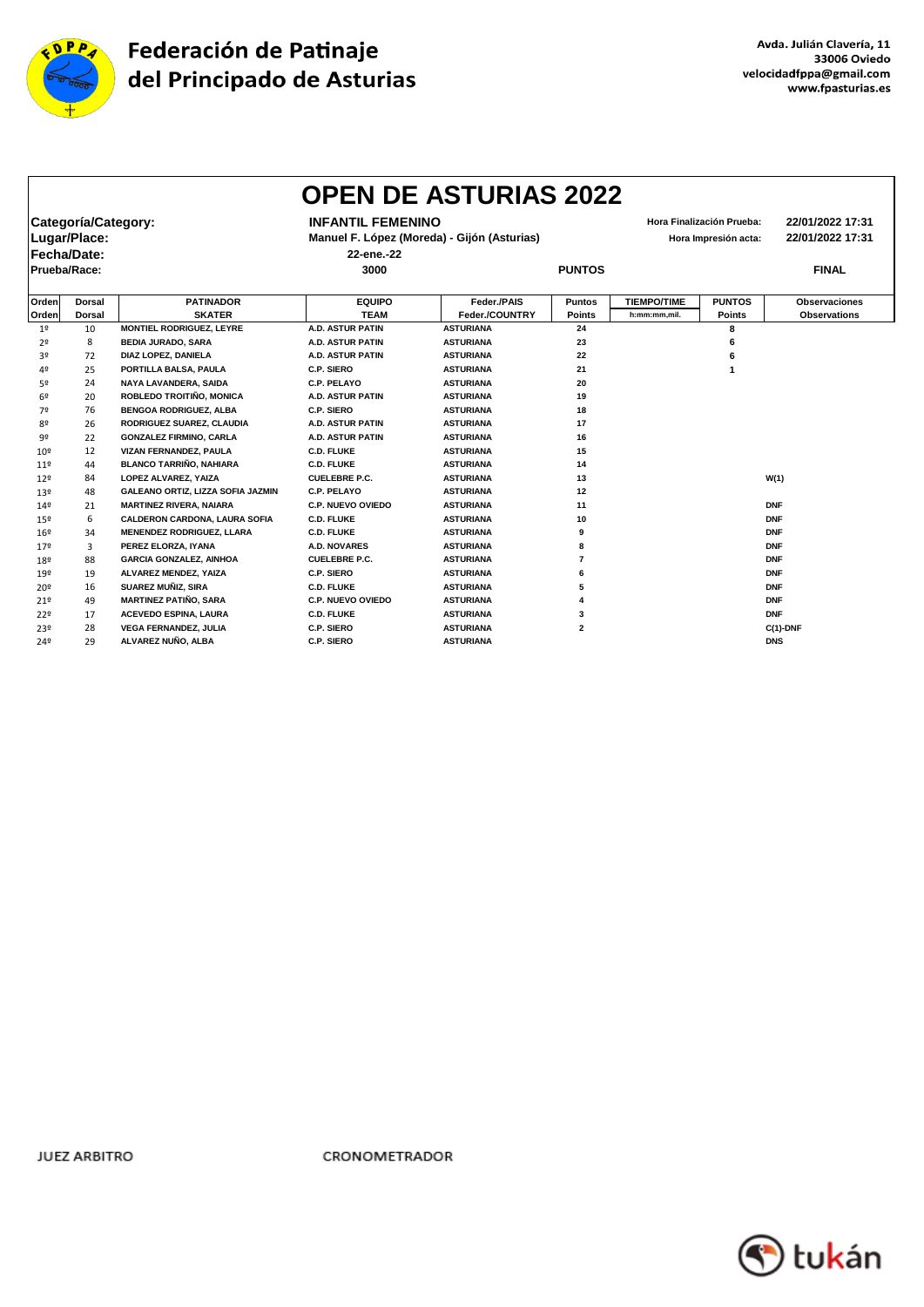

|                |                                |                               |                          | <b>OPEN DE ASTURIAS 2022</b>                |               |                    |                                          |                      |  |
|----------------|--------------------------------|-------------------------------|--------------------------|---------------------------------------------|---------------|--------------------|------------------------------------------|----------------------|--|
|                |                                |                               |                          |                                             |               |                    |                                          |                      |  |
|                | Categoría/Category:            |                               | <b>ALEVIN MASCULINO</b>  |                                             |               |                    | Hora Finalización Prueba:                | 22/01/2022 17:38     |  |
|                | Lugar/Place:                   |                               |                          | Manuel F. López (Moreda) - Gijón (Asturias) |               |                    | 22/01/2022 17:39<br>Hora Impresión acta: |                      |  |
|                | Fecha/Date:                    |                               | 22-ene.-22               |                                             |               |                    |                                          |                      |  |
|                | Prueba/Race:                   |                               | 3000                     |                                             | <b>PUNTOS</b> |                    | <b>FINAL</b>                             |                      |  |
| Ordenl         | <b>Dorsal</b>                  | <b>PATINADOR</b>              | <b>EQUIPO</b>            | Feder./PAIS                                 | <b>Puntos</b> | <b>TIEMPO/TIME</b> | Vel./Speed                               | <b>Observaciones</b> |  |
| Orden          | <b>SKATER</b><br><b>Dorsal</b> |                               | <b>TEAM</b>              | Feder./COUNTRY                              | <b>Points</b> | h:mm:mm,mil.       | KM/H                                     | <b>Observations</b>  |  |
| 19             | 6                              | ALVAREZ MENDEZ. YOEL          | <b>C.P. SIERO</b>        | <b>ASTURIANA</b>                            | 3             |                    |                                          |                      |  |
| 2 <sup>0</sup> | 13                             | DE LA UZ REVOLLO, MATEO       | <b>C.P. NUEVO OVIEDO</b> | <b>ASTURIANA</b>                            | $\mathbf{2}$  |                    |                                          |                      |  |
| 3º             | 87                             | <b>CASTRO GONZALEZ, BRUNO</b> | <b>A.D. ASTUR PATIN</b>  | <b>ASTURIANA</b>                            |               |                    |                                          | <b>DNS</b>           |  |

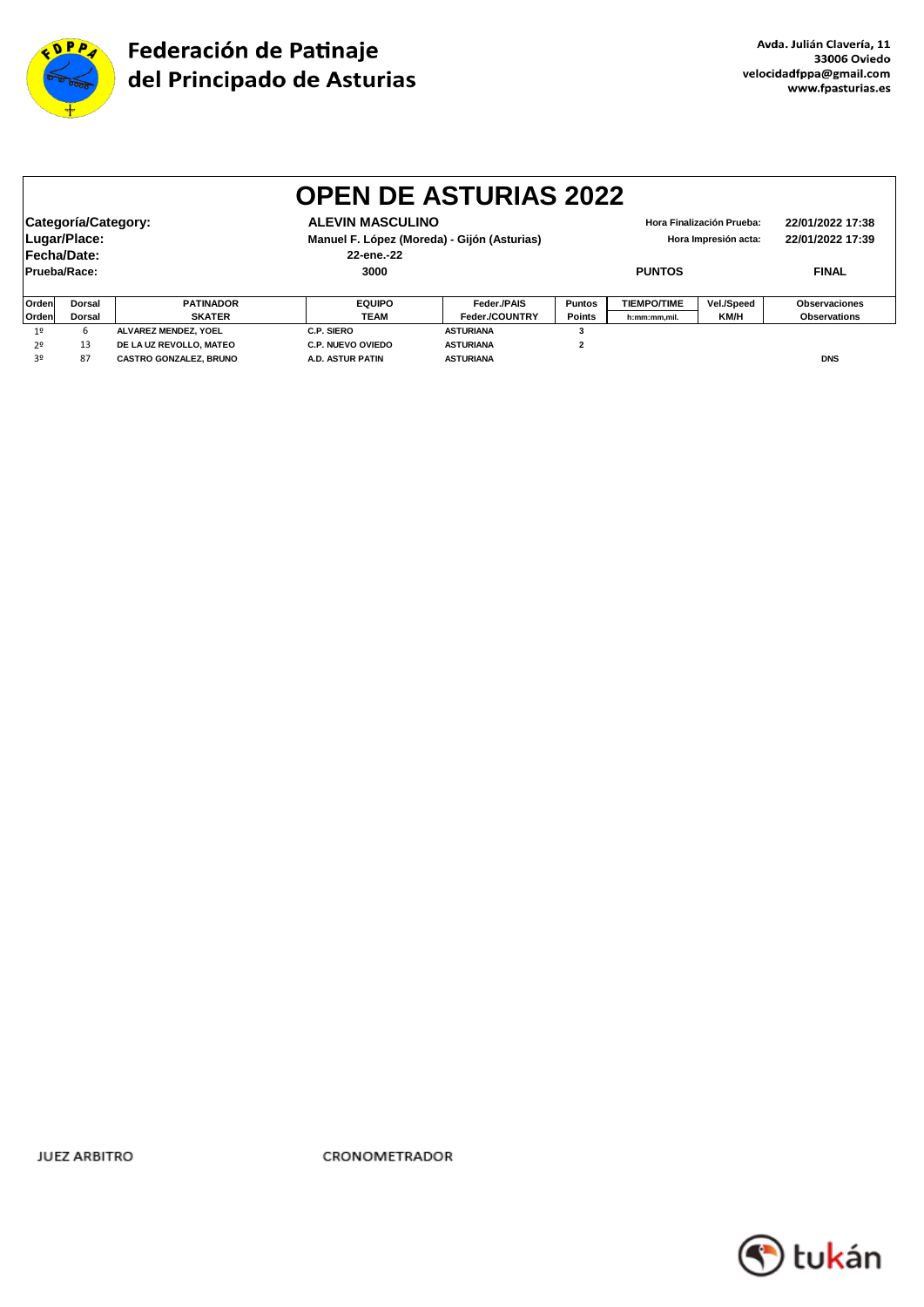

|                | <b>OPEN DE ASTURIAS 2022</b>                                                                                                                                                                                                              |                               |                         |                  |                |                    |              |                     |  |  |
|----------------|-------------------------------------------------------------------------------------------------------------------------------------------------------------------------------------------------------------------------------------------|-------------------------------|-------------------------|------------------|----------------|--------------------|--------------|---------------------|--|--|
|                | <b>INFANTIL MASCULINO</b><br>Categoría/Category:<br>22/01/2022 17:38<br>Hora Finalización Prueba:<br>Lugar/Place:<br>Manuel F. López (Moreda) - Gijón (Asturias)<br>22/01/2022 17:39<br>Hora Impresión acta:<br>Fecha/Date:<br>22-ene.-22 |                               |                         |                  |                |                    |              |                     |  |  |
|                | Prueba/Race:                                                                                                                                                                                                                              |                               | 3000                    | <b>PUNTOS</b>    |                |                    | <b>FINAL</b> |                     |  |  |
| Orden          | <b>Dorsal</b>                                                                                                                                                                                                                             | <b>PATINADOR</b>              | <b>EQUIPO</b>           | Feder./PAIS      | <b>Puntos</b>  | <b>TIEMPO/TIME</b> | Vel./Speed   | Observaciones       |  |  |
| Orden          | <b>Dorsal</b>                                                                                                                                                                                                                             | <b>SKATER</b>                 | <b>TEAM</b>             | Feder./COUNTRY   | <b>Points</b>  | h:mm:mm,mil.       | KM/H         | <b>Observations</b> |  |  |
| 1 <sup>°</sup> | 35<br><b>GARCIA MENENDEZ, DIEGO</b>                                                                                                                                                                                                       |                               | <b>C.P. SIERO</b>       | <b>ASTURIANA</b> |                | 13                 |              |                     |  |  |
| 2 <sup>0</sup> | 97                                                                                                                                                                                                                                        | <b>CUETO GUTIERREZ, HUGO</b>  | <b>A.D. NOVARES</b>     | <b>ASTURIANA</b> | $\overline{2}$ |                    | 6            |                     |  |  |
| 3º             | 48                                                                                                                                                                                                                                        | <b>MENDEZ RODRIGUEZ, GAEL</b> | <b>A.D. ASTUR PATIN</b> | <b>ASTURIANA</b> |                |                    |              |                     |  |  |

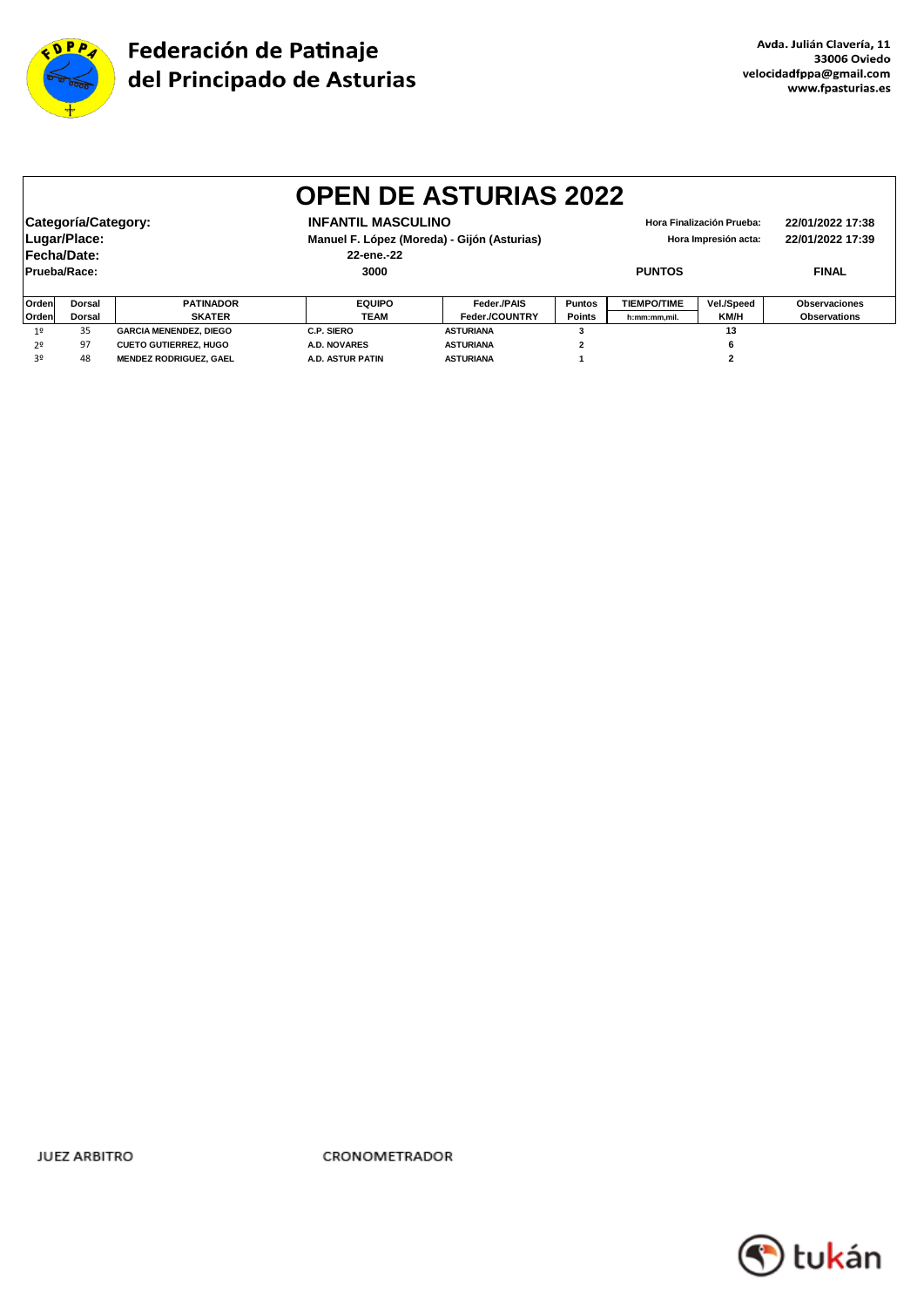

|              | <b>OPEN DE ASTURIAS 2022</b> |                               |                           |                                             |                |                    |                           |                      |  |  |  |
|--------------|------------------------------|-------------------------------|---------------------------|---------------------------------------------|----------------|--------------------|---------------------------|----------------------|--|--|--|
|              | Categoría/Category:          |                               | <b>ALEV-INF MASCULINO</b> |                                             |                |                    | Hora Finalización Prueba: | 22/01/2022 17:38     |  |  |  |
|              | Lugar/Place:                 |                               |                           | Manuel F. López (Moreda) - Gijón (Asturias) |                |                    | Hora Impresión acta:      | 22/01/2022 17:39     |  |  |  |
| Fecha/Date:  |                              |                               | 22-ene.-22                |                                             |                |                    |                           |                      |  |  |  |
| Prueba/Race: |                              |                               | 3000                      |                                             | <b>PUNTOS</b>  |                    |                           | <b>FINAL</b>         |  |  |  |
|              |                              |                               |                           |                                             |                |                    |                           |                      |  |  |  |
| Orden        | <b>Dorsal</b>                | <b>PATINADOR</b>              | <b>EQUIPO</b>             | Feder./PAIS                                 | <b>Puntos</b>  | <b>TIEMPO/TIME</b> | <b>PUNTOS</b>             | <b>Observaciones</b> |  |  |  |
| Orden        | <b>Dorsal</b>                | <b>SKATER</b>                 | TEAM                      | Feder./COUNTRY                              | <b>Points</b>  | h:mm:mm,mil.       | <b>Points</b>             | <b>Observations</b>  |  |  |  |
| 19           | 35                           | <b>GARCIA MENENDEZ, DIEGO</b> | C.P. SIERO                | <b>ASTURIANA</b>                            | 6              |                    | 13                        |                      |  |  |  |
| 2º           | 97                           | <b>CUETO GUTIERREZ, HUGO</b>  | A.D. NOVARES              | <b>ASTURIANA</b>                            | э              |                    | 6                         |                      |  |  |  |
| 3º           | 48                           | <b>MENDEZ RODRIGUEZ, GAEL</b> | A.D. ASTUR PATIN          | <b>ASTURIANA</b>                            |                |                    | 2                         |                      |  |  |  |
| 40           | 6                            | ALVAREZ MENDEZ, YOEL          | C.P. SIERO                | <b>ASTURIANA</b>                            |                |                    |                           |                      |  |  |  |
| 50           | 13                           | DE LA UZ REVOLLO, MATEO       | <b>C.P. NUEVO OVIEDO</b>  | <b>ASTURIANA</b>                            | $\overline{2}$ |                    |                           |                      |  |  |  |
| 6º           | 87                           | <b>CASTRO GONZALEZ, BRUNO</b> | A.D. ASTUR PATIN          | <b>ASTURIANA</b>                            |                |                    |                           | <b>DNS</b>           |  |  |  |

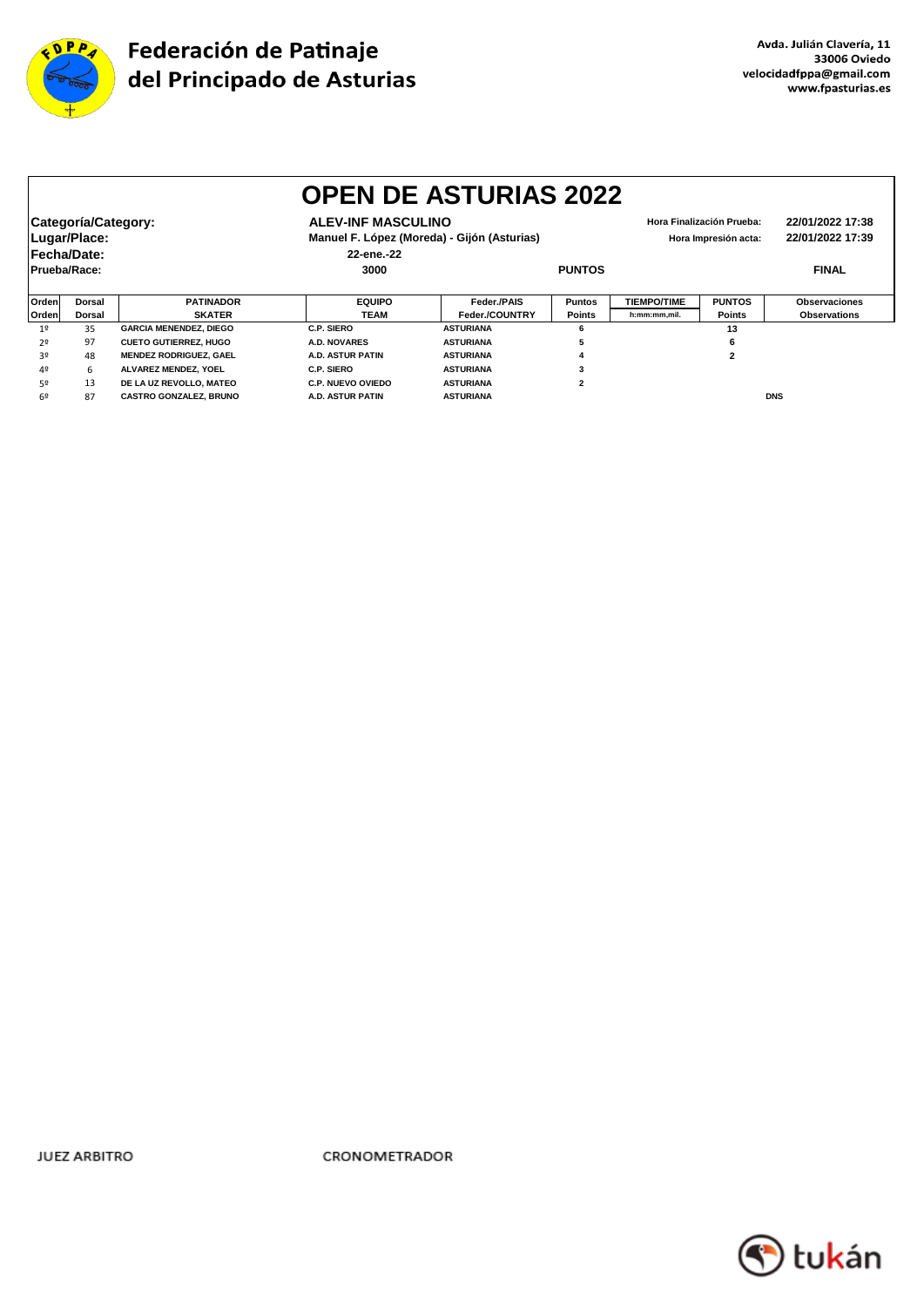

 $\mathsf{r}$ 

٦

|                 |                     |                                    |                          | <b>OPEN DE ASTURIAS 2022</b>                |               |                    |                           |                      |
|-----------------|---------------------|------------------------------------|--------------------------|---------------------------------------------|---------------|--------------------|---------------------------|----------------------|
|                 | Categoría/Category: |                                    | <b>JUVENIL FEMENINO</b>  |                                             |               |                    | Hora Finalización Prueba: | 22/01/2022 18:06     |
|                 | Lugar/Place:        |                                    |                          | Manuel F. López (Moreda) - Gijón (Asturias) |               |                    | Hora Impresión acta:      | 22/01/2022 18:06     |
| Fecha/Date:     |                     |                                    | 22-ene.-22               |                                             |               |                    |                           |                      |
| Prueba/Race:    |                     |                                    | 10000                    |                                             | <b>PUNTOS</b> |                    |                           | <b>FINAL</b>         |
| Orden           | <b>Dorsal</b>       | <b>PATINADOR</b>                   | <b>EQUIPO</b>            | Feder./PAIS                                 | <b>Puntos</b> | <b>TIEMPO/TIME</b> | Vel./Speed                | <b>Observaciones</b> |
| Orden           | Dorsal              | <b>SKATER</b>                      | <b>TEAM</b>              | Feder./COUNTRY                              | <b>Points</b> | h:mm:mm.mil.       | KM/H                      | <b>Observations</b>  |
| 1 <sup>°</sup>  | 54                  | <b>COCA REYERO, ALBA</b>           | <b>A.D. ASTUR PATIN</b>  | <b>ASTURIANA</b>                            | 13            |                    |                           | <b>DNF</b>           |
| 2º              | 4                   | PAÑEDA FRANCOS, NOA                | <b>A.D. ASTUR PATIN</b>  | <b>ASTURIANA</b>                            | 12            |                    |                           | <b>DNF</b>           |
| 30              | 45                  | <b>GUTIERREZ MARTIN, SARA</b>      | <b>A.D. ASTUR PATIN</b>  | <b>ASTURIANA</b>                            | 11            |                    |                           | <b>DNF</b>           |
| 4º              | 43                  | PUPATILLO SOLLA, CLAUDIA           | <b>A.D. ASTUR PATIN</b>  | <b>ASTURIANA</b>                            | 10            |                    |                           | <b>DNF</b>           |
| 52              | 93                  | <b>ALVAREZ CONDE, LUCIA</b>        | <b>A.D. ASTUR PATIN</b>  | <b>ASTURIANA</b>                            | 9             |                    |                           | <b>DNF</b>           |
| 69              | 15                  | <b>ROJAS BRAGA, SOFIA</b>          | <b>A.D. ASTUR PATIN</b>  | <b>ASTURIANA</b>                            |               |                    |                           | <b>DNF</b>           |
| 7º              | 91                  | <b>VAZQUEZ GARCIA, IRENE</b>       | <b>A.D. NOVARES</b>      | <b>ASTURIANA</b>                            |               |                    |                           | <b>DNF</b>           |
| 80              | 57                  | <b>IGLESIAS SIXTO, ANDREA</b>      | <b>C.P. NUEVO OVIEDO</b> | <b>ASTURIANA</b>                            |               |                    |                           | <b>DNF</b>           |
| 92              | 24                  | <b>FERNANDEZ GARCIA, YARA</b>      | C.P. PELAYO              | <b>ASTURIANA</b>                            |               |                    |                           | <b>DNF</b>           |
| 10 <sup>°</sup> | 94                  | <b>INIESTA CASTELLANOS, SHEILA</b> | <b>A.D. ASTUR PATIN</b>  | <b>ASTURIANA</b>                            |               |                    |                           | <b>DNF</b>           |
| 119             | 62                  | FREIRE FERNANDEZ, ANTIA            | C.P. SIERO               | <b>ASTURIANA</b>                            |               |                    |                           | <b>DNF</b>           |
| 129             | 8                   | RAMON GONZALEZ, ALUA               | <b>A.D. ASTUR PATIN</b>  | <b>ASTURIANA</b>                            |               |                    |                           | <b>DNF</b>           |
| 139             | 39                  | <b>CARDEÑOSO PRIETO, LUNA</b>      | <b>A.D. ASTUR PATIN</b>  | <b>ASTURIANA</b>                            |               |                    |                           | <b>DNF</b>           |
|                 |                     |                                    |                          |                                             |               |                    |                           |                      |

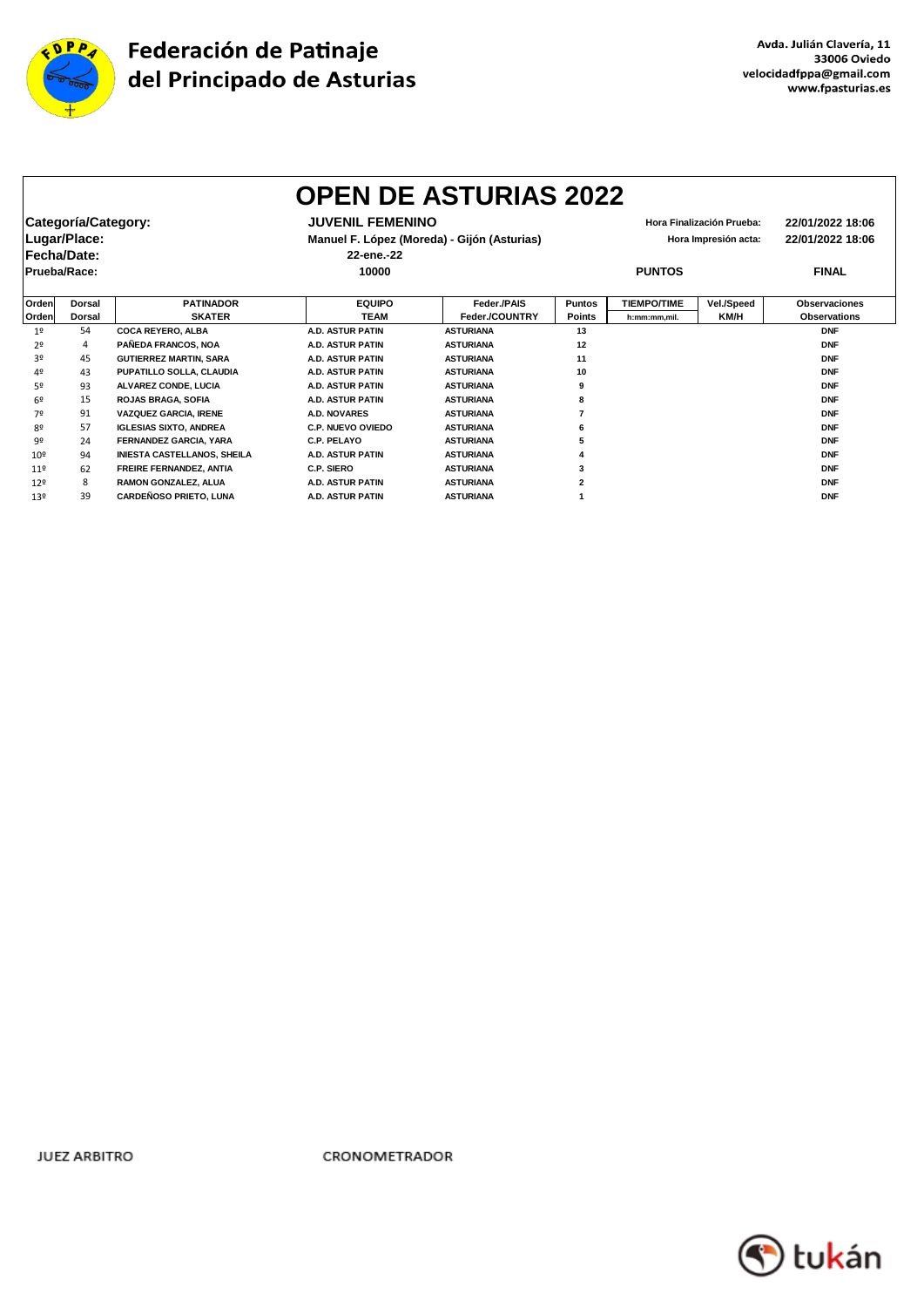

|                     | <b>OPEN DE ASTURIAS 2022</b> |                                     |                                             |                  |               |                    |                           |                      |  |  |
|---------------------|------------------------------|-------------------------------------|---------------------------------------------|------------------|---------------|--------------------|---------------------------|----------------------|--|--|
| Categoría/Category: |                              |                                     | <b>JUNIOR FEMENINO</b>                      |                  |               |                    | Hora Finalización Prueba: | 22/01/2022 18:06     |  |  |
| Lugar/Place:        |                              |                                     | Manuel F. López (Moreda) - Gijón (Asturias) |                  |               |                    | Hora Impresión acta:      | 22/01/2022 18:07     |  |  |
| Fecha/Date:         |                              |                                     | 22-ene.-22                                  |                  |               |                    |                           |                      |  |  |
| Prueba/Race:        |                              |                                     | 10000                                       |                  |               | <b>PUNTOS</b>      |                           | <b>FINAL</b>         |  |  |
|                     |                              |                                     |                                             |                  |               |                    |                           |                      |  |  |
| Orden               | Dorsal                       | <b>PATINADOR</b>                    | <b>EQUIPO</b>                               | Feder./PAIS      | <b>Puntos</b> | <b>TIEMPO/TIME</b> | Vel./Speed                | <b>Observaciones</b> |  |  |
| Orden               | <b>Dorsal</b>                | <b>SKATER</b>                       | TEAM                                        | Feder./COUNTRY   | Points        | h:mm:mm.mil.       | KM/H                      | <b>Observations</b>  |  |  |
| 1 <sup>°</sup>      | 9                            | ANTOLIN FERNADEZ, ALBA              | C.P. SIERO                                  | <b>ASTURIANA</b> | 8             |                    | 31                        |                      |  |  |
| 2º                  | 5.                           | <b>RODRIGUEZ GARCIA, PAULA</b>      | <b>A.D. ASTUR PATIN</b>                     | <b>ASTURIANA</b> |               |                    |                           |                      |  |  |
| 30                  |                              | BUDIRINCA FURDUI, BEATRIZ ALEXANDRA | A.D. ASTUR PATIN                            | <b>ASTURIANA</b> |               |                    |                           |                      |  |  |
| 4º                  | 20                           | <b>MONTES GONZALEZ, LAURA</b>       | C.P. PELAYO                                 | <b>ASTURIANA</b> |               |                    |                           |                      |  |  |
| 52                  | 28                           | PRENDES MENDIOLA, MIRIAM            | C.P. SIERO                                  | <b>ASTURIANA</b> |               |                    |                           | <b>DNF</b>           |  |  |
| 62                  | 3                            | HERNANDEZ VAZQUEZ, AINARA           | <b>A.D. ASTUR PATIN</b>                     | <b>ASTURIANA</b> | 3             |                    |                           | <b>DNF</b>           |  |  |
| 7º                  | 6                            | FERNANDEZ TUERO, ANDREA             | <b>A.D. ASTUR PATIN</b>                     | <b>ASTURIANA</b> |               |                    |                           | <b>DNS</b>           |  |  |
| 70                  | 64                           | JIMENEZ ARROYO, MARIA               | <b>C.D. FLUKE</b>                           | <b>ASTURIANA</b> |               |                    |                           | <b>DNS</b>           |  |  |

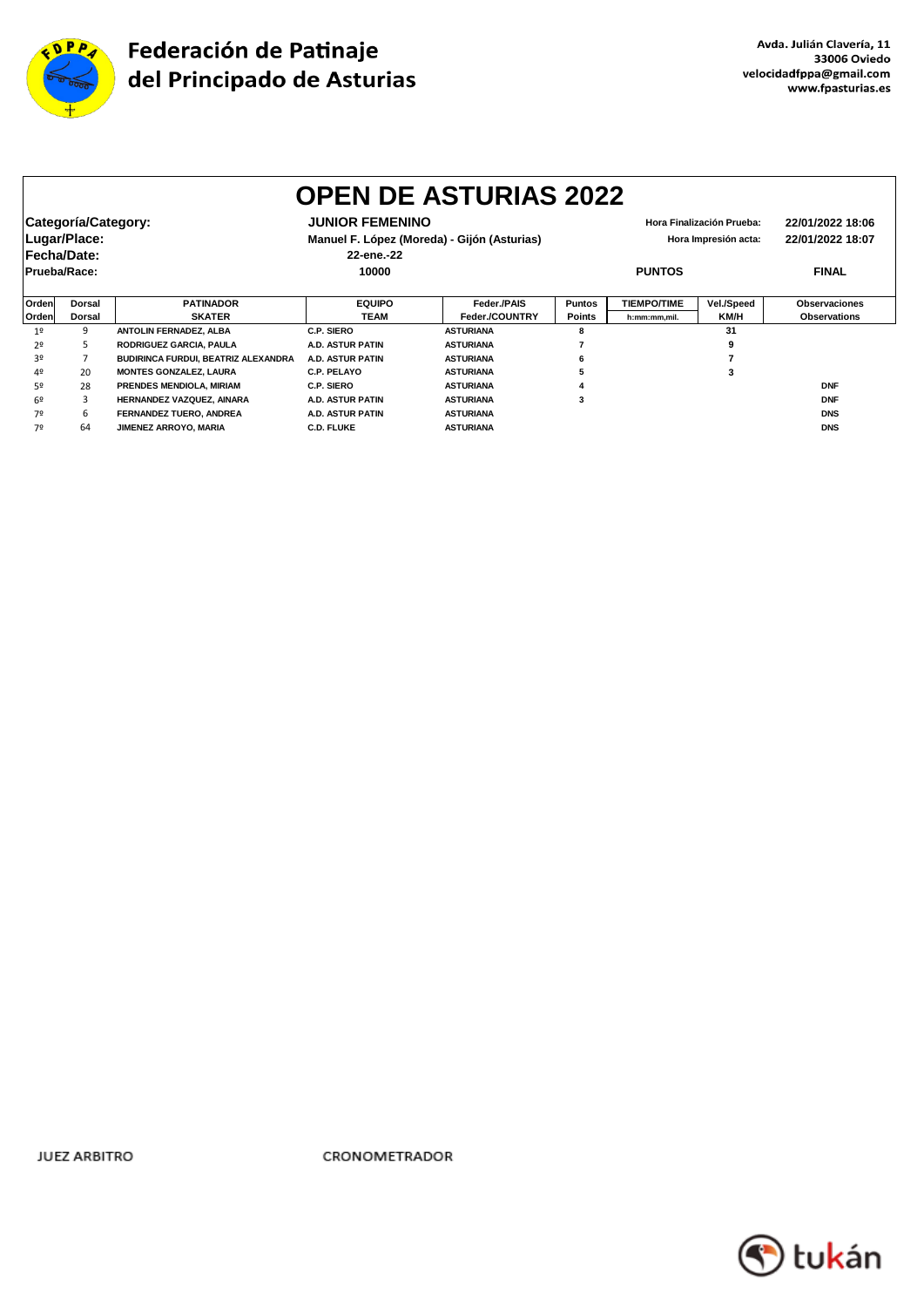

|                                                                                                                                           | <b>OPEN DE ASTURIAS 2022</b> |                                 |                         |                  |                                                   |                    |            |                                      |  |  |
|-------------------------------------------------------------------------------------------------------------------------------------------|------------------------------|---------------------------------|-------------------------|------------------|---------------------------------------------------|--------------------|------------|--------------------------------------|--|--|
| Categoría/Category:<br><b>SENIOR FEMENINO</b><br>Lugar/Place:<br>Manuel F. López (Moreda) - Gijón (Asturias)<br>Fecha/Date:<br>22-ene.-22 |                              |                                 |                         |                  | Hora Finalización Prueba:<br>Hora Impresión acta: |                    |            | 22/01/2022 18:06<br>22/01/2022 18:07 |  |  |
| Prueba/Race:                                                                                                                              |                              |                                 | 10000                   |                  | <b>PUNTOS</b>                                     |                    |            | <b>FINAL</b>                         |  |  |
| Orden                                                                                                                                     | <b>Dorsal</b>                | <b>PATINADOR</b>                | <b>EQUIPO</b>           | Feder./PAIS      | <b>Puntos</b>                                     | <b>TIEMPO/TIME</b> | Vel./Speed | <b>Observaciones</b>                 |  |  |
| Orden                                                                                                                                     | <b>Dorsal</b>                | <b>SKATER</b>                   | <b>TEAM</b>             | Feder./COUNTRY   | <b>Points</b>                                     | h:mm:mm,mil.       | KM/H       | <b>Observations</b>                  |  |  |
| 1 <sup>°</sup>                                                                                                                            | 63                           | <b>FERANDEZ IGLESIAS, ZAIRA</b> | <b>A.D. ASTUR PATIN</b> | <b>ASTURIANA</b> |                                                   |                    | 13         |                                      |  |  |
| 2 <sup>0</sup>                                                                                                                            | 83                           | <b>REYES MACARRO, IRENE</b>     | C.P. SIERO              | <b>ASTURIANA</b> | $\overline{2}$                                    |                    | 8          |                                      |  |  |
| 3º                                                                                                                                        | 66                           | <b>SUAREZ ANGONES, ICIAR</b>    | <b>CUELEBRE P.C.</b>    | <b>ASTURIANA</b> |                                                   |                    |            |                                      |  |  |

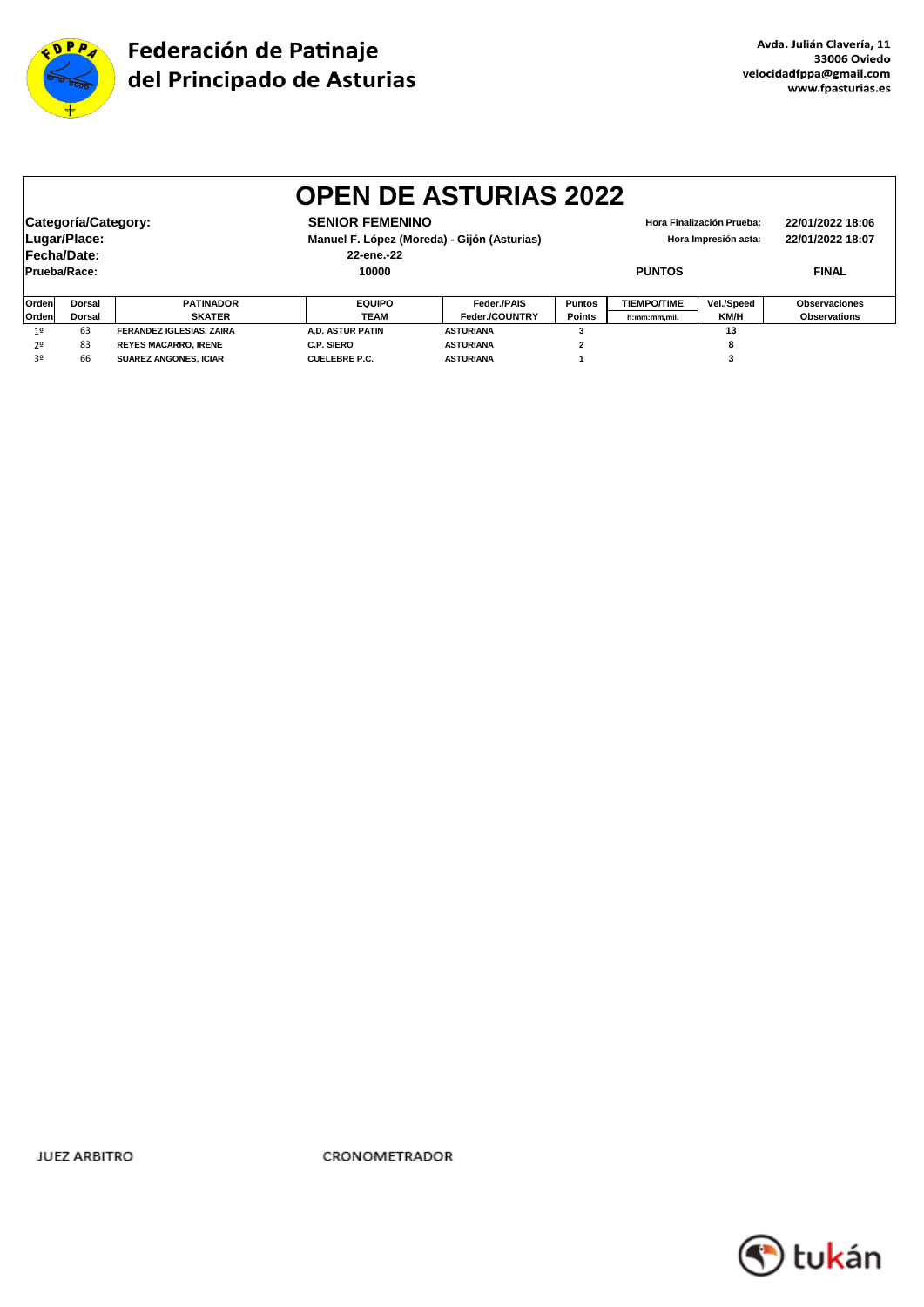

|                 |                     |                                     |                          | <b>OPEN DE ASTURIAS 2022</b>                |               |                    |                           |                      |
|-----------------|---------------------|-------------------------------------|--------------------------|---------------------------------------------|---------------|--------------------|---------------------------|----------------------|
|                 | Categoría/Category: |                                     | <b>ABSOLUTA FEMENINO</b> |                                             |               |                    | Hora Finalización Prueba: | 22/01/2022 18:06     |
|                 | Lugar/Place:        |                                     |                          | Manuel F. López (Moreda) - Gijón (Asturias) |               |                    | Hora Impresión acta:      | 22/01/2022 18:08     |
|                 | Fecha/Date:         |                                     | 22-ene.-22               |                                             |               |                    |                           |                      |
|                 |                     |                                     |                          |                                             |               |                    |                           | <b>FINAL</b>         |
| Prueba/Race:    |                     |                                     | 10000                    |                                             | <b>PUNTOS</b> |                    |                           |                      |
| Orden           | <b>Dorsal</b>       | <b>PATINADOR</b>                    | <b>EQUIPO</b>            | Feder./PAIS                                 | <b>Puntos</b> | <b>TIEMPO/TIME</b> | <b>PUNTOS</b>             | <b>Observaciones</b> |
| Orden           | <b>Dorsal</b>       | <b>SKATER</b>                       | <b>TEAM</b>              | Feder./COUNTRY                              | Points        | h:mm:mm,mil.       | <b>Points</b>             | <b>Observations</b>  |
| 1 <sup>°</sup>  | 9                   | ANTOLIN FERNADEZ, ALBA              | C.P. SIERO               | <b>ASTURIANA</b>                            | 24            |                    | 31                        |                      |
| 2 <sup>o</sup>  | 63                  | FERANDEZ IGLESIAS, ZAIRA            | <b>A.D. ASTUR PATIN</b>  | <b>ASTURIANA</b>                            | 23            |                    | 13                        |                      |
| 3º              | 5                   | RODRIGUEZ GARCIA, PAULA             | <b>A.D. ASTUR PATIN</b>  | <b>ASTURIANA</b>                            | 22            |                    | 9                         |                      |
| 4º              | 83                  | <b>REYES MACARRO, IRENE</b>         | C.P. SIERO               | <b>ASTURIANA</b>                            | 21            |                    | 8                         |                      |
| 52              | $\overline{7}$      | BUDIRINCA FURDUI, BEATRIZ ALEXANDRA | <b>A.D. ASTUR PATIN</b>  | <b>ASTURIANA</b>                            | 20            |                    | $\overline{7}$            |                      |
| 6º              | 20                  | <b>MONTES GONZALEZ, LAURA</b>       | <b>C.P. PELAYO</b>       | <b>ASTURIANA</b>                            | 19            |                    | 3                         |                      |
| 7º              | 66                  | <b>SUAREZ ANGONES, ICIAR</b>        | <b>CUELEBRE P.C.</b>     | <b>ASTURIANA</b>                            | 18            |                    | 3                         |                      |
| 80              | 54                  | <b>COCA REYERO, ALBA</b>            | <b>A.D. ASTUR PATIN</b>  | <b>ASTURIANA</b>                            | 17            |                    |                           | <b>DNF</b>           |
| 92              | 4                   | PAÑEDA FRANCOS, NOA                 | <b>A.D. ASTUR PATIN</b>  | <b>ASTURIANA</b>                            | 16            |                    |                           | <b>DNF</b>           |
| 10 <sup>9</sup> | 28                  | PRENDES MENDIOLA, MIRIAM            | C.P. SIERO               | <b>ASTURIANA</b>                            | 15            |                    |                           | <b>DNF</b>           |
| 119             | 45                  | <b>GUTIERREZ MARTIN, SARA</b>       | <b>A.D. ASTUR PATIN</b>  | <b>ASTURIANA</b>                            | 14            |                    |                           | <b>DNF</b>           |
| 129             | 43                  | PUPATILLO SOLLA, CLAUDIA            | <b>A.D. ASTUR PATIN</b>  | <b>ASTURIANA</b>                            | 13            |                    |                           | <b>DNF</b>           |
| 13º             | 93                  | ALVAREZ CONDE, LUCIA                | <b>A.D. ASTUR PATIN</b>  | <b>ASTURIANA</b>                            | 12            |                    |                           | <b>DNF</b>           |
| 149             | 15                  | <b>ROJAS BRAGA, SOFIA</b>           | <b>A.D. ASTUR PATIN</b>  | <b>ASTURIANA</b>                            | 11            |                    |                           | <b>DNF</b>           |
| 15º             | 91                  | <b>VAZQUEZ GARCIA, IRENE</b>        | <b>A.D. NOVARES</b>      | <b>ASTURIANA</b>                            | 10            |                    |                           | <b>DNF</b>           |
| 16 <sup>°</sup> | 57                  | <b>IGLESIAS SIXTO, ANDREA</b>       | <b>C.P. NUEVO OVIEDO</b> | <b>ASTURIANA</b>                            | 9             |                    |                           | <b>DNF</b>           |
| 179             | 24                  | FERNANDEZ GARCIA, YARA              | <b>C.P. PELAYO</b>       | <b>ASTURIANA</b>                            | 8             |                    |                           | <b>DNF</b>           |
| 18º             | 94                  | <b>INIESTA CASTELLANOS, SHEILA</b>  | <b>A.D. ASTUR PATIN</b>  | <b>ASTURIANA</b>                            | 7             |                    |                           | <b>DNF</b>           |
| 19º             | 3                   | HERNANDEZ VAZQUEZ, AINARA           | <b>A.D. ASTUR PATIN</b>  | <b>ASTURIANA</b>                            | 6             |                    |                           | <b>DNF</b>           |
| 20 <sup>9</sup> | 62                  | <b>FREIRE FERNANDEZ, ANTIA</b>      | C.P. SIERO               | <b>ASTURIANA</b>                            | 5             |                    |                           | <b>DNF</b>           |
| 219             | 8                   | RAMON GONZALEZ, ALUA                | <b>A.D. ASTUR PATIN</b>  | <b>ASTURIANA</b>                            |               |                    |                           | <b>DNF</b>           |
| 22º             | 39                  | <b>CARDEÑOSO PRIETO, LUNA</b>       | <b>A.D. ASTUR PATIN</b>  | <b>ASTURIANA</b>                            | 3             |                    |                           | <b>DNF</b>           |
| 23º             | 6                   | FERNANDEZ TUERO, ANDREA             | <b>A.D. ASTUR PATIN</b>  | <b>ASTURIANA</b>                            |               |                    |                           | <b>DNS</b>           |
| 23º             | 64                  | JIMENEZ ARROYO, MARIA               | <b>C.D. FLUKE</b>        | <b>ASTURIANA</b>                            |               |                    |                           | <b>DNS</b>           |

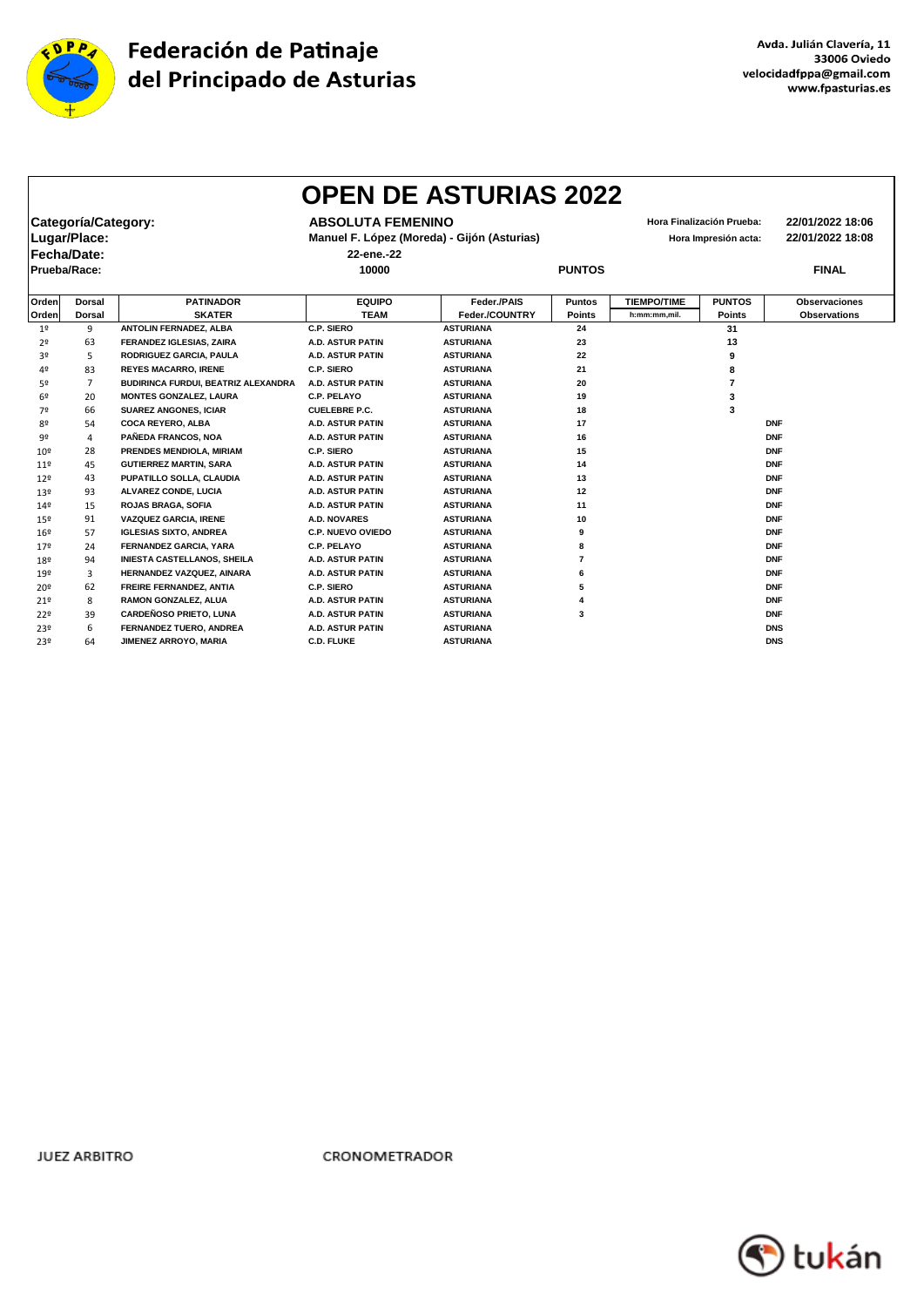

|                                                   | <b>OPEN DE ASTURIAS 2022</b>                                                                                                                |                              |                   |                  |                                                   |               |                      |                                      |  |
|---------------------------------------------------|---------------------------------------------------------------------------------------------------------------------------------------------|------------------------------|-------------------|------------------|---------------------------------------------------|---------------|----------------------|--------------------------------------|--|
|                                                   | Categoría/Category:<br><b>JUVENIL MASCULINO</b><br>Lugar/Place:<br>Manuel F. López (Moreda) - Gijón (Asturias)<br>Fecha/Date:<br>22-ene.-22 |                              |                   |                  | Hora Finalización Prueba:<br>Hora Impresión acta: |               |                      | 22/01/2022 18:23<br>22/01/2022 18:23 |  |
| Prueba/Race:                                      |                                                                                                                                             |                              | 10000             |                  |                                                   | <b>PUNTOS</b> |                      | <b>FINAL</b>                         |  |
| <b>Orden</b><br><b>PATINADOR</b><br><b>Dorsal</b> |                                                                                                                                             | <b>EQUIPO</b>                | Feder./PAIS       | <b>Puntos</b>    | <b>TIEMPO/TIME</b>                                | Vel./Speed    | <b>Observaciones</b> |                                      |  |
| Orden                                             | <b>Points</b><br><b>SKATER</b><br><b>TEAM</b><br>Feder./COUNTRY<br>KM/H<br><b>Dorsal</b><br>h:mm:mm,mil.                                    |                              |                   |                  | <b>Observations</b>                               |               |                      |                                      |  |
| 19                                                | 50                                                                                                                                          | <b>VEGA FERNANDEZ. JORGE</b> | <b>C.P. SIERO</b> | <b>ASTURIANA</b> |                                                   |               | 40                   |                                      |  |

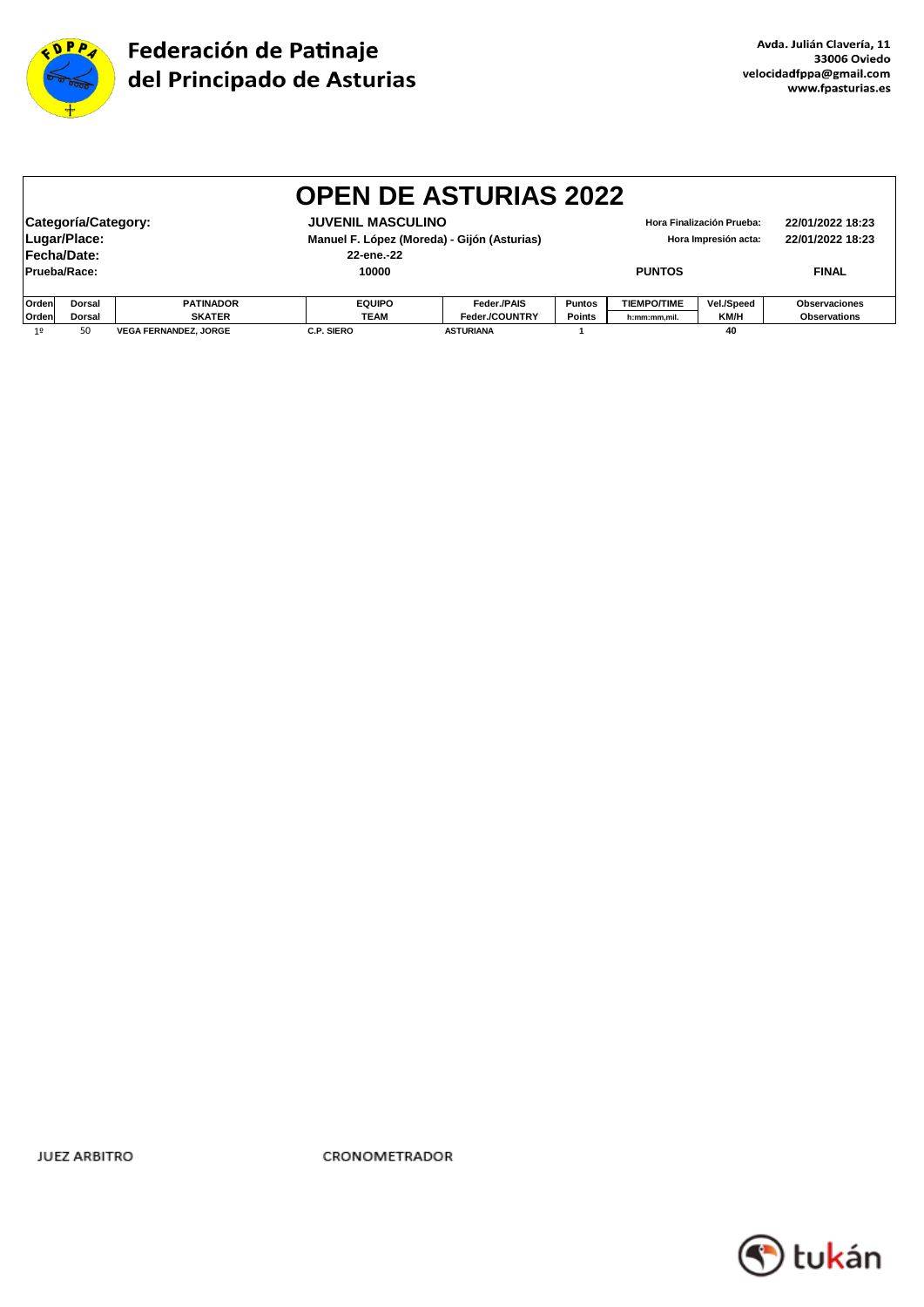

|                                                | <b>OPEN DE ASTURIAS 2022</b> |                                |                          |                                             |                |                           |                      |                      |  |  |
|------------------------------------------------|------------------------------|--------------------------------|--------------------------|---------------------------------------------|----------------|---------------------------|----------------------|----------------------|--|--|
|                                                |                              |                                |                          |                                             |                |                           |                      |                      |  |  |
| Categoría/Category:<br><b>JUNIOR MASCULINO</b> |                              |                                |                          |                                             |                | Hora Finalización Prueba: | 22/01/2022 18:23     |                      |  |  |
|                                                | Lugar/Place:                 |                                |                          | Manuel F. López (Moreda) - Gijón (Asturias) |                |                           | Hora Impresión acta: | 22/01/2022 18:23     |  |  |
| Fecha/Date:                                    |                              |                                | 22-ene.-22               |                                             |                |                           |                      |                      |  |  |
| Prueba/Race:                                   |                              |                                | 10000                    |                                             | <b>PUNTOS</b>  |                           |                      | <b>FINAL</b>         |  |  |
|                                                |                              |                                |                          |                                             |                |                           |                      |                      |  |  |
| Ordenl                                         | Dorsal                       | <b>PATINADOR</b>               | <b>EQUIPO</b>            | Feder./PAIS                                 | <b>Puntos</b>  | <b>TIEMPO/TIME</b>        | Vel./Speed           | <b>Observaciones</b> |  |  |
| Orden                                          | <b>Dorsal</b>                | <b>SKATER</b>                  | <b>TEAM</b>              | Feder./COUNTRY                              | <b>Points</b>  | h:mm:mm,mil.              | KM/H                 | <b>Observations</b>  |  |  |
| 1 <sup>°</sup>                                 | 35                           | <b>MIGUELEZ MARTINEZ, JOSE</b> | <b>C.P. NUEVO OVIEDO</b> | <b>ASTURIANA</b>                            |                |                           | 19                   |                      |  |  |
| 2 <sup>0</sup>                                 | 36                           | PIENKO BECERRA, NICOLAS        | C.P. SIERO               | <b>ASTURIANA</b>                            | $\overline{2}$ |                           |                      |                      |  |  |
| 3º                                             | 33                           | SUAREZ ARGÜELLES, MIGUEL       | C.P. SIERO               | <b>ASTURIANA</b>                            |                |                           |                      | <b>DNS</b>           |  |  |

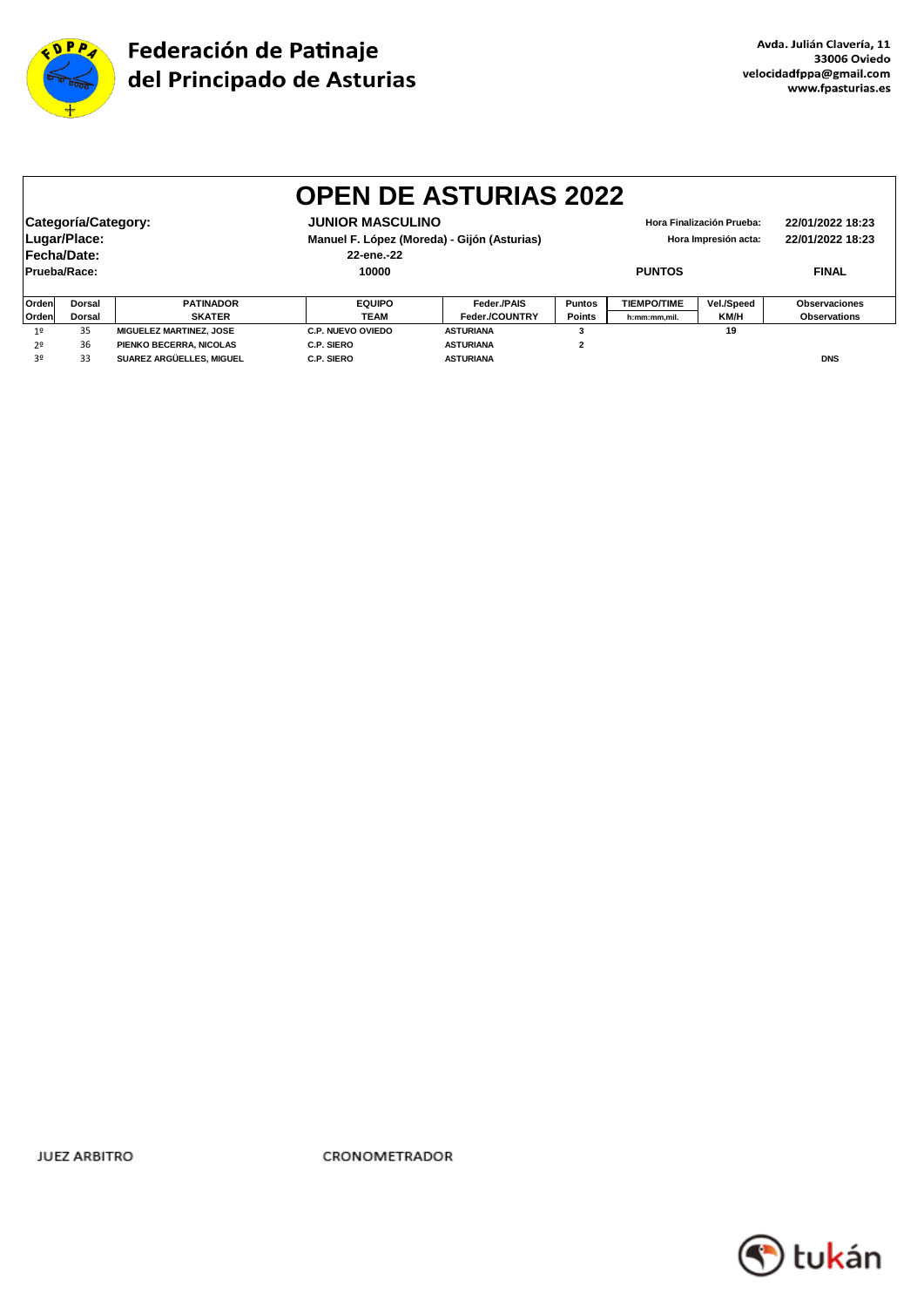

|              | <b>OPEN DE ASTURIAS 2022</b>                   |                                   |                          |                                             |                |                           |                      |                      |  |  |
|--------------|------------------------------------------------|-----------------------------------|--------------------------|---------------------------------------------|----------------|---------------------------|----------------------|----------------------|--|--|
|              |                                                |                                   |                          |                                             |                |                           |                      |                      |  |  |
|              | <b>SENIOR MASCULINO</b><br>Categoría/Category: |                                   |                          |                                             |                | Hora Finalización Prueba: | 22/01/2022 18:23     |                      |  |  |
|              | Lugar/Place:                                   |                                   |                          | Manuel F. López (Moreda) - Gijón (Asturias) |                |                           | Hora Impresión acta: | 22/01/2022 18:24     |  |  |
|              | Fecha/Date:                                    |                                   | 22-ene.-22               |                                             |                |                           |                      |                      |  |  |
| Prueba/Race: |                                                |                                   | 10000                    |                                             | <b>PUNTOS</b>  |                           |                      | <b>FINAL</b>         |  |  |
|              |                                                |                                   |                          |                                             |                |                           |                      |                      |  |  |
| Orden        | <b>Dorsal</b>                                  | <b>PATINADOR</b>                  | <b>EQUIPO</b>            | Feder./PAIS                                 | <b>Puntos</b>  | <b>TIEMPO/TIME</b>        | Vel./Speed           | <b>Observaciones</b> |  |  |
| Orden        | <b>Dorsal</b>                                  | <b>SKATER</b>                     | TEAM                     | Feder./COUNTRY                              | <b>Points</b>  | h:mm:mm,mil.              | KM/H                 | <b>Observations</b>  |  |  |
| 19           | 53                                             | <b>ANTOLIN FERNANDEZ, IGNACIO</b> | A.D. ASTUR PATIN         | <b>ASTURIANA</b>                            | 3              |                           | 16                   |                      |  |  |
| 2º           | 76                                             | MIGUELEZ PEREZ. LUIS EMILIANO     | <b>C.P. NUEVO OVIEDO</b> | <b>ASTURIANA</b>                            | $\overline{2}$ |                           |                      |                      |  |  |
| 3º           | 57                                             | <b>RODRIGUEZ SUAREZ, NICOLAS</b>  | A.D. ASTUR PATIN         | <b>ASTURIANA</b>                            |                |                           |                      | <b>DNF</b>           |  |  |

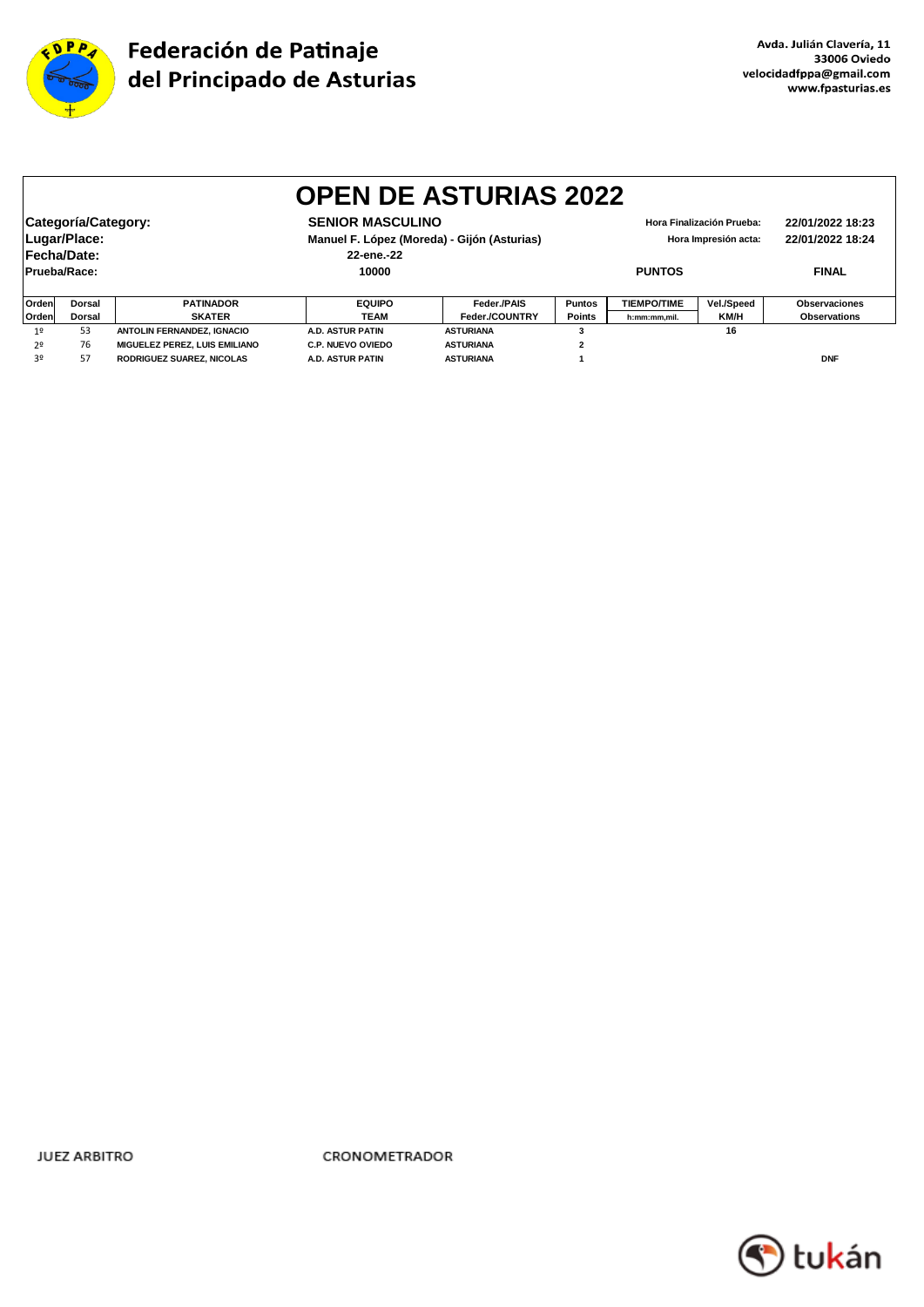

|                | <b>OPEN DE ASTURIAS 2022</b>                                                                                                                 |                               |                  |                  |               |                    |                                                   |                                      |  |  |
|----------------|----------------------------------------------------------------------------------------------------------------------------------------------|-------------------------------|------------------|------------------|---------------|--------------------|---------------------------------------------------|--------------------------------------|--|--|
|                | Categoría/Category:<br><b>MASTER40 MASCULINO</b><br>Lugar/Place:<br>Manuel F. López (Moreda) - Gijón (Asturias)<br>Fecha/Date:<br>22-ene.-22 |                               |                  |                  |               |                    | Hora Finalización Prueba:<br>Hora Impresión acta: | 22/01/2022 18:23<br>22/01/2022 18:24 |  |  |
| Prueba/Race:   |                                                                                                                                              |                               | 10000            |                  |               | <b>PUNTOS</b>      |                                                   | <b>FINAL</b>                         |  |  |
| Orden          | Dorsal                                                                                                                                       | <b>PATINADOR</b>              | <b>EQUIPO</b>    | Feder./PAIS      | <b>Puntos</b> | <b>TIEMPO/TIME</b> | Vel./Speed                                        | Observaciones                        |  |  |
| Orden          | Dorsal                                                                                                                                       | <b>SKATER</b>                 | <b>TEAM</b>      | Feder./COUNTRY   | <b>Points</b> | h:mm:mm,mil.       | KM/H                                              | <b>Observations</b>                  |  |  |
| 1 <sup>°</sup> | 75                                                                                                                                           | <b>COCA RODRIGUEZ, JORDAN</b> | A.D. ASTUR PATIN | <b>ASTURIANA</b> |               |                    |                                                   | <b>DNS</b>                           |  |  |